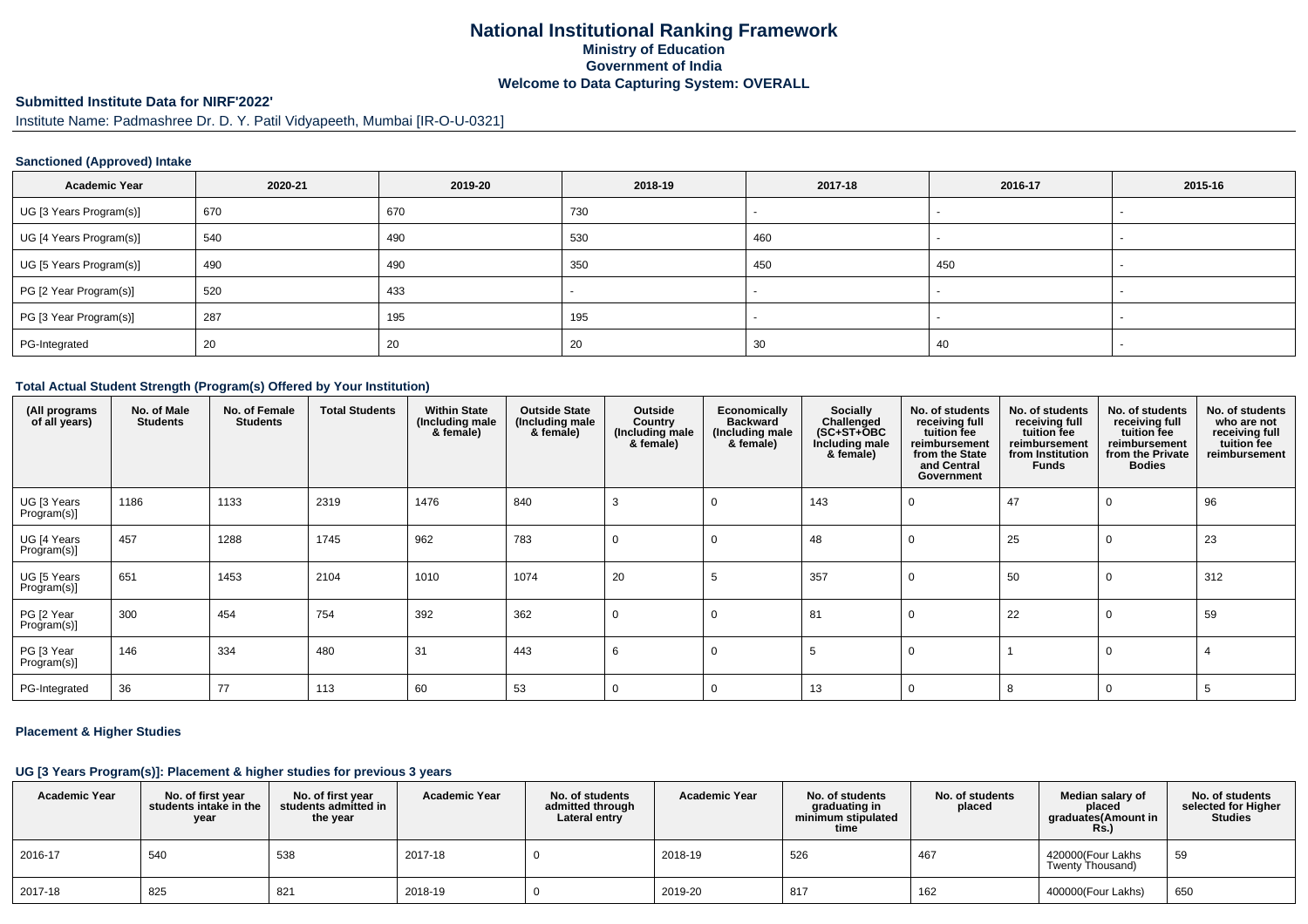| 2018-19 | $\overline{\phantom{a}}$<br>$\sim$ |  | 2019-20 |  | 2020-21 | 693 | $\overline{A}$<br>149 | akns<br>Cift<br>housan | $\cdot$ |
|---------|------------------------------------|--|---------|--|---------|-----|-----------------------|------------------------|---------|
|---------|------------------------------------|--|---------|--|---------|-----|-----------------------|------------------------|---------|

### **UG [4 Years Program(s)]: Placement & higher studies for previous 3 years**

| <b>Academic Year</b> | No. of first year<br>students intake in the<br>year | No. of first vear<br>students admitted in<br>the year | <b>Academic Year</b> | No. of students<br>admitted through<br>Lateral entry | <b>Academic Year</b> | No. of students<br>graduating in<br>minimum stipulated<br>time | No. of students<br>placed | Median salary of<br>placed<br>graduates(Amount in<br><b>Rs.)</b> | No. of students<br>selected for Higher<br><b>Studies</b> |
|----------------------|-----------------------------------------------------|-------------------------------------------------------|----------------------|------------------------------------------------------|----------------------|----------------------------------------------------------------|---------------------------|------------------------------------------------------------------|----------------------------------------------------------|
| 2015-16              | 370                                                 | 261                                                   | 2016-17              |                                                      | 2018-19              | 211                                                            | 109                       | 625000(Six Lakhs<br><b>Twenty Five</b><br>Thousand)              | 102                                                      |
| 2016-17              | 450                                                 | 438                                                   | 2017-18              |                                                      | 2019-20              | 431                                                            | 162                       | 512000(Five Lakhs<br>Twelve Thousand)                            | 269                                                      |
| 2017-18              | 460                                                 | 409                                                   | 2018-19              | $\ddot{\phantom{a}}$                                 | 2020-21              | 398                                                            | 223                       | 640000(Six Lakhs<br>Forty Thousand)                              | 175                                                      |

## **UG [5 Years Program(s)]: Placement & higher studies for previous 3 years**

| <b>Academic Year</b> | No. of first year<br>students intake in the<br>year | No. of first year<br>students admitted in<br>the year | <b>Academic Year</b> | No. of students<br>admitted through<br>Lateral entry | <b>Academic Year</b> | No. of students<br>graduating in<br>minimum stipulated<br>time | No. of students<br>placed | Median salary of<br>placed<br>graduates(Amount in<br>R <sub>s</sub> | No. of students<br>selected for Higher<br><b>Studies</b> |
|----------------------|-----------------------------------------------------|-------------------------------------------------------|----------------------|------------------------------------------------------|----------------------|----------------------------------------------------------------|---------------------------|---------------------------------------------------------------------|----------------------------------------------------------|
| 2014-15              | 350                                                 | 350                                                   | 2015-16              |                                                      | 2018-19              | 291                                                            | 192                       | 810000(Eight<br>LakhsTen Thousand)                                  | 99                                                       |
| 2015-16              | 350                                                 | 347                                                   | 2016-17              |                                                      | 2019-20              | 330                                                            | 270                       | 800000(Eight Lakhs)                                                 | 60                                                       |
| 2016-17              | 450                                                 | 385                                                   | 2017-18              |                                                      | 2020-21              | 370                                                            | 294                       | 750000(Seven Lakhs<br>Fifty Thousand)                               | 76                                                       |

### **PG [2 Years Program(s)]: Placement & higher studies for previous 3 years**

| <b>Academic Year</b> | No. of first year<br>students intake in the<br>year | No. of first year<br>students admitted in<br>the year | <b>Academic Year</b> | No. of students graduating in minimum<br>stipulated time | No. of students<br>placed | Median salary of<br>placed<br>graduates(Amount in<br><b>Rs.)</b> | No. of students<br>selected for Higher<br><b>Studies</b> |
|----------------------|-----------------------------------------------------|-------------------------------------------------------|----------------------|----------------------------------------------------------|---------------------------|------------------------------------------------------------------|----------------------------------------------------------|
| 2017-18              | 508                                                 | 407                                                   | 2018-19              | 279                                                      | 156                       | 435000(Four Lakhs<br>Thirty Five Thousand)                       | 123                                                      |
| 2018-19              | 508                                                 | 330                                                   | 2019-20              | 326                                                      | 127                       | 450000(Four Lakhs<br>Fifty Thousand)                             | 36                                                       |
| 2019-20              | 433                                                 | 363                                                   | 2020-21              | 359                                                      | 159                       | 460000(Four Lakhs<br>Sixty Thousand)                             | 53                                                       |

## **PG [3 Years Program(s)]: Placement & higher studies for previous 3 years**

| <b>Academic Year</b> | No. of first year<br>students intake in the<br>year | No. of first year<br>students admitted in<br>the year | <b>Academic Year</b> | No. of students<br>admitted through<br>Lateral entry | <b>Academic Year</b> | No. of students<br>graduating in<br>minimum stipulated<br>time | No. of students<br>placed | Median salary of<br>placed<br>graduates(Amount in<br><b>Rs.)</b> | No. of students<br>selected for Higher<br><b>Studies</b> |
|----------------------|-----------------------------------------------------|-------------------------------------------------------|----------------------|------------------------------------------------------|----------------------|----------------------------------------------------------------|---------------------------|------------------------------------------------------------------|----------------------------------------------------------|
| 2016-17              | 190                                                 | 138                                                   | 2017-18              |                                                      | 2018-19              | 127                                                            | 103                       | 930000(Nine Lakhs<br>Thirty Thousand)                            | 24                                                       |
| 2017-18              | 190                                                 | 128                                                   | 2018-19              |                                                      | 2019-20              | 124                                                            | 101                       | 1200000(Twelve<br>Lakhs)                                         |                                                          |
| 2018-19              | 195                                                 | 124                                                   | 2019-20              |                                                      | 2020-21              | 124                                                            | 124                       | 1050000(Ten Lakhs<br>Fifty Thousand)                             |                                                          |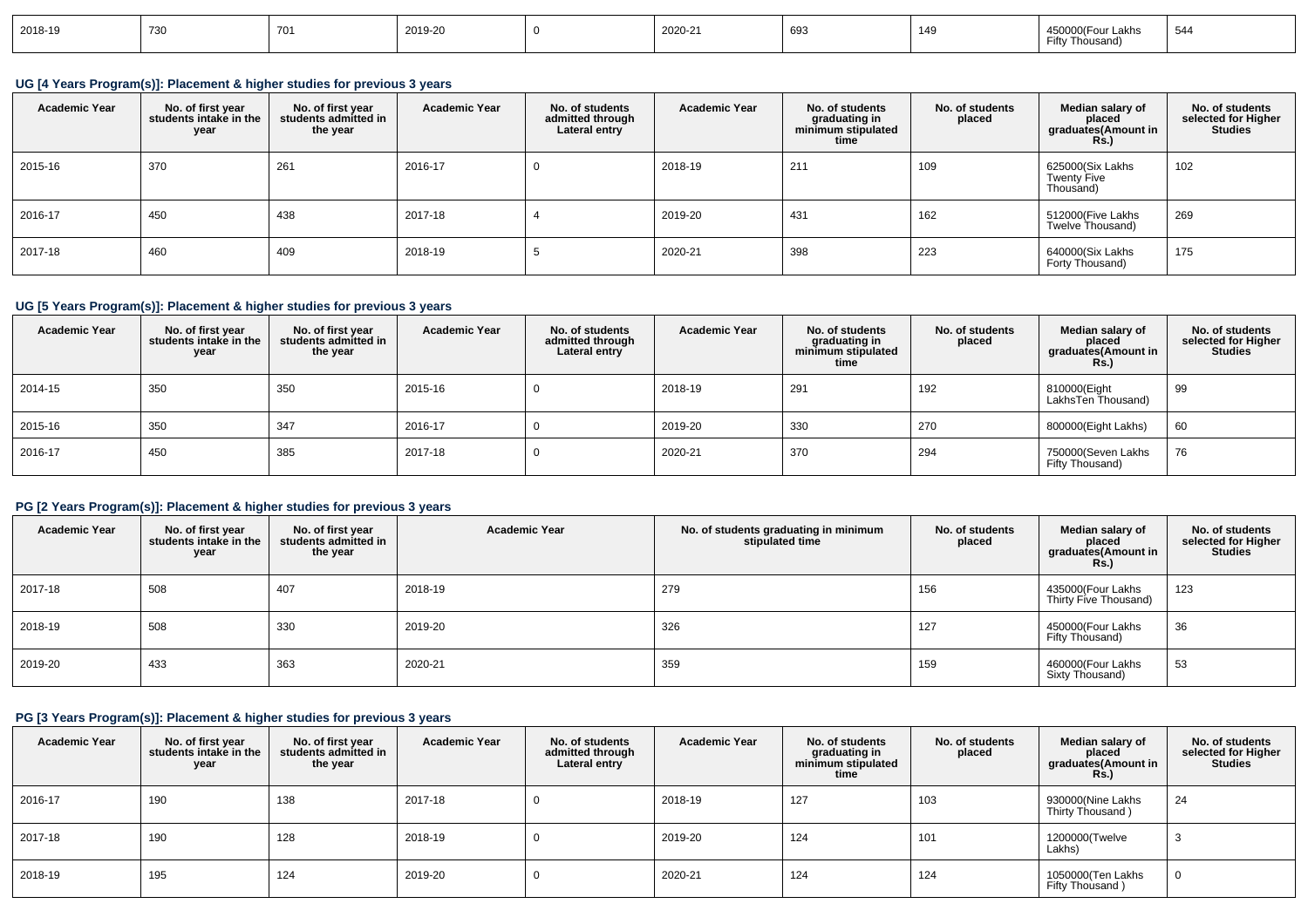### **PG-Integrated [5 Years Program(s)]: Placement & higher studies for previous 3 years**

| <b>Academic Year</b> | No. of first year<br>students intake in the<br>year | No. of first year<br>students admitted in<br>the year | <b>Academic Year</b> | No. of students graduating in minimum<br>stipulated time | No. of students<br>placed | Median salary of<br>placed<br>graduates(Amount in<br><b>Rs.</b> ) | No. of students<br>selected for Higher<br><b>Studies</b> |
|----------------------|-----------------------------------------------------|-------------------------------------------------------|----------------------|----------------------------------------------------------|---------------------------|-------------------------------------------------------------------|----------------------------------------------------------|
| 2014-15              | 40                                                  | 30                                                    | 2018-19              | 30                                                       | 24                        | 475000(Four Lakhs<br>Seventy Five<br>Thousand)                    | $\sim$<br>O                                              |
| 2015-16              | 40                                                  | 40                                                    | 2019-20              | 40                                                       |                           | 420000(Four Lakhs<br>Twenty Thousand)                             | 25                                                       |
| 2016-17              | 40                                                  | 32                                                    | 2020-21              | 32                                                       |                           | 460000(Four Lakhs<br>Sixty Thousand)                              | 28                                                       |

#### **Ph.D Student Details**

| Ph.D (Student pursuing doctoral program till 2020-21 Students admitted in the academic year 2020-21 should not be entered here.) |                                                                                                                                  |         |         |  |  |  |  |  |  |
|----------------------------------------------------------------------------------------------------------------------------------|----------------------------------------------------------------------------------------------------------------------------------|---------|---------|--|--|--|--|--|--|
| <b>Total Students</b>                                                                                                            |                                                                                                                                  |         |         |  |  |  |  |  |  |
| Full Time                                                                                                                        |                                                                                                                                  | 245     |         |  |  |  |  |  |  |
| Part Time                                                                                                                        |                                                                                                                                  | 60      |         |  |  |  |  |  |  |
| No. of Ph.D students graduated (including Integrated Ph.D)                                                                       |                                                                                                                                  |         |         |  |  |  |  |  |  |
|                                                                                                                                  | 2020-21                                                                                                                          | 2019-20 | 2018-19 |  |  |  |  |  |  |
| Full Time                                                                                                                        | 15                                                                                                                               | 37      | 8       |  |  |  |  |  |  |
| Part Time                                                                                                                        |                                                                                                                                  | 0       | 0       |  |  |  |  |  |  |
|                                                                                                                                  | PG (Student pursuing MD/MS/DNB program till 2020-21 Students admitted in the academic year 2021 - 22 should not be entered here) |         |         |  |  |  |  |  |  |
|                                                                                                                                  | Number of students pursuing PG (MD/MS/DNB) program                                                                               |         | 356     |  |  |  |  |  |  |
| No. of students Graduating in PG (MD/MS/DNB) program                                                                             |                                                                                                                                  |         |         |  |  |  |  |  |  |
| 2020-21                                                                                                                          | 2019-20                                                                                                                          |         | 2018-19 |  |  |  |  |  |  |
| 104                                                                                                                              | 106<br>92                                                                                                                        |         |         |  |  |  |  |  |  |

### **Online Education**

| 1. Does all programs/courses were completed on time.                | Yes                                                                                                                                                                                                                                                                                                                                                                                                                                                                                                                                                                                                                                                                                                                                                                                                                                                                                                                                                                                                                                                                                                                                                                                                                                                                                                                                                                                                                                                                                                                                                                                                                                                                                                                                                       |
|---------------------------------------------------------------------|-----------------------------------------------------------------------------------------------------------------------------------------------------------------------------------------------------------------------------------------------------------------------------------------------------------------------------------------------------------------------------------------------------------------------------------------------------------------------------------------------------------------------------------------------------------------------------------------------------------------------------------------------------------------------------------------------------------------------------------------------------------------------------------------------------------------------------------------------------------------------------------------------------------------------------------------------------------------------------------------------------------------------------------------------------------------------------------------------------------------------------------------------------------------------------------------------------------------------------------------------------------------------------------------------------------------------------------------------------------------------------------------------------------------------------------------------------------------------------------------------------------------------------------------------------------------------------------------------------------------------------------------------------------------------------------------------------------------------------------------------------------|
| 2. Measures taken to complete the syllabus of courses and programs. | The curriculum implementation at all levels of education was affected during the Covid-19 era, and new and innovative methods of<br>teaching were sought in order to assure the completion of syllabus in time. Because the teachers and students were spread out<br>across the globe, the online mode of learning was activated to complete the curriculum and examinations on time.<br>The D Y Patil Deemed to be University Learning Management System (LMS) facilitated the delivery and management of<br>instructional content like course materials in various forms like lecture notes, case study briefings, videos, etc. For conducting<br>lectures and communicating with students, Zoom/Google Meet/G-Suite/Google Hangouts were the preferred technologies. Online<br>lectures were recorded and saved to VIMEO, which students could access through the LMS at any time if they were unable to<br>attend a lecture due to network issues or for any future reference. To collect comments, Google forms were used, and any issues<br>that arose were swiftly resolved. External industry experts offered webinar training via Zoom to assist staff in honing their practical<br>skills. In addition, simulation technologies were used to carry out real-world demonstrations. Students were given many<br>assignments using the University's LMS platform to assist them understand the content better (Learning Management System).<br>Practical subjects were engaged through the Virtual Labs (Vlabs) initiative of the Ministry of Education, Govt. of India. The<br>platform provides access to web-enabled experiments designed for remote-operation and viewing. Online e-resources like NDL<br>and SHODHGANGA were also emphasized. |
| 3. The period of delay in completion of syllabus (in months).       |                                                                                                                                                                                                                                                                                                                                                                                                                                                                                                                                                                                                                                                                                                                                                                                                                                                                                                                                                                                                                                                                                                                                                                                                                                                                                                                                                                                                                                                                                                                                                                                                                                                                                                                                                           |
| 4. The period of delay in conducting exams (in months).             |                                                                                                                                                                                                                                                                                                                                                                                                                                                                                                                                                                                                                                                                                                                                                                                                                                                                                                                                                                                                                                                                                                                                                                                                                                                                                                                                                                                                                                                                                                                                                                                                                                                                                                                                                           |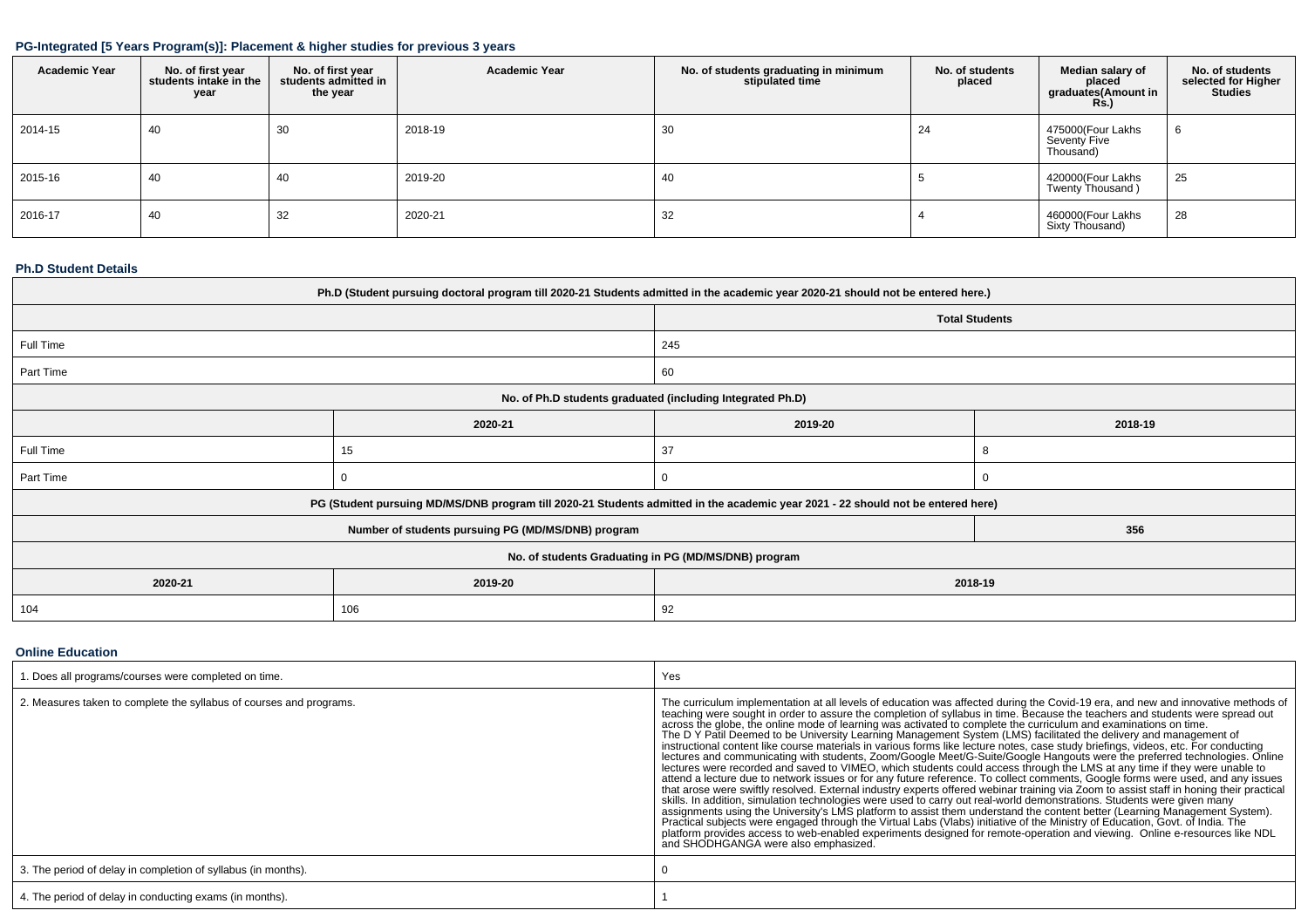| <b>Portal Name</b>                                                                              | No, of students offered online courses which have credit<br>transferred to transcript | Total no. of online courses which have credit transferred<br>to the transcript | Total no. of credits transferred to transcript |
|-------------------------------------------------------------------------------------------------|---------------------------------------------------------------------------------------|--------------------------------------------------------------------------------|------------------------------------------------|
| Swayam                                                                                          | 552                                                                                   |                                                                                | 1104                                           |
| 5. No. of courses developed and available online on Swayam platform by your institution faculty |                                                                                       |                                                                                |                                                |

# **Financial Resources: Utilised Amount for the Capital expenditure for previous 3 years**

| Academic Year                                                                                        | 2020-21                                                                                         | 2019-20                                                                                       | 2018-19                                                                                      |  |  |  |  |  |
|------------------------------------------------------------------------------------------------------|-------------------------------------------------------------------------------------------------|-----------------------------------------------------------------------------------------------|----------------------------------------------------------------------------------------------|--|--|--|--|--|
|                                                                                                      | <b>Utilised Amount</b>                                                                          | <b>Utilised Amount</b>                                                                        | <b>Utilised Amount</b>                                                                       |  |  |  |  |  |
| Annual Capital Expenditure on Academic Activities and Resources (excluding expenditure on buildings) |                                                                                                 |                                                                                               |                                                                                              |  |  |  |  |  |
| Library                                                                                              | 19982822 (One Crore Ninety Nine Lakhs Eighty Two Thousand<br>Eight Hundred Twenty Two)          | 82158312 (Eighty Two Crore Twenty One Lakhs Fifty Eight<br>thousand Three Hundred and Twelve) | 17675971 (One Crore Seventy Six Lakhs Seventy Five<br>Thousand Nine Hundred and Seventy One) |  |  |  |  |  |
| New Equipment for Laboratories                                                                       | 275828711 (Twenty Seven Crores Fifty Eight Lakhs Twenty<br>Eight Thousand Seven Hundred Eleven) | 789809852 (Seventy Eight Crore Ninety Eight Lakh Nine<br>Thousand Eight Hundred fifty two)    | 108934632 (Ten Crore Eight Nine Lakh Thirty Four thousand<br>Six Hundred Thirty two)         |  |  |  |  |  |
| <b>Engineering Workshops</b>                                                                         | $0$ (Zero)                                                                                      | 0 (Zero)                                                                                      | 0 (Zero)                                                                                     |  |  |  |  |  |
| Other expenditure on creation of Capital Assets (excluding<br>expenditure on Land and Building)      | 60120245 (Six Crores One Lakhs Twenty Thousand Two<br>Hundred Forty Five)                       | 151302016 (Fifteen Crore Thirteen Lakhs Two Thousand<br>Sixteen)                              | 75338292 (Seven Crore Fifty Three Lakh Thirty Eight<br>Thousand Two Hundred Ninety Two)      |  |  |  |  |  |

## **Financial Resources: Utilised Amount for the Operational expenditure for previous 3 years**

| <b>Academic Year</b>                                                                                                                                                                            | 2020-21                                                                                                          | 2019-20                                                                                                  | 2018-19                                                                                            |  |  |  |  |  |
|-------------------------------------------------------------------------------------------------------------------------------------------------------------------------------------------------|------------------------------------------------------------------------------------------------------------------|----------------------------------------------------------------------------------------------------------|----------------------------------------------------------------------------------------------------|--|--|--|--|--|
|                                                                                                                                                                                                 | <b>Utilised Amount</b>                                                                                           | <b>Utilised Amount</b>                                                                                   | <b>Utilised Amount</b>                                                                             |  |  |  |  |  |
| <b>Annual Operational Expenditure</b>                                                                                                                                                           |                                                                                                                  |                                                                                                          |                                                                                                    |  |  |  |  |  |
| Salaries (Teaching and Non Teaching staff)                                                                                                                                                      | 2439036377 (Two Hundred Forty Three Crores Ninety Lakhs<br>Thirty Six Thousand Three Hundred Seventy Seven)      | 2305439395 (Two hundred Thirty Crore Fifty Four Lakhs Thirty<br>Nine Thousand Three hundred ninety five) | 1110888150 (One Hundred Eleven Crore Eight Lakhs Eighty<br>Eight thousand One hundred fifty)       |  |  |  |  |  |
| Maintenance of Academic Infrastructure or consumables and<br>other running expenditures (excluding maintenance of hostels<br>and allied services, rent of the building, depreciation cost, etc) | 2239284245 (zeroTwo Hundred Twenty Three Crores Ninety<br>Two Lakhs Eighty Four Thousand Two Hundred Forty Five) | 2407151613 (Two Hundred Forty Crores Seventy One Lakh<br>Fifty One Thousand Six Hundred Thirteen)        | 2664252760 (Two Hundred Sixty Six Crore Forty Two Lakhs<br>Fifty Two Thousand Seven Hundred Sixty) |  |  |  |  |  |
| Seminars/Conferences/Workshops                                                                                                                                                                  | 5738292 (Fifty Seven Lakhs Thirty Eight Thousand Two<br>Hundred Ninety Two)                                      | 32958224 (Three Crore Twenty Nine Lakh Fifty Eight<br>Thousand Two Hundred Twenty Four)                  | 138211935 (Thirteen Crore Eighty Two Lakh Eleven Thousand<br>Nine Hundred Thirty Five)             |  |  |  |  |  |

**IPR**

| Calendar year            | 2020 | 2019 | 2018 |  |
|--------------------------|------|------|------|--|
| No. of Patents Published |      |      |      |  |
| No. of Patents Granted   |      |      |      |  |

## **Sponsored Research Details**

| <b>Financial Year</b>                    | 2020-21                                                                                                                                    | 2019-20     | 2018-19                                                                      |  |
|------------------------------------------|--------------------------------------------------------------------------------------------------------------------------------------------|-------------|------------------------------------------------------------------------------|--|
| Total no. of Sponsored Projects          |                                                                                                                                            | -46         | 60                                                                           |  |
| Total no. of Funding Agencies            |                                                                                                                                            | 27          |                                                                              |  |
| Total Amount Received (Amount in Rupees) | 46327790                                                                                                                                   | 126229906   | 41712412                                                                     |  |
| Amount Received in Words                 | Four Crores Sixty Three Lakhs Twenty Seven Thousand Seven   Twelve Crore Sixty Two Lakh Twenty Nine Thousand Nine<br><b>Hundred Ninety</b> | Hundred Six | Four Crore Seventeen Lakh Twelve Thousand Four Hundred<br><b>Twelve Only</b> |  |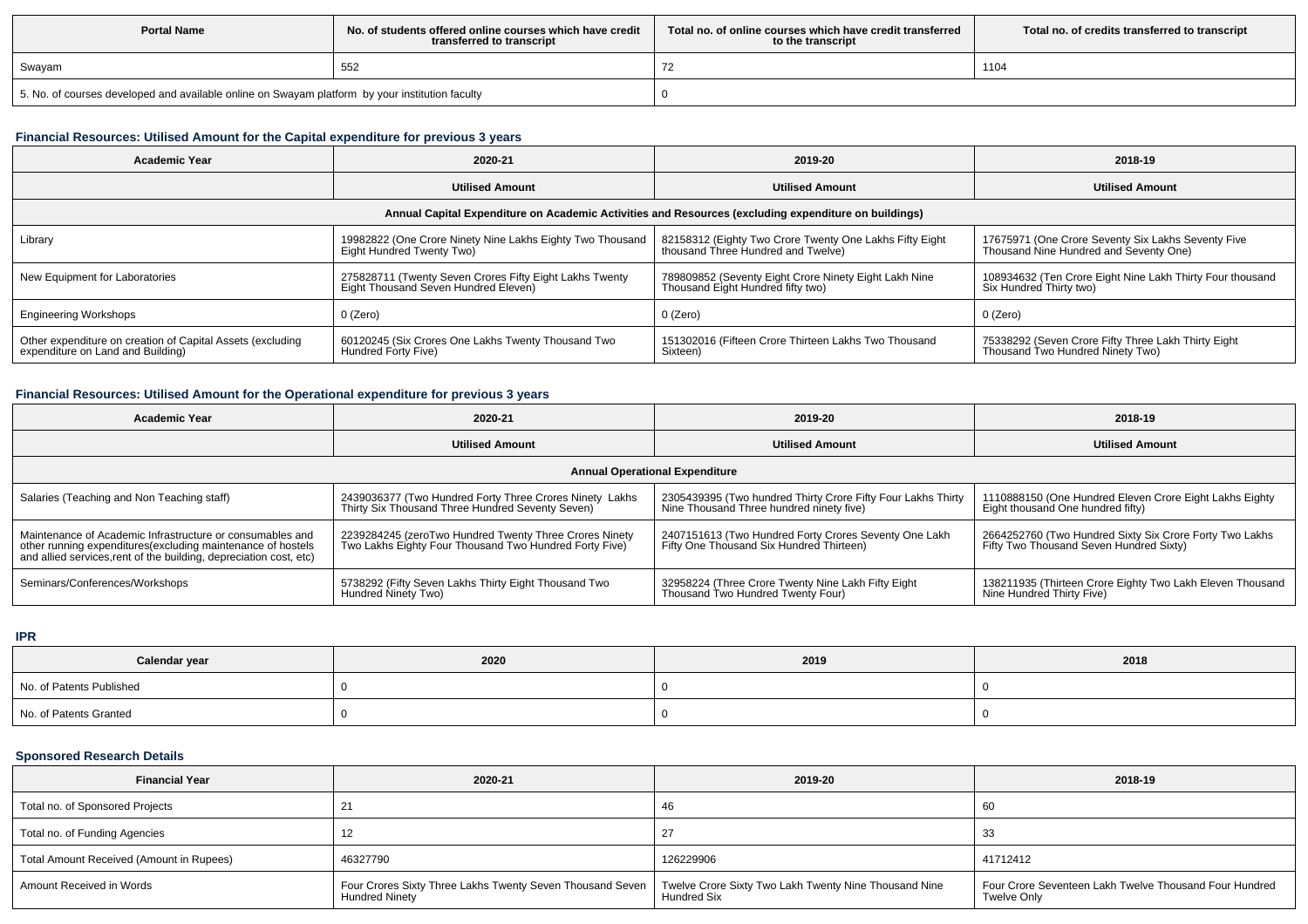### **Consultancy Project Details**

| <b>Financial Year</b><br>2020-21         |                                                                             | 2019-20                                                                   | 2018-19                                                                             |  |
|------------------------------------------|-----------------------------------------------------------------------------|---------------------------------------------------------------------------|-------------------------------------------------------------------------------------|--|
| Total no. of Consultancy Projects        |                                                                             | 15                                                                        |                                                                                     |  |
| Total no. of Client Organizations        |                                                                             |                                                                           |                                                                                     |  |
| Total Amount Received (Amount in Rupees) | 18776551                                                                    | 15321986                                                                  | 17125889                                                                            |  |
| Amount Received in Words                 | One Crore Eighty Seven Lakhs Seventy Six Thousand Five<br>Hundred Fifty One | One Crore Fifty Three Lakhs Twenty One Thousand Nine<br>Hundred Eight Six | One Crore Seventy One Lakh Twenty Five Thousand Eight<br><b>Hundred Eighty Nine</b> |  |

## **Executive Development Program/Management Development Programs**

| <b>Financial Year</b>                                                             | 2020-21                                             | 2019-20                                    | 2018-19 |
|-----------------------------------------------------------------------------------|-----------------------------------------------------|--------------------------------------------|---------|
| Total no. of Executive Development Programs/ Management<br>Development Programs   |                                                     |                                            |         |
| Total no. of Participants                                                         | -32                                                 | 60                                         |         |
| Total Annual Earnings (Amount in Rupees)(Excluding Lodging<br>& Boarding Charges) | 13375000                                            | 25075000                                   |         |
| Total Annual Earnings in Words                                                    | One Crores Thirty Three Lakhs Seventy Five Thousand | Two Crore Fifty Lakh Seventy Five Thousand | Zero    |

## **PCS Facilities: Facilities of physically challenged students**

| 1. Do your institution buildings have Lifts/Ramps?                                                                                                         | Yes, more than 80% of the buildings |
|------------------------------------------------------------------------------------------------------------------------------------------------------------|-------------------------------------|
| 2. Do your institution have provision for walking aids, including wheelchairs and transportation from one building to another for<br>handicapped students? | Yes                                 |
| 3. Do your institution buildings have specially designed toilets for handicapped students?                                                                 | Yes, more than 80% of the buildings |

#### **Accreditation**

### **NBA Accreditation**

| 1. Does your institute have a valid NBA Accreditation? | NC |
|--------------------------------------------------------|----|
|--------------------------------------------------------|----|

#### **NAAC Accreditation**

| 1. Does your institute have a valid NAAC Accreditation? |            | <b>YES</b> |             |  |  |
|---------------------------------------------------------|------------|------------|-------------|--|--|
| Valid from                                              | Valid upto |            | <b>CGPA</b> |  |  |
| 30-09-2009                                              | 29-09-2014 |            | 3.35        |  |  |
| 14-12-2014                                              | 31-03-2022 |            | 3.40        |  |  |

### **Faculty Details**

| Srno | Name          | Age | Designation | Gender | Qualification     | <b>Experience (In</b><br>Months) | <b>Currently working</b><br>with institution? | <b>Joining Date</b> | <b>Leaving Date</b> | <b>Association type</b> |
|------|---------------|-----|-------------|--------|-------------------|----------------------------------|-----------------------------------------------|---------------------|---------------------|-------------------------|
|      | Dr RAJESH RAI | 60  | Professor   | Male   | <b>A</b><br>171.L | 233                              | Yes                                           | 31-10-2003          | --                  | Regular                 |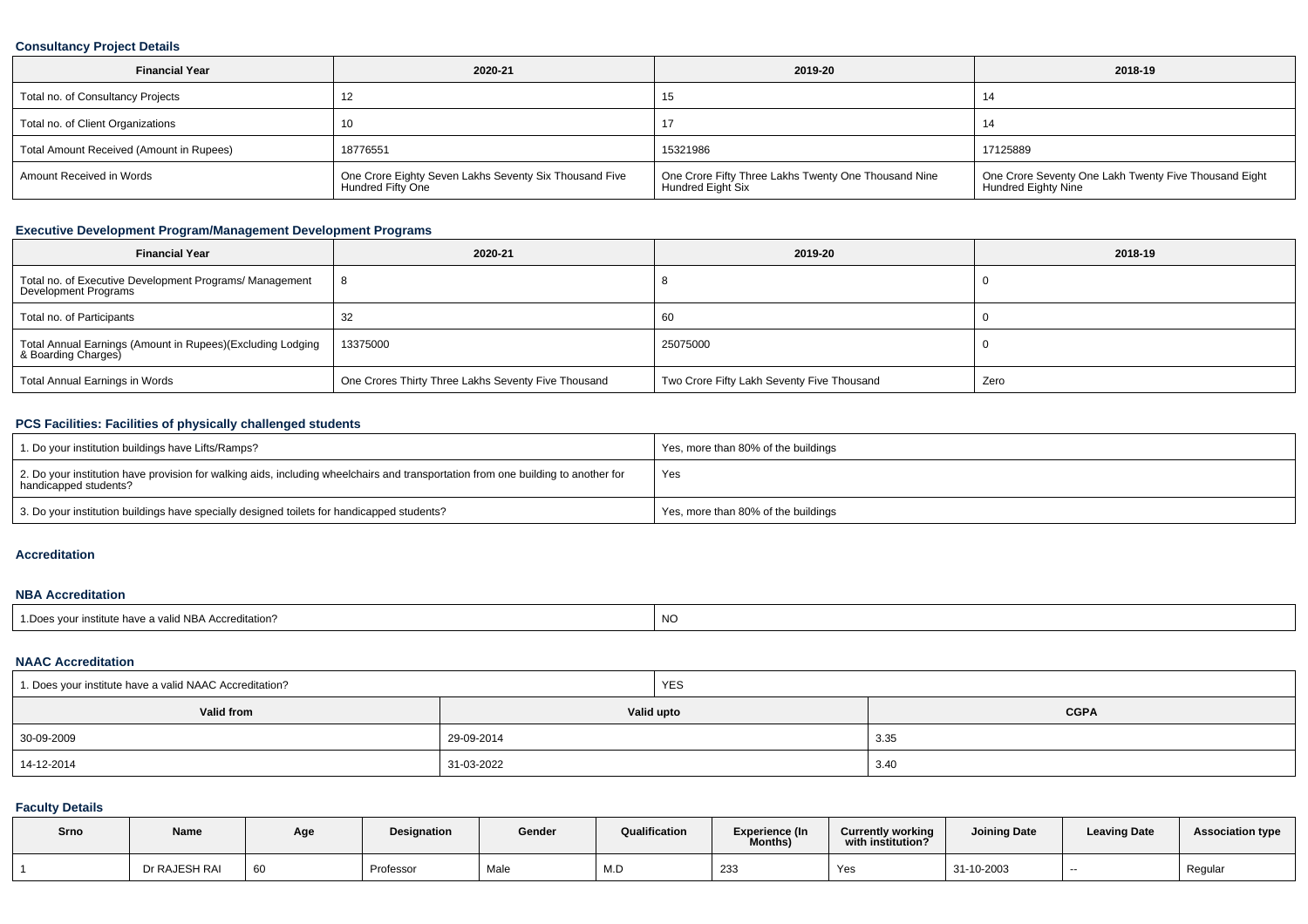| $\overline{2}$ | DR DEBAPRIYA<br>DAS CHOUDHURY    | 35     | <b>Assistant Professor</b> | Female | M.D              | 98  | Yes | 10-11-2016 | $\sim$                   | Regular |
|----------------|----------------------------------|--------|----------------------------|--------|------------------|-----|-----|------------|--------------------------|---------|
| $\mathbf{3}$   | DR FEHMIDA N                     | 37     | <b>Assistant Professor</b> | Female | M.D              | 113 | Yes | 15-06-2013 | $\sim$                   | Regular |
| $\overline{4}$ | DR FIONA M                       | 49     | Professor                  | Female | M.D              | 282 | Yes | 13-06-2011 | $\overline{\phantom{a}}$ | Regular |
| 5              | DR KAICHAND<br><b>BHANGALE</b>   | 35     | Professor                  | Male   | MS(Surgery)      | 66  | Yes | 05-06-2018 | --                       | Regular |
| 6              | DR KEYARANI<br>LAHIRI            | 68     | Professor                  | Female | M.D              | 472 | Yes | 10-01-2011 | $\overline{\phantom{a}}$ | Regular |
| $\overline{7}$ | DR KIRAN GODSE                   | 58     | Professor                  | Male   | Ph.D             | 172 | Yes | 01-01-2015 | $\mathbf{u}$             | Regular |
| 8              | DR MANJYOT<br><b>SETH GAUTAM</b> | 46     | Associate Professor        | Female | M.D              | 216 | Yes | 01-09-2011 | $-$                      | Regular |
| 9              | DR PARAG<br>CHAUDHARI            | 37     | <b>Assistant Professor</b> | Male   | M.D              | 98  | Yes | 14-01-2015 | ۰.                       | Regular |
| 10             | DR PRAKASH<br>SAMANT             | 59     | Professor                  | Male   | MS(Surgery)      | 247 | Yes | 01-11-2007 | $-$                      | Regular |
| 11             | DR SHWETA<br>AGARWAL             | 42     | <b>Assistant Professor</b> | Female | M.D              | 137 | Yes | 19-10-2011 | ۰.                       | Regular |
| 12             | DR VEERANNA<br>KOTRASHETTI       | 61     | Professor                  | Male   | M.D              | 323 | Yes | 12-11-2009 | $-$                      | Regular |
| 13             | NILESH INGALE                    | 35     | <b>Assistant Professor</b> | Male   | M.D              | 94  | Yes | 29-08-2016 | $\overline{\phantom{a}}$ | Regular |
| 14             | <b>ANURAG TIWARI</b>             | 51     | <b>Assistant Professor</b> | Male   | MS(Surgery)      | 108 | Yes | 13-09-2017 | $\mathbf{u}$             | Regular |
| 15             | DR ABHAY UPPE                    | 48     | Professor                  | Male   | M.D              | 237 | Yes | 09-10-2008 | $\overline{\phantom{a}}$ | Regular |
| 16             | DR ANAND SUDE                    | 47     | Associate Professor        | Male   | M.D              | 171 | Yes | 03-03-2012 | $\sim$                   | Regular |
| 17             | DR SANIKA JAIN                   | 36     | <b>Assistant Professor</b> | Female | M.S              | 41  | Yes | 09-09-2020 | $\overline{\phantom{a}}$ | Regular |
| 18             | DR SHOBHA<br><b>VERMA</b>        | 42     | <b>Assistant Professor</b> | Female | M.D              | 48  | Yes | 01-09-2019 | $\overline{\phantom{a}}$ | Regular |
| 19             | DR SUNIL DUBE                    | 57     | Associate Professor        | Male   | M.D              | 188 | Yes | 30-06-2016 | --                       | Regular |
| 20             | DR SWAGAT<br>WAGHMARE            | 36     | <b>Assistant Professor</b> | Male   | M.D              | 28  | Yes | 01-09-2020 | $\overline{\phantom{a}}$ | Regular |
| 21             | DR AASHAY SINGH                  | 35     | <b>Assistant Professor</b> | Male   | M.D              | 60  | Yes | 06-07-2018 | $\overline{\phantom{a}}$ | Regular |
| 22             | DR ABHAY<br><b>CHOWDHARY</b>     | 65     | Professor                  | Male   | M.D              | 426 | Yes | 24-08-2018 | --                       | Regular |
| 23             | DR ABHAY JAIN                    | 37     | <b>Assistant Professor</b> | Male   | M.Ch(Chirurgiae) | 156 | Yes | 01-06-2018 | $\overline{\phantom{a}}$ | Regular |
| 24             | DR ABHIJIT BAGUL                 | 47     | Professor                  | Male   | MS(Surgery)      | 216 | Yes | 23-08-2004 | $\sim$                   | Regular |
| 25             | DR ABHISHEK<br>CHANDAVARKAR      | $37\,$ | <b>Assistant Professor</b> | Male   | MS(Surgery)      | 86  | Yes | 16-06-2014 | $\sim$                   | Regular |
| 26             | DR ABHISHEK<br><b>MAHADIK</b>    | 34     | <b>Assistant Professor</b> | Male   | MS(Surgery)      | 57  | Yes | 01-10-2016 | $\overline{\phantom{a}}$ | Regular |
| 27             | DR ADITI<br>KAUNDINYAR           | 32     | <b>Assistant Professor</b> | Female | M.S              | 60  | Yes | 28-08-2018 | $\sim$                   | Regular |
| 28             | DR ADITYA<br><b>GUNJOTIKAR</b>   | 33     | <b>Assistant Professor</b> | Male   | M.S              | 45  | Yes | 31-08-2020 | $\overline{\phantom{a}}$ | Regular |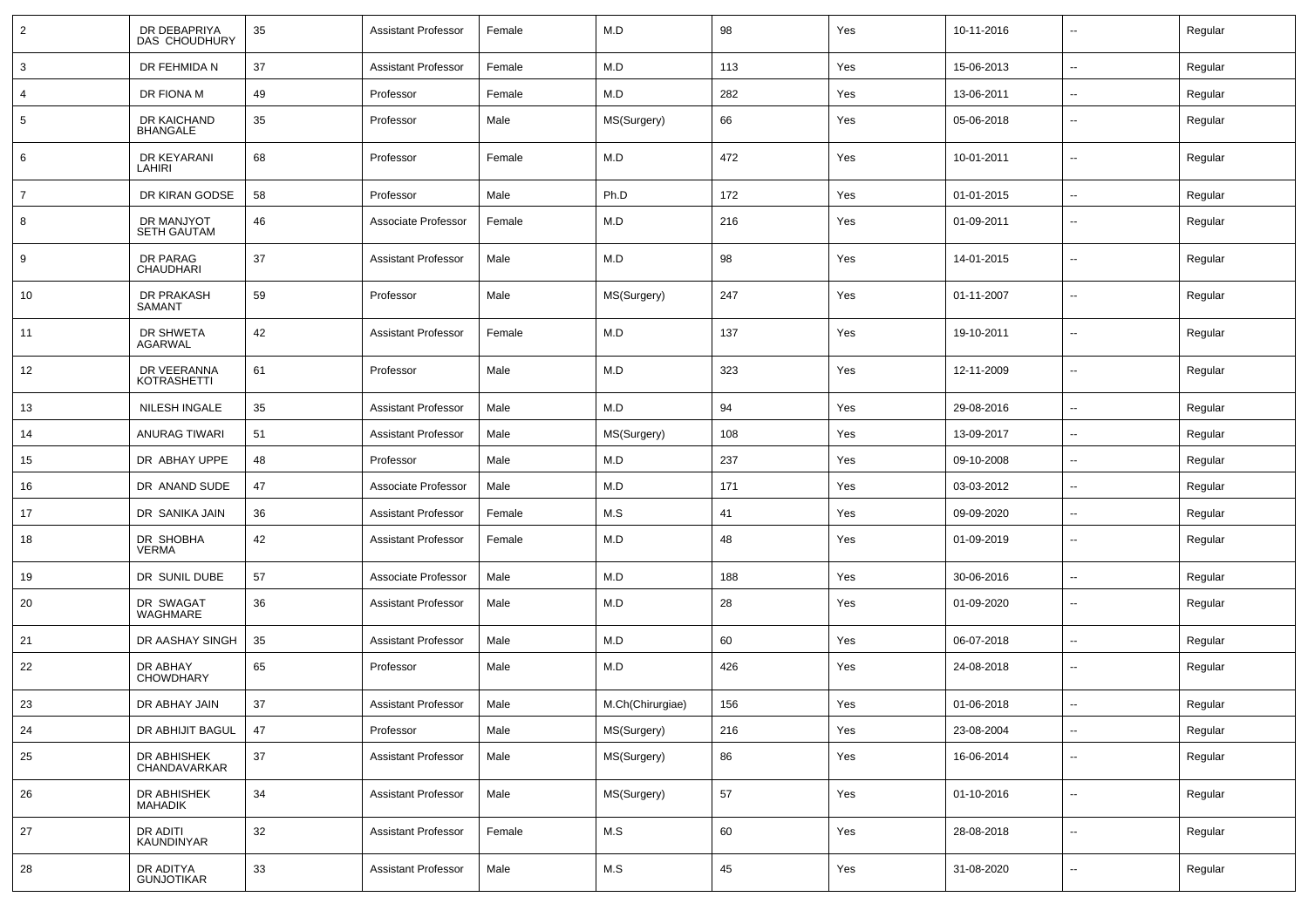| 29 | DR ADITYA OAK                     | 34 | <b>Assistant Professor</b> | Male   | M.S         | 32  | Yes | 01-08-2020 | $\overline{\phantom{a}}$ | Regular |
|----|-----------------------------------|----|----------------------------|--------|-------------|-----|-----|------------|--------------------------|---------|
| 30 | Dr AFREEN<br><b>SIDIQEE</b>       | 34 | <b>Assistant Professor</b> | Female | M.D         | 60  | Yes | 08-02-2018 | --                       | Regular |
| 31 | DR AJAY GUJAR                     | 55 | Professor                  | Male   | MS(Surgery) | 316 | Yes | 01-08-2004 | --                       | Regular |
| 32 | DR AJIT BAVISKAR                  | 41 | Professor                  | Male   | M.D         | 139 | Yes | 02-03-2015 | $\sim$                   | Regular |
| 33 | DR AJIT CHALAK                    | 33 | <b>Assistant Professor</b> | Male   | M.S         | 48  | Yes | 31-07-2020 | $\overline{\phantom{a}}$ | Regular |
| 34 | DR AKANKSHA<br>SABERWAL           | 35 | <b>Assistant Professor</b> | Female | MS(Surgery) | 72  | Yes | 16-02-2015 | --                       | Regular |
| 35 | DR AMAR VILAS<br><b>KULKARNI</b>  | 40 | <b>Assistant Professor</b> | Male   | M.D         | 48  | Yes | 05-02-2019 | --                       | Regular |
| 36 | DR AMIT DHOND                     | 40 | Associate Professor        | Male   | MS(Surgery) | 159 | Yes | 29-06-2010 | Ξ.                       | Regular |
| 37 | DR AMIT<br><b>KULKARNI</b>        | 33 | <b>Assistant Professor</b> | Male   | M.S         | 37  | Yes | 31-08-2020 | $\overline{\phantom{a}}$ | Regular |
| 38 | DR AMIT NAGPAL                    | 33 | <b>Assistant Professor</b> | Male   | M.D         | 78  | Yes | 01-07-2015 | $\sim$                   | Regular |
| 39 | DR AMIT PRAKASH<br><b>NAGRIK</b>  | 44 | Associate Professor        | Male   | M.D         | 132 | Yes | 15-05-2019 | $\overline{\phantom{a}}$ | Regular |
| 40 | DR AMIT SAXENA                    | 39 | Associate Professor        | Male   | M.D         | 153 | Yes | 11-02-2015 | $\overline{\phantom{a}}$ | Regular |
| 41 | DR AMIT VATKAR                    | 38 | <b>Assistant Professor</b> | Male   | <b>DCH</b>  | 168 | Yes | 15-01-2018 | --                       | Regular |
| 42 | DR AMITA VERMA                    | 46 | <b>Assistant Professor</b> | Female | M.D         | 108 | Yes | 20-07-2015 | Ξ.                       | Regular |
| 43 | DR AMITKUMAR V<br><b>NOHWAR</b>   | 37 | <b>Assistant Professor</b> | Male   | M.D         | 109 | Yes | 01-02-2016 | $\overline{\phantom{a}}$ | Regular |
| 44 | Dr AMOL DIPHALE                   | 33 | <b>Assistant Professor</b> | Male   | M.S         | 82  | Yes | 01-08-2019 | $\overline{\phantom{a}}$ | Regular |
| 45 | DR AMRITA<br><b>NAMBIAR</b>       | 33 | <b>Assistant Professor</b> | Female | M.D         | 24  | Yes | 01-09-2020 | --                       | Regular |
| 46 | DR ANANT PATIL                    | 45 | <b>Assistant Professor</b> | Male   | M.D         | 104 | Yes | 20-09-2017 | --                       | Regular |
| 47 | DR ANANYA<br><b>MUKHERJI</b>      | 51 | Professor                  | Female | M.D         | 317 | Yes | 21-08-2007 | $\overline{a}$           | Regular |
| 48 | DR ANGADI<br><b>SUBHASCHANDRA</b> | 72 | Professor                  | Male   | Ph.D        | 508 | Yes | 01-02-2007 | $\sim$                   | Regular |
| 49 | DR ANIKET PATIL                   | 32 | <b>Assistant Professor</b> | Male   | M.D         | 28  | Yes | 01-09-2020 | $\sim$                   | Regular |
| 50 | DR ANIL GWALANI                   | 65 | Professor                  | Male   | MS(Surgery) | 516 | Yes | 03-10-2017 | $\overline{\phantom{a}}$ | Regular |
| 51 | DR ANISHA<br><b>BASHIR</b>        | 40 | <b>Assistant Professor</b> | Female | M.D         | 63  | Yes | 07-12-2015 | $\sim$                   | Regular |
| 52 | DR ANITA SHARAN                   | 52 | Associate Professor        | Female | M.D         | 242 | Yes | 22-04-2004 | --                       | Regular |
| 53 | Dr ANKITHA<br>SANJAY AGARWAL      | 31 | Lecturer                   | Female | M.D         | 48  | Yes | 02-12-2019 | u.                       | Regular |
| 54 | Dr ANUJA BIDKAR                   | 37 | <b>Assistant Professor</b> | Female | M.D         | 132 | Yes | 17-08-2019 | $\overline{\phantom{a}}$ | Regular |
| 55 | DR ANUPRITA<br><b>MOHOKAR</b>     | 31 | <b>Assistant Professor</b> | Female | M.D         | 60  | Yes | 03-09-2018 | $\overline{\phantom{a}}$ | Regular |
| 56 | DR ANURADHA<br><b>PANCHAL</b>     | 53 | Professor                  | Female | MS(Surgery) | 280 | Yes | 27-01-2010 | $\overline{\phantom{a}}$ | Regular |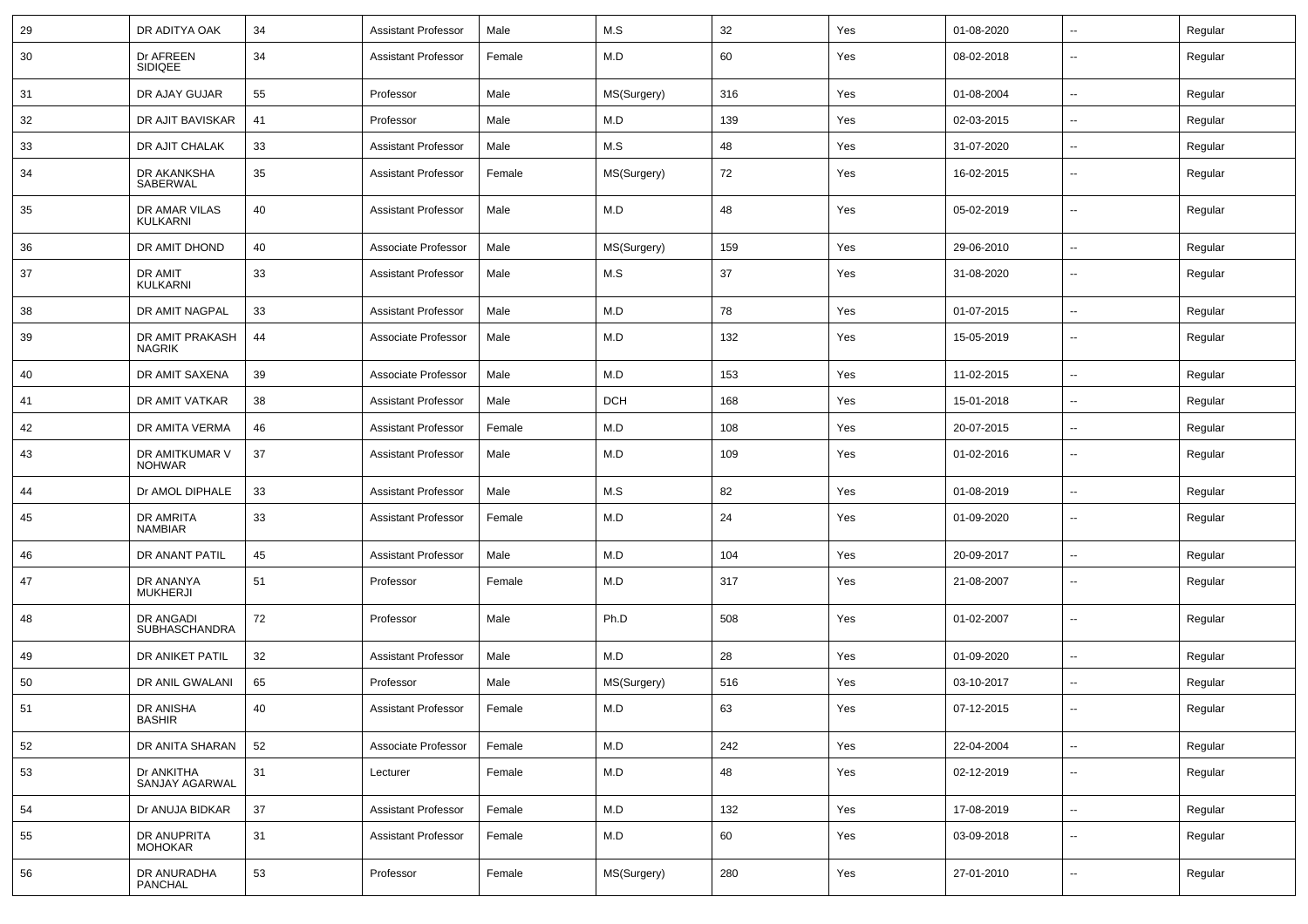| 57 | Dr ANUYA PAWDE                         | 28 | <b>Assistant Professor</b> | Female | M.S              | 82  | Yes | 12-02-2019 | $\overline{\phantom{a}}$ | Regular |
|----|----------------------------------------|----|----------------------------|--------|------------------|-----|-----|------------|--------------------------|---------|
| 58 | DR APURVA<br><b>SHINDE</b>             | 32 | <b>Assistant Professor</b> | Female | <b>DNB</b>       | 27  | Yes | 01-08-2020 | $\overline{\phantom{a}}$ | Regular |
| 59 | DR ARCHANA<br>BHATE                    | 54 | Professor                  | Female | M.D              | 343 | Yes | 05-04-2004 | $\overline{\phantom{a}}$ | Regular |
| 60 | Dr ARCHANA<br>CHANDRAN                 | 32 | <b>Assistant Professor</b> | Female | M.D              | 68  | Yes | 27-11-2019 | $\overline{\phantom{a}}$ | Regular |
| 61 | DR ARCHANA<br><b>KADAM</b>             | 35 | <b>Assistant Professor</b> | Female | M.D              | 101 | Yes | 03-09-2014 | $\overline{\phantom{a}}$ | Regular |
| 62 | DR ARCHANA<br>TADWALKAR                | 47 | <b>Assistant Professor</b> | Female | MS(Surgery)      | 117 | Yes | 02-06-2014 | $\overline{\phantom{a}}$ | Regular |
| 63 | DR ASHISH<br><b>DHANDE</b>             | 46 | Professor                  | Male   | M.Ch(Chirurgiae) | 185 | Yes | 03-03-2006 | $\overline{\phantom{a}}$ | Regular |
| 64 | DR ASHOK<br><b>SHARMA</b>              | 70 | Professor                  | Male   | M.D              | 314 | Yes | 18-01-2008 | $\overline{\phantom{a}}$ | Regular |
| 65 | DR ASHWINI<br><b>DESHMUKH</b>          | 35 | Lecturer                   | Female | <b>DNB</b>       | 50  | Yes | 29-08-2018 | $\overline{\phantom{a}}$ | Regular |
| 66 | DR ATUL KHARAT                         | 38 | <b>Assistant Professor</b> | Male   | M.S              | 102 | Yes | 01-07-2020 | $\overline{\phantom{a}}$ | Regular |
| 67 | DR AUDUMBER<br><b>BORGAONKAR</b>       | 38 | <b>Assistant Professor</b> | Male   | M.Ch(Chirurgiae) | 108 | Yes | 24-12-2015 | $\overline{\phantom{a}}$ | Regular |
| 68 | DR AVINASH<br>CHAUDHARY                | 56 | Professor                  | Male   | MD(AM)           | 180 | Yes | 08-11-2006 | $\overline{\phantom{a}}$ | Regular |
| 69 | Dr AVINASH<br>YASHWANT<br><b>PAWAR</b> | 45 | <b>Assistant Professor</b> | Male   | M.D              | 148 | Yes | 03-09-2019 | $\overline{\phantom{a}}$ | Regular |
| 70 | DR BALAJI<br><b>TUPEKAR</b>            | 35 | <b>Assistant Professor</b> | Male   | M.D              | 108 | Yes | 02-04-2018 | $\overline{\phantom{a}}$ | Regular |
| 71 | DR BALASAHEB<br>GOVARDHANE             | 40 | Associate Professor        | Male   | M.D              | 98  | Yes | 10-08-2020 | $\overline{\phantom{a}}$ | Regular |
| 72 | DR BHARAT<br><b>SHINDE</b>             | 37 | <b>Assistant Professor</b> | Male   | M.D              | 84  | Yes | 14-05-2019 | $\overline{\phantom{a}}$ | Regular |
| 73 | DR BHARATI<br>KULKARNI                 | 72 | Professor                  | Female | M.Ch(Chirurgiae) | 435 | Yes | 07-04-2007 | $\overline{\phantom{a}}$ | Regular |
| 74 | DR BHARATI<br>NALGIRKAR                | 49 | <b>Assistant Professor</b> | Female | Ph.D             | 316 | Yes | 20-03-1995 | $\overline{\phantom{a}}$ | Regular |
| 75 | DR BHAVIKA<br>SURENDRKUMAR<br>VERMA    | 31 | <b>Assistant Professor</b> | Female | M.S              | 51  | Yes | 11-07-2019 | $\overline{\phantom{a}}$ | Regular |
| 76 | DR BHUSHAN<br>PATIL                    | 48 | Professor                  | Male   | M.D              | 204 | Yes | 31-01-2004 | Щ,                       | Regular |
| 77 | DR BIBEKANANDA<br>MAHAPATRA            | 49 | Associate Professor        | Male   | MS(Surgery)      | 246 | Yes | 11-02-2009 | Щ,                       | Regular |
| 78 | DR CASSANDRA<br>CARVALHO               | 37 | <b>Assistant Professor</b> | Female | M.S              | 39  | Yes | 09-09-2020 | Щ,                       | Regular |
| 79 | Dr CHANDAN<br><b>SINGH</b>             | 36 | <b>Assistant Professor</b> | Male   | M.S              | 83  | Yes | 30-07-2019 | $\overline{\phantom{a}}$ | Regular |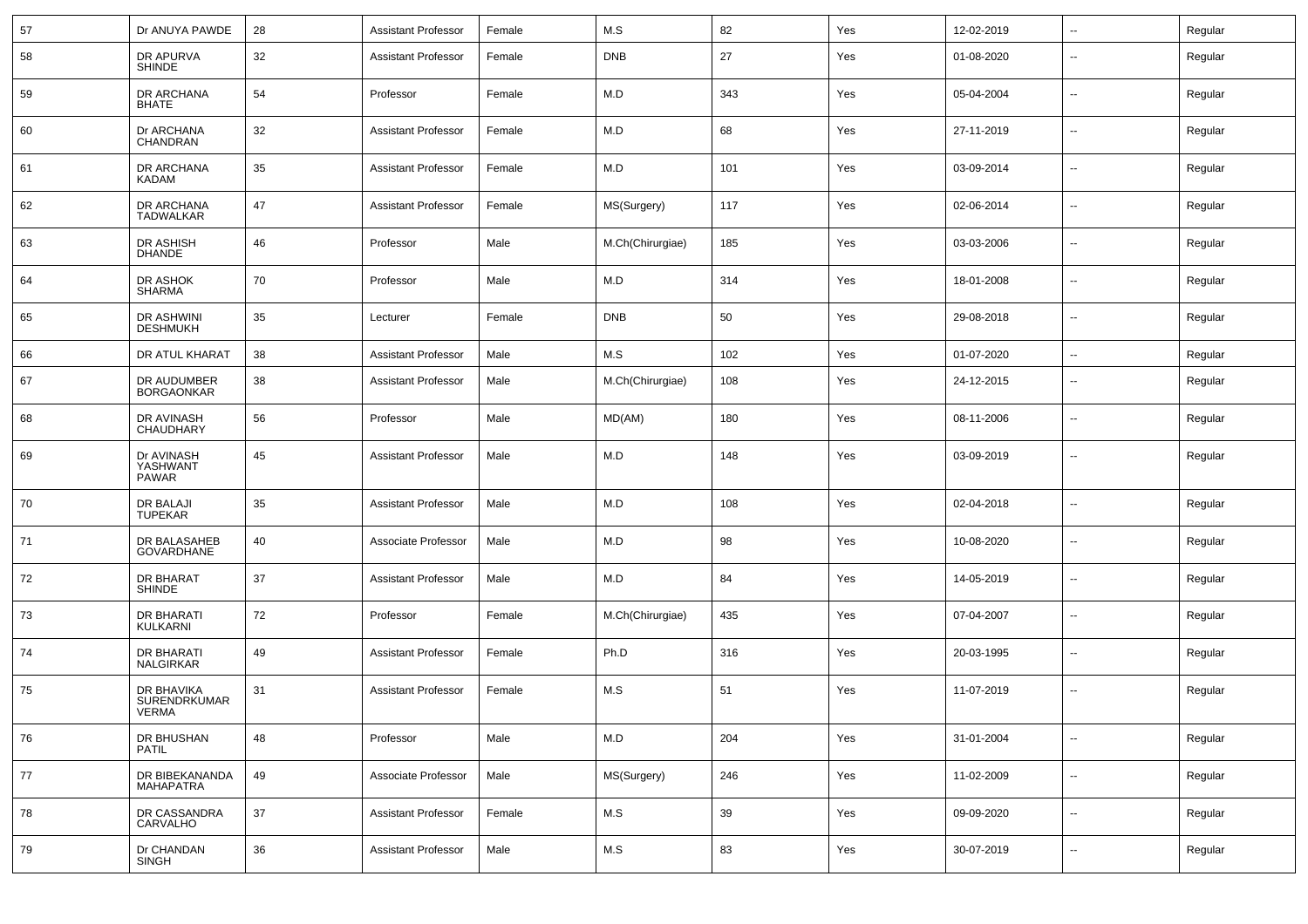| 80  | DR CHETAN<br><b>VISPUTE</b>       | 35     | <b>Assistant Professor</b> | Male   | M.D              | 84  | Yes | 19-03-2018 | $\sim$                   | Regular |
|-----|-----------------------------------|--------|----------------------------|--------|------------------|-----|-----|------------|--------------------------|---------|
| 81  | DR CHIRAG DESAI                   | 37     | <b>Assistant Professor</b> | Male   | <b>DDVL</b>      | 60  | Yes | 01-07-2020 | $\sim$                   | Regular |
| 82  | DR DEEPA<br>VALANKAR              | 47     | Professor                  | Female | M.D              | 287 | Yes | 10-02-2007 | --                       | Regular |
| 83  | Dr DEEPAK AHIRE                   | 34     | <b>Assistant Professor</b> | Male   | M.D              | 82  | Yes | 05-10-2019 | $\overline{\phantom{a}}$ | Regular |
| 84  | DR DEEPAK<br>LANGDE               | 50     | Professor                  | Male   | M.D              | 164 | Yes | 01-08-2017 | $\overline{\phantom{a}}$ | Regular |
| 85  | DR DEEPALI<br><b>RAJPAL</b>       | 44     | Professor                  | Female | M.D              | 216 | Yes | 11-03-2015 | $\overline{\phantom{a}}$ | Regular |
| 86  | DR DEEPALI<br><b>VIDHATE</b>      | 47     | Professor                  | Female | Ph.D             | 261 | Yes | 01-10-1999 | $\sim$                   | Regular |
| 87  | DR DHARMIK<br><b>BHUVA</b>        | 33     | <b>Assistant Professor</b> | Male   | <b>DNB</b>       | 48  | Yes | 31-08-2020 | $\overline{\phantom{a}}$ | Regular |
| 88  | DR DINESH<br><b>CHANDRA GUPTA</b> | 65     | Professor                  | Male   | M.D              | 418 | Yes | 01-10-2016 | $\sim$                   | Regular |
| 89  | DR DINESH PATIL                   | 33     | <b>Assistant Professor</b> | Male   | M.D              | 90  | Yes | 01-01-2018 | $\overline{\phantom{a}}$ | Regular |
| 90  | DR DIVYA LALA                     | 34     | <b>Assistant Professor</b> | Female | M.D              | 144 | Yes | 01-02-2018 | --                       | Regular |
| 91  | Dr DIVYA SHETTY                   | 34     | <b>Assistant Professor</b> | Female | M.D              | 48  | Yes | 07-03-2019 | --                       | Regular |
| 92  | DR.<br><b>DURGAPRASAD</b>         | 46     | Associate Professor        | Male   | M.D              | 159 | Yes | 15-07-2019 | $\sim$                   | Regular |
| 93  | DR FELIAN ANN<br><b>FRANCES</b>   | 32     | <b>Assistant Professor</b> | Male   | M.D              | 50  | Yes | 16-08-2018 | $\sim$                   | Regular |
| 94  | DR G R KANE                       | 65     | Professor                  | Male   | DM(Medicine)     | 337 | Yes | 20-05-2009 | $\overline{\phantom{a}}$ | Regular |
| 95  | <b>DR GAURAV</b><br>KANADE        | 34     | <b>Assistant Professor</b> | Male   | MS(Surgery)      | 94  | Yes | 01-11-2016 | $\overline{\phantom{a}}$ | Regular |
| 96  | Dr GAYATRI PATIL                  | 40     | <b>Assistant Professor</b> | Female | M.D              | 48  | Yes | 07-02-2019 | $\sim$                   | Regular |
| 97  | DR GIRIJA NAIR                    | 58     | Professor                  | Female | M.D              | 337 | Yes | 01-06-2005 | --                       | Regular |
| 98  | DR HARITOSH<br><b>VELANKAR</b>    | 54     | Professor                  | Male   | MS(Surgery)      | 324 | Yes | 21-11-2012 | $\overline{\phantom{a}}$ | Regular |
| 99  | DR HARMEET<br><b>SINGH</b>        | 39     | <b>Assistant Professor</b> | Male   | MS(Surgery)      | 180 | Yes | 23-01-2018 | $\sim$                   | Regular |
| 100 | DR HARSHA<br>PAGAD                | 40     | Assistant Professor        | Female | MS(Surgery)      | 57  | Yes | 08-11-2016 | --                       | Regular |
| 101 | DR HEMANT<br>LAHOTI               | 47     | <b>Assistant Professor</b> | Male   | M.Ch(Chirurgiae) | 276 | Yes | 04-05-2004 | $\sim$                   | Regular |
| 102 | DR HIMGAURI<br>SABNIS             | $44\,$ | <b>Assistant Professor</b> | Female | MS(Surgery)      | 169 | Yes | 10-08-2015 | $\sim$                   | Regular |
| 103 | DR JAMES<br>THOMAS                | 72     | Professor                  | Male   | Ph.D             | 372 | Yes | 01-10-2007 | $\sim$                   | Regular |
| 104 | DR JATIN WANI                     | 57     | Professor                  | Male   | MS(Surgery)      | 396 | Yes | 18-09-1998 | $\overline{\phantom{a}}$ | Regular |
| 105 | DR JAYANT<br>PEDNEKAR             | 60     | Associate Professor        | Male   | MS(Surgery)      | 243 | Yes | 01-06-2007 | --                       | Regular |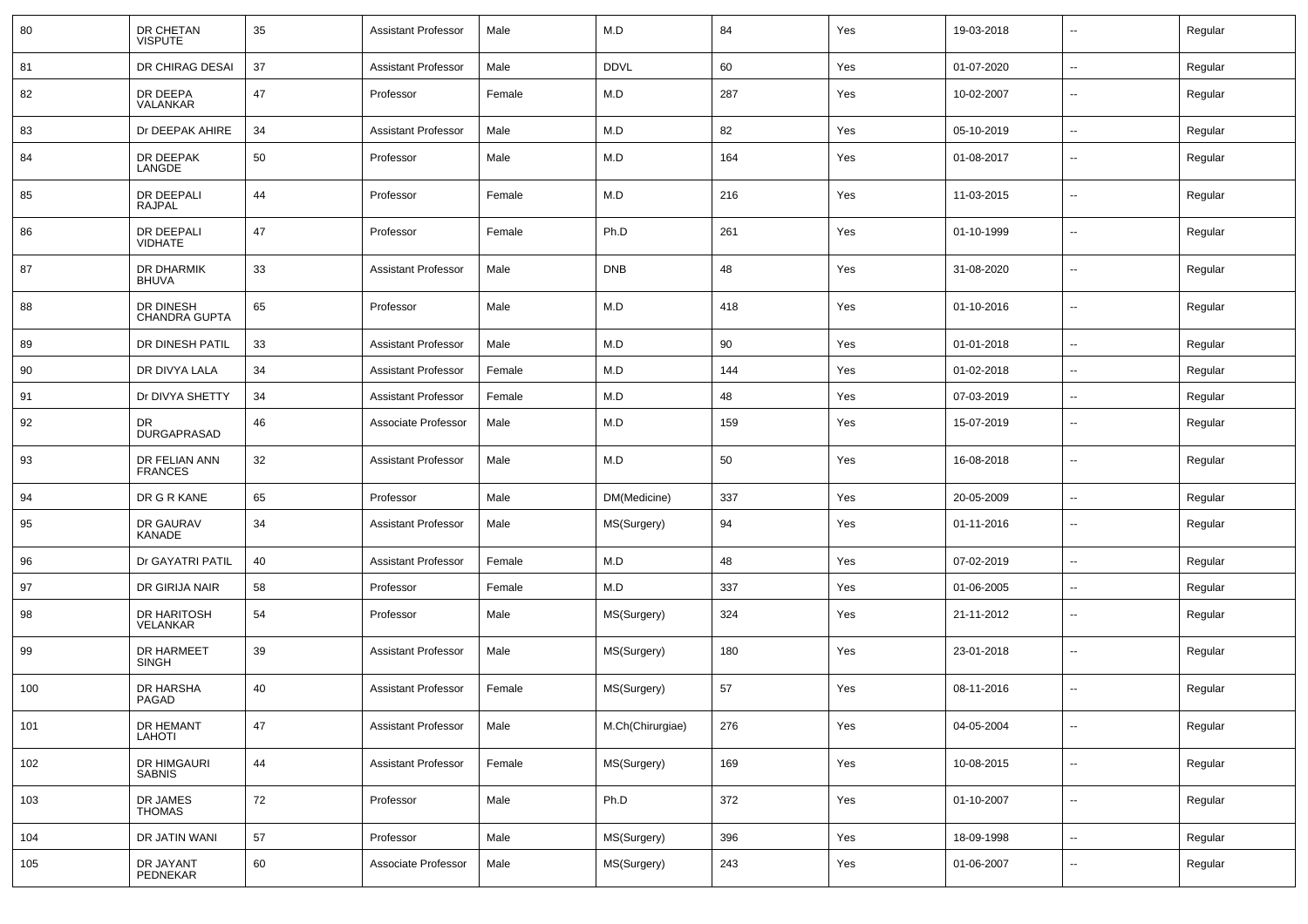| 106 | DR JAYASHREE<br><b>VASWANI</b>         | 59 | Professor                  | Female | M.D              | 408 | Yes | 01-12-2003 | $\sim$                   | Regular |
|-----|----------------------------------------|----|----------------------------|--------|------------------|-----|-----|------------|--------------------------|---------|
| 107 | DR JAYENDRA<br>YADAV                   | 38 | <b>Assistant Professor</b> | Male   | DM(Medicine)     | 121 | Yes | 29-06-2018 | $\overline{\phantom{a}}$ | Regular |
| 108 | DR JOSEPH                              | 34 | <b>Assistant Professor</b> | Male   | M.Ch(Chirurgiae) | 56  | Yes | 21-11-2016 | $\sim$                   | Regular |
| 109 | DR JYOTI<br>SONAWANE                   | 42 | <b>Assistant Professor</b> | Female | M.D              | 169 | Yes | 01-06-2007 | $\overline{\phantom{a}}$ | Regular |
| 110 | Dr K S S RAMDEV                        | 49 | <b>Assistant Professor</b> | Male   | M.Sc.            | 240 | Yes | 08-07-1999 | $\sim$                   | Regular |
| 111 | DR KAILASH<br>JAWADE                   | 47 | Associate Professor        | Male   | MS(Surgery)      | 216 | Yes | 08-02-2016 | $\overline{\phantom{a}}$ | Regular |
| 112 | Dr KAKARIA<br>SRIEELASYA               | 31 | <b>Assistant Professor</b> | Female | M.S              | 87  | Yes | 14-10-2019 | $\overline{\phantom{a}}$ | Regular |
| 113 | Dr KALPESH<br><b>CHAUDHARI</b>         | 33 | <b>Assistant Professor</b> | Male   | M.S              | 84  | Yes | 01-08-2019 | $\overline{\phantom{a}}$ | Regular |
| 114 | DR KAPIL BAINADE                       | 42 | <b>Assistant Professor</b> | Male   | M.D              | 105 | Yes | 06-03-2014 | $\overline{\phantom{a}}$ | Regular |
| 115 | DR KARAN<br><b>SHRIKANT PATIL</b>      | 31 | <b>Assistant Professor</b> | Male   | M.D              | 48  | Yes | 17-07-2018 | $\sim$                   | Regular |
| 116 | DR KARISHMA<br>KIRTI                   | 33 | Assistant Professor        | Female | M.S              | 14  | Yes | 01-09-2020 | $\overline{\phantom{a}}$ | Regular |
| 117 | DR KEERTANA<br><b>SHETTY</b>           | 52 | <b>Assistant Professor</b> | Female | M.D              | 136 | Yes | 01-03-2013 | $\sim$                   | Regular |
| 118 | DR KESHAV KALE                         | 45 | <b>Assistant Professor</b> | Male   | DM(Medicine)     | 98  | Yes | 02-05-2015 | $\sim$                   | Regular |
| 119 | Dr KETAN INGALE                        | 33 | <b>Assistant Professor</b> | Male   | M.D              | 49  | Yes | 09-08-2018 | $\sim$                   | Regular |
| 120 | DR KETAN<br><b>PAKHALE</b>             | 32 | <b>Assistant Professor</b> | Male   | M.D              | 62  | Yes | 01-06-2016 | $\sim$                   | Regular |
| 121 | DR KETAN<br>VAGHOLKAR                  | 55 | Professor                  | Male   | MS(Surgery)      | 324 | Yes | 15-05-1996 | $\sim$                   | Regular |
| 122 | DR KIRTIBALA<br><b>ASHISH DHANDE</b>   | 39 | <b>Assistant Professor</b> | Female | M.D              | 168 | Yes | 01-01-2018 | $\sim$                   | Regular |
| 123 | DR KISAN KHADE                         | 68 | Professor                  | Male   | M.D              | 465 | Yes | 09-08-2007 | $\sim$                   | Regular |
| 124 | Dr KRISHNARAO<br><b>BAPUJY BHOSALE</b> | 66 | Professor                  | Male   | M.Ch(Chirurgiae) | 362 | Yes | 01-11-2019 | $\overline{\phantom{a}}$ | Regular |
| 125 | DR KRITIKA SINGH                       | 34 | <b>Assistant Professor</b> | Female | M.D              | 38  | Yes | 31-07-2020 | $\sim$                   | Regular |
| 126 | DR KUMUD<br>CHAUDHARI                  | 50 | <b>Assistant Professor</b> | Female | M.D              | 324 | Yes | 02-04-2018 | $\overline{\phantom{a}}$ | Regular |
| 127 | DR MADAN<br><b>MANMOHAN</b>            | 64 | Professor                  | Male   | M.D              | 258 | Yes | 01-08-2001 | $\sim$                   | Regular |
| 128 | DR MADHURI<br>KULKARNI                 | 71 | Professor                  | Female | M.Ch(Chirurgiae) | 543 | Yes | 01-01-2008 | $\sim$                   | Regular |
| 129 | DR MAHESH<br>PADSALGE                  | 45 | <b>Assistant Professor</b> | Male   | M.D              | 252 | Yes | 11-01-2018 | $\sim$                   | Regular |
| 130 | DR MANHAR SHAH                         | 62 | Professor                  | Male   | M.D              | 169 | Yes | 05-10-2016 | $\sim$                   | Regular |
| 131 | DR MANISH<br>PENDSE                    | 38 | Associate Professor        | Male   | M.D              | 130 | Yes | 08-10-2014 | $\overline{\phantom{a}}$ | Regular |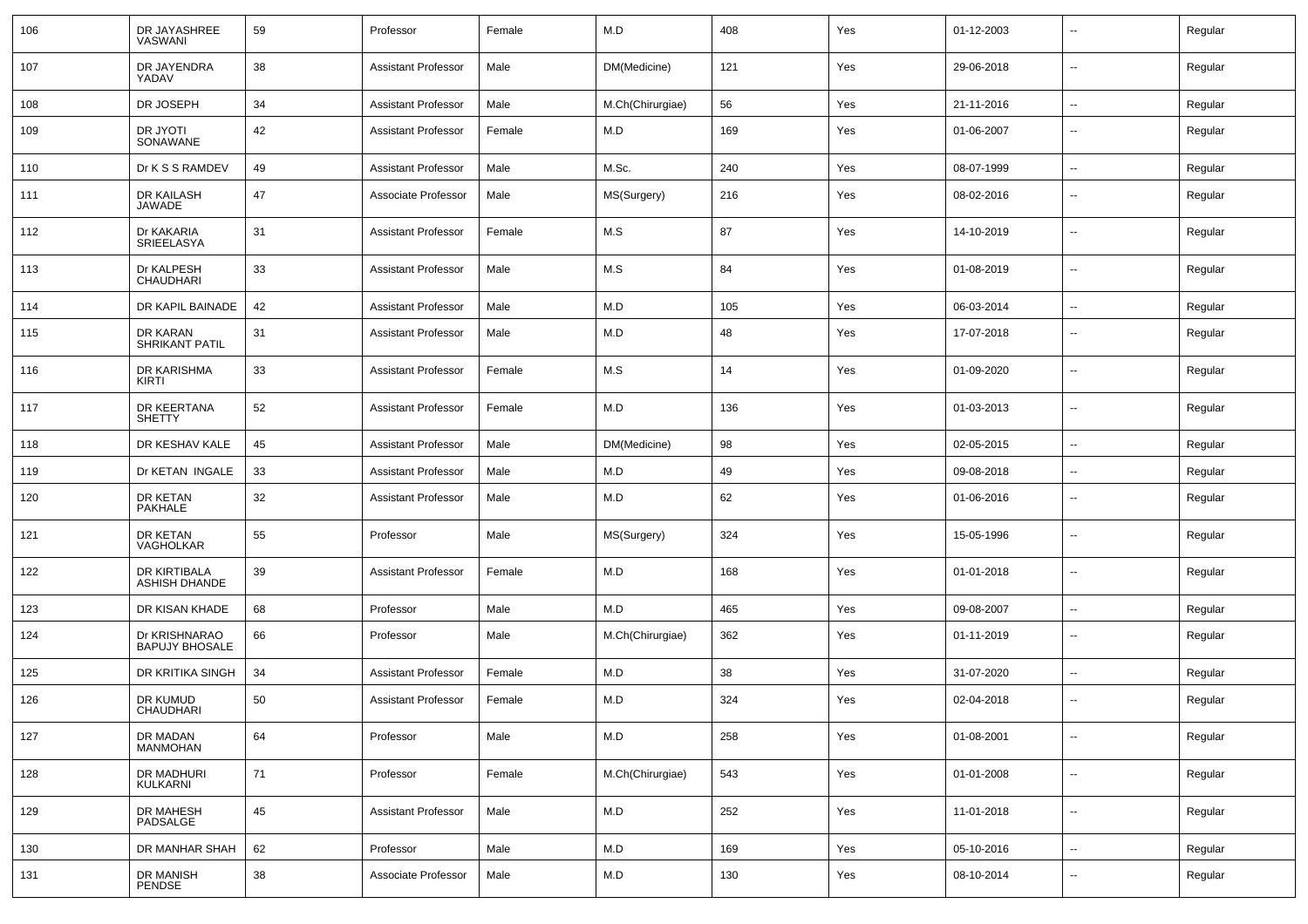| 132 | DR MANISHA<br><b>NAKHATE</b>         | 50 | Professor                  | Female | MS(Surgery)      | 163 | Yes | 16-08-2010 |                          | Regular |
|-----|--------------------------------------|----|----------------------------|--------|------------------|-----|-----|------------|--------------------------|---------|
| 133 | <b>DR</b><br>MANJUBHASHINI<br>SUNDRU | 45 | Associate Professor        | Female | M.D              | 174 | Yes | 13-07-2015 | $\overline{\phantom{a}}$ | Regular |
| 134 | Dr MANJULA<br>SARKAR                 | 63 | Professor                  | Female | M.D              | 444 | Yes | 31-01-2020 | $\mathbf{u}$             | Regular |
| 135 | DR MANOHAR<br><b>JOSHI</b>           | 39 | Associate Professor        | Male   | M.D              | 140 | Yes | 01-01-2011 | $\overline{\phantom{a}}$ | Regular |
| 136 | <b>DR MANPREET</b><br>JUNEJA         | 41 | Professor                  | Female | M.Ch(Chirurgiae) | 156 | Yes | 28-07-2014 | $\mathbf{u}$             | Regular |
| 137 | Dr MANU MATHEW                       | 33 | Assistant Professor        | Male   | M.D              | 48  | Yes | 15-07-2018 | $\sim$                   | Regular |
| 138 | DR MAYUR<br>GANVIR                   | 35 | <b>Assistant Professor</b> | Male   | M.D              | 21  | Yes | 01-08-2020 | $\overline{\phantom{a}}$ | Regular |
| 139 | DR MAYUR<br>MAHATRE                  | 40 | <b>Assistant Professor</b> | Male   | M.Ch(Chirurgiae) | 48  | Yes | 12-12-2017 | $\mathbf{u}$             | Regular |
| 140 | DR MEENA KUMAR                       | 67 | Professor                  | Female | MS(Surgery)      | 455 | Yes | 28-09-2015 | $\sim$                   | Regular |
| 141 | DR MEENA SATIA                       | 65 | Professor                  | Female | M.D              | 492 | Yes | 01-09-2017 | $\mathbf{u}$             | Regular |
| 142 | DR MOHSIN<br>SIDDIQUI                | 35 | <b>Assistant Professor</b> | Male   | M.D              | 41  | Yes | 31-07-2020 | $\overline{\phantom{a}}$ | Regular |
| 143 | DR MUMTAZ<br><b>SHARIF</b>           | 45 | Associate Professor        | Female | M.D              | 179 | Yes | 26-03-2012 | $\overline{\phantom{a}}$ | Regular |
| 144 | DR MURTUZA<br><b>GHIYA</b>           | 34 | <b>Assistant Professor</b> | Male   | M.D              | 48  | Yes | 01-08-2018 | $\overline{\phantom{a}}$ | Regular |
| 145 | DR NADEEM AMIN                       | 47 | <b>Assistant Professor</b> | Male   | M.D              | 84  | Yes | 02-05-2014 | $\overline{\phantom{a}}$ | Regular |
| 146 | DR NANDAN<br>PURANDARE               | 35 | Assistant Professor        | Male   | MS(Surgery)      | 101 | Yes | 02-04-2015 | --                       | Regular |
| 147 | DR NANDITA<br>PALSHETKAR             | 53 | Professor                  | Female | M.D              | 239 | Yes | 01-08-2017 | --                       | Regular |
| 148 | DR NANDITA<br><b>SAXENA</b>          | 40 | <b>Assistant Professor</b> | Female | M.Ch(Chirurgiae) | 132 | Yes | 17-02-2014 | --                       | Regular |
| 149 | DR NANDKISHOR<br><b>NARWADE</b>      | 45 | Associate Professor        | Male   | MS(Surgery)      | 152 | Yes | 25-06-2011 | --                       | Regular |
| 150 | Dr NEEL<br><b>DIPAKBHAI PATEL</b>    | 31 | Lecturer                   | Male   | M.S              | 48  | Yes | 01-11-2019 | --                       | Regular |
| 151 | DR NEELU<br><b>ELONDR</b>            | 32 | <b>Assistant Professor</b> | Female | M.D              | 37  | Yes | 31-08-2020 | --                       | Regular |
| 152 | DR NEHA SANJIV<br><b>GUPTA</b>       | 34 | <b>Assistant Professor</b> | Female | M.D              | 35  | Yes | 01-09-2020 | $\mathbf{u}$             | Regular |
| 153 | DR NIKET<br>ATTARDE                  | 39 | Associate Professor        | Male   | M.S              | 101 | Yes | 01-09-2020 | $\sim$                   | Regular |
| 154 | DR NILESH<br>SARWARIYA               | 38 | <b>Assistant Professor</b> | Male   | M.D              | 156 | Yes | 02-12-2017 | $\sim$                   | Regular |
| 155 | DR NILOFER<br>YELURKAR               | 36 | <b>Assistant Professor</b> | Female | <b>DNB</b>       | 74  | Yes | 01-09-2020 | $\sim$                   | Regular |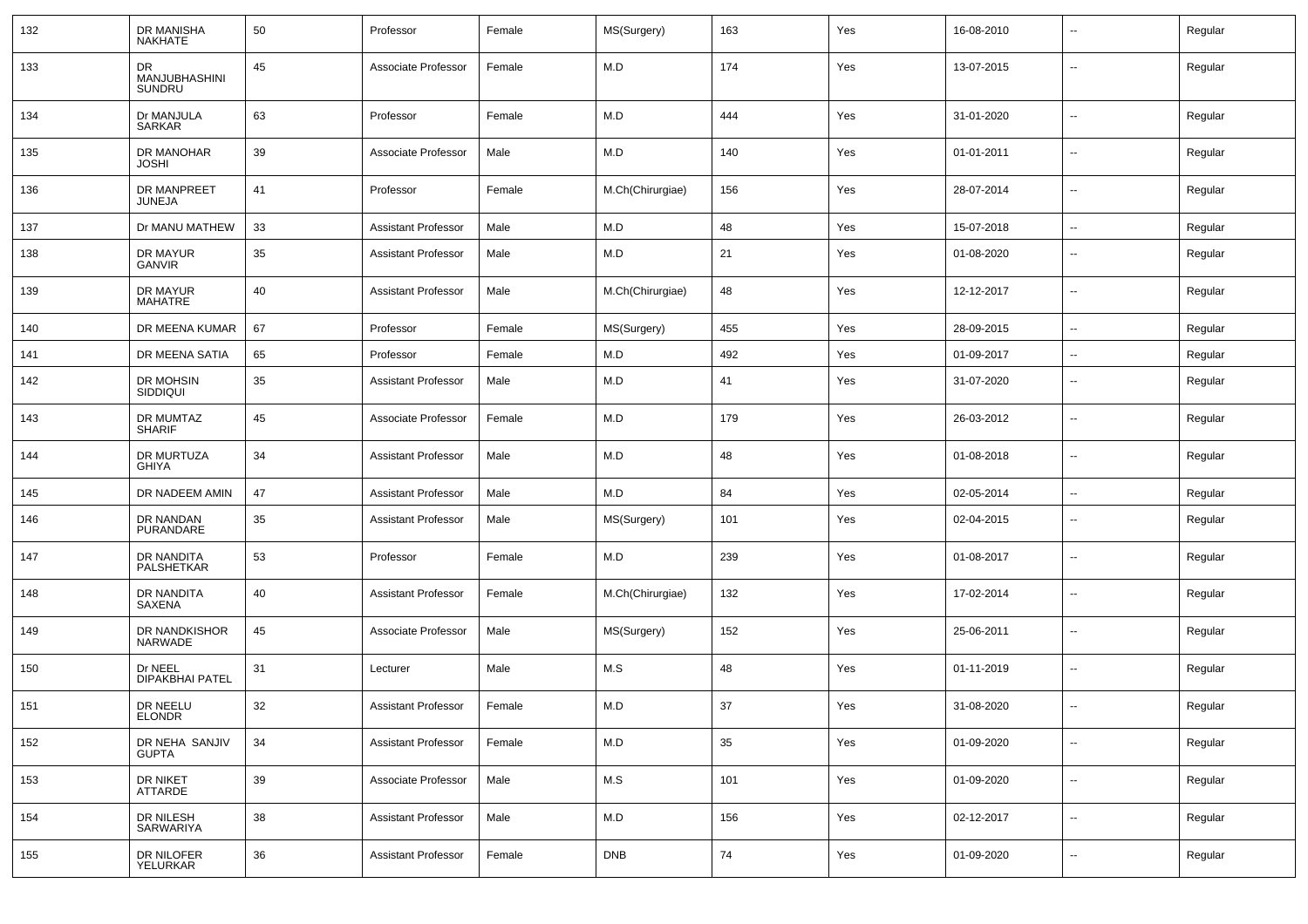| 156 | DR NITA<br><b>SHANBHAG</b>               | 55 | Professor                  | Female | MS(Surgery)      | 368 | Yes | 01-04-2004 | $\overline{\phantom{a}}$ | Regular |
|-----|------------------------------------------|----|----------------------------|--------|------------------|-----|-----|------------|--------------------------|---------|
| 157 | DR NITI MATHUR                           | 50 | Professor                  | Female | M.D              | 273 | Yes | 09-07-2006 | $\sim$                   | Regular |
| 158 | DR NITIN<br><b>NADKARNI</b>              | 66 | Professor                  | Male   | M.D              | 323 | Yes | 04-04-2010 | --                       | Regular |
| 159 | Dr NITIN<br>NANDKUMAR<br><b>JAGDHANE</b> | 40 | Associate Professor        | Male   | M.Ch(Chirurgiae) | 108 | Yes | 16-12-2019 | $\overline{a}$           | Regular |
| 160 | DR NIVEDITA<br><b>MOULICK</b>            | 66 | Professor                  | Female | M.D              | 434 | Yes | 29-08-2018 | $\sim$                   | Regular |
| 161 | DR NUPUR<br>CHAKRAVARTY                  | 62 | Professor                  | Female | MS(Surgery)      | 351 | Yes | 26-05-2005 | $\sim$                   | Regular |
| 162 | DR OMPRAKASH<br><b>TAVRI</b>             | 73 | Professor                  | Male   | M.D              | 191 | Yes | 01-06-2006 | $\sim$                   | Regular |
| 163 | DR PALLAVI<br><b>CHITNIS</b>             | 49 | Assistant Professor        | Female | M.D              | 278 | Yes | 28-05-1998 | $\sim$                   | Regular |
| 164 | DR PALLAVI<br><b>VISHWEKAR</b>           | 40 | Associate Professor        | Female | MS(Surgery)      | 159 | Yes | 30-10-2009 | $\sim$                   | Regular |
| 165 | Dr PANKAJKUMAR<br><b>SINGH</b>           | 38 | Assistant Professor        | Male   | M.S              | 88  | Yes | 14-10-2019 | $\sim$                   | Regular |
| 166 | Dr PARTH VINOD<br><b>AGARWAL</b>         | 32 | Lecturer                   | Male   | M.S              | 62  | Yes | 12-04-2019 | $\sim$                   | Regular |
| 167 | Dr PHILEMON<br><b>CHERIAN</b>            | 32 | <b>Assistant Professor</b> | Male   | M.D              | 72  | Yes | 01-10-2019 | $\sim$                   | Regular |
| 168 | DR POOJA BINANI                          | 44 | <b>Assistant Professor</b> | Female | M.D              | 60  | Yes | 04-02-2016 | $\sim$                   | Regular |
| 169 | DR POOJA<br><b>MULTANI</b>               | 33 | Lecturer                   | Female | M.Ch(Chirurgiae) | 60  | Yes | 23-05-2016 | $\overline{\phantom{a}}$ | Regular |
| 170 | DR PRACHI<br>SANKHE                      | 32 | Assistant Professor        | Female | M.D              | 108 | Yes | 01-02-2018 | $\overline{\phantom{a}}$ | Regular |
| 171 | DR PRADNYA<br><b>DEOLKAR</b>             | 49 | Associate Professor        | Female | M.D              | 264 | Yes | 01-06-2017 | $\mathbf{u}$             | Regular |
| 172 | DR PRAGATI<br><b>UPASHAM</b>             | 54 | Professor                  | Female | M.D              | 352 | Yes | 20-06-1994 | --                       | Regular |
| 173 | DR PRAKASH<br><b>ROPLEKAR</b>            | 70 | Professor                  | Male   | M.D              | 520 | Yes | 03-03-2014 | $\overline{\phantom{a}}$ | Regular |
| 174 | DR PRAMILA<br>YADAV                      | 49 | Professor                  | Female | M.D              | 274 | Yes | 14-03-2008 | --                       | Regular |
| 175 | Dr PRANAV<br>RAMAN ARORA                 | 38 | Lecturer                   | Male   | M.D              | 38  | Yes | 17-11-2019 | $\overline{\phantom{a}}$ | Regular |
| 176 | DR PRASAD<br>CHAUDHARI                   | 45 | Associate Professor        | Male   | MS(Surgery)      | 145 | Yes | 15-05-2012 | $\sim$                   | Regular |
| 177 | Dr PRASAD<br>KULKARNI                    | 43 | <b>Assistant Professor</b> | Male   | M.Ch(Chirurgiae) | 120 | Yes | 27-01-2020 | $\sim$                   | Regular |
| 178 | DR PRATIK PATIL                          | 36 | <b>Assistant Professor</b> | Male   | M.D              | 109 | Yes | 02-05-2015 | $\sim$                   | Regular |
| 179 | DR PREETI<br>KOLARKAR                    | 70 | Professor                  | Female | M.D              | 337 | Yes | 10-11-2016 | $\overline{\phantom{a}}$ | Regular |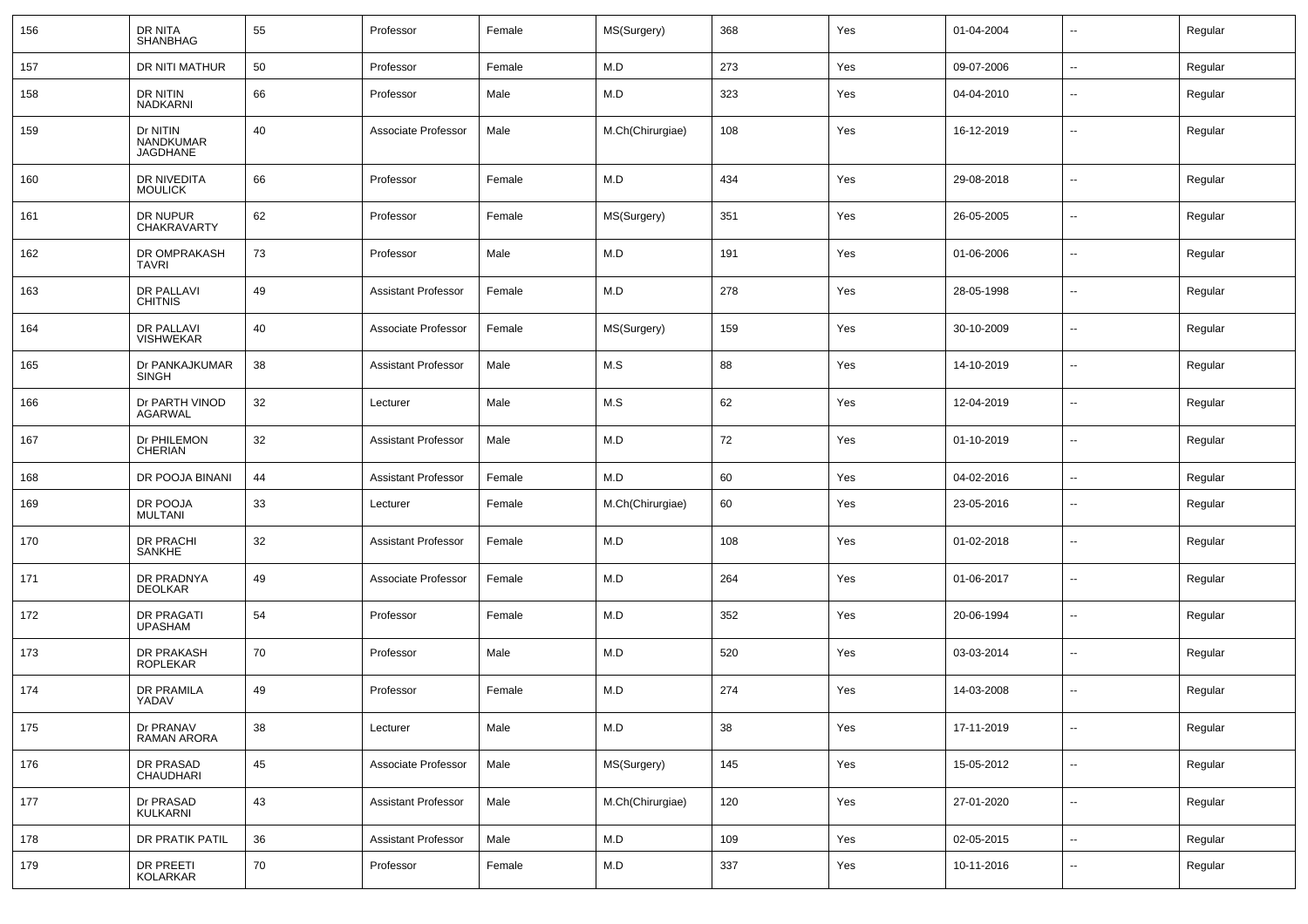| 180 | <b>DR PREETI</b><br><b>PACHPUTE</b>    | 45       | <b>Assistant Professor</b> | Female | M.D              | 98  | Yes | 01-09-2018 | $\sim$                     | Regular |
|-----|----------------------------------------|----------|----------------------------|--------|------------------|-----|-----|------------|----------------------------|---------|
| 181 | DR PRITI INAMDAR                       | 38       | Associate Professor        | Female | M.D              | 72  | Yes | 01-06-2018 | $\sim$                     | Regular |
| 182 | DR<br>PRIYADARSHINI<br><b>CHOLERA</b>  | 47       | Associate Professor        | Female | MS(Surgery)      | 176 | Yes | 11-06-2010 | $\overline{\phantom{a}}$   | Regular |
| 183 | DR PRIYANKA<br><b>CHAUDHARI</b>        | 35       | <b>Assistant Professor</b> | Female | M.S              | 52  | Yes | 01-09-2020 | $\sim$                     | Regular |
| 184 | DR PRIYANKA<br>JADHAV                  | 31       | <b>Assistant Professor</b> | Female | M.D              | 62  | Yes | 01-06-2016 | $\sim$                     | Regular |
| 185 | DR RAGHAVRAJ<br><b>KUMAR</b>           | 28       | <b>Assistant Professor</b> | Male   | M.S              | 21  | Yes | 31-07-2020 | $\sim$                     | Regular |
| 186 | DR RAHUL LADDA                         | 33       | <b>Assistant Professor</b> | Male   | M.D              | 45  | Yes | 31-08-2020 | $\sim$                     | Regular |
| 187 | DR RAHUL<br>PEDDAWAD                   | 40       | Professor                  | Male   | M.D              | 153 | Yes | 15-06-2012 | $\overline{\phantom{a}}$   | Regular |
| 188 | DR RAJ GAUTAM                          | 48       | Associate Professor        | Male   | MS(Surgery)      | 138 | Yes | 01-01-2011 | $\mathbf{u}$               | Regular |
| 189 | DR RAJAS PATEL                         | 32       | <b>Assistant Professor</b> | Male   | M.D              | 40  | Yes | 09-09-2020 | $\overline{\phantom{a}}$   | Regular |
| 190 | DR RAJBEER<br><b>GEDHOO</b>            | 64       | Professor                  | Male   | M.D              | 446 | Yes | 27-02-2017 | $\overline{\phantom{a}}$   | Regular |
| 191 | DR<br>RAJENDRAPRASA<br><b>D BUTALA</b> | 57       | Associate Professor        | Male   | MS(Surgery)      | 153 | Yes | 23-02-2011 | $\overline{\phantom{a}}$   | Regular |
| 192 | DR RAJIV RAO                           | 45       | Professor                  | Male   | M.D              | 216 | Yes | 01-11-2010 | $\mathbf{u}$               | Regular |
| 193 | DR RAJSHEKHAR<br>YADAV                 | 58       | Professor                  | Male   | M.D              | 310 | Yes | 28-10-2009 | $\overline{\phantom{a}}$   | Regular |
| 194 | DR RASHMIN<br><b>CHOLERA</b>           | 49       | Professor                  | Male   | M.D              | 293 | Yes | 06-05-1999 | --                         | Regular |
| 195 | DR RAVINDRA<br>KATTIMANI               | 49       | Associate Professor        | Male   | MS(Surgery)      | 153 | Yes | 18-10-2016 | $\overline{\phantom{a}}$   | Regular |
| 196 | DR REKHA<br><b>BHAGWAT</b>             | 70       | Professor                  | Female | Ph.D             | 325 | Yes | 01-07-1994 | --                         | Regular |
| 197 | DR RICHA SINGH                         | 46       | Professor                  | Female | M.D              | 238 | Yes | 24-07-2000 | $\overline{\phantom{a}}$   | Regular |
| 198 | DR RITA<br>SWAMINATHAN                 | 61       | Professor                  | Female | M.D              | 424 | Yes | 08-04-1992 | --                         | Regular |
| 199 | DR ROHAN GALA                          | 33       | <b>Assistant Professor</b> | Male   | M.S              | 14  | Yes | 01-09-2020 | $\overline{\phantom{a}}$   | Regular |
| 200 | DR ROHAN<br>PALSHETKAR                 | 32       | <b>Assistant Professor</b> | Male   | MS(Surgery)      | 75  | Yes | 28-09-2015 | $\sim$                     | Regular |
| 201 | DR ROSHANI<br>MANWANI                  | 37       | <b>Assistant Professor</b> | Female | M.D              | 132 | Yes | 16-04-2018 | $\mathcal{L}_{\mathbf{r}}$ | Regular |
| 202 | DR RUPALI<br>SHASTRAKAR                | 40       | Associate Professor        | Female | MS(Surgery)      | 167 | Yes | 16-08-2010 | $\sim$                     | Regular |
| 203 | DR RUTA BAPAT                          | 36       | <b>Assistant Professor</b> | Female | Ph.D             | 143 | Yes | 15-07-2011 | $\mathbf{u}$               | Regular |
| 204 | Dr S ASHOK<br><b>KUMAR</b>             | 66       | Professor                  | Male   | M.Ch(Chirurgiae) | 372 | Yes | 25-09-2019 | $\sim$                     | Regular |
| 205 | DR S SUDHAMANI                         | $\bf 45$ | Professor                  | Female | M.D              | 242 | Yes | 09-02-2004 | $\sim$                     | Regular |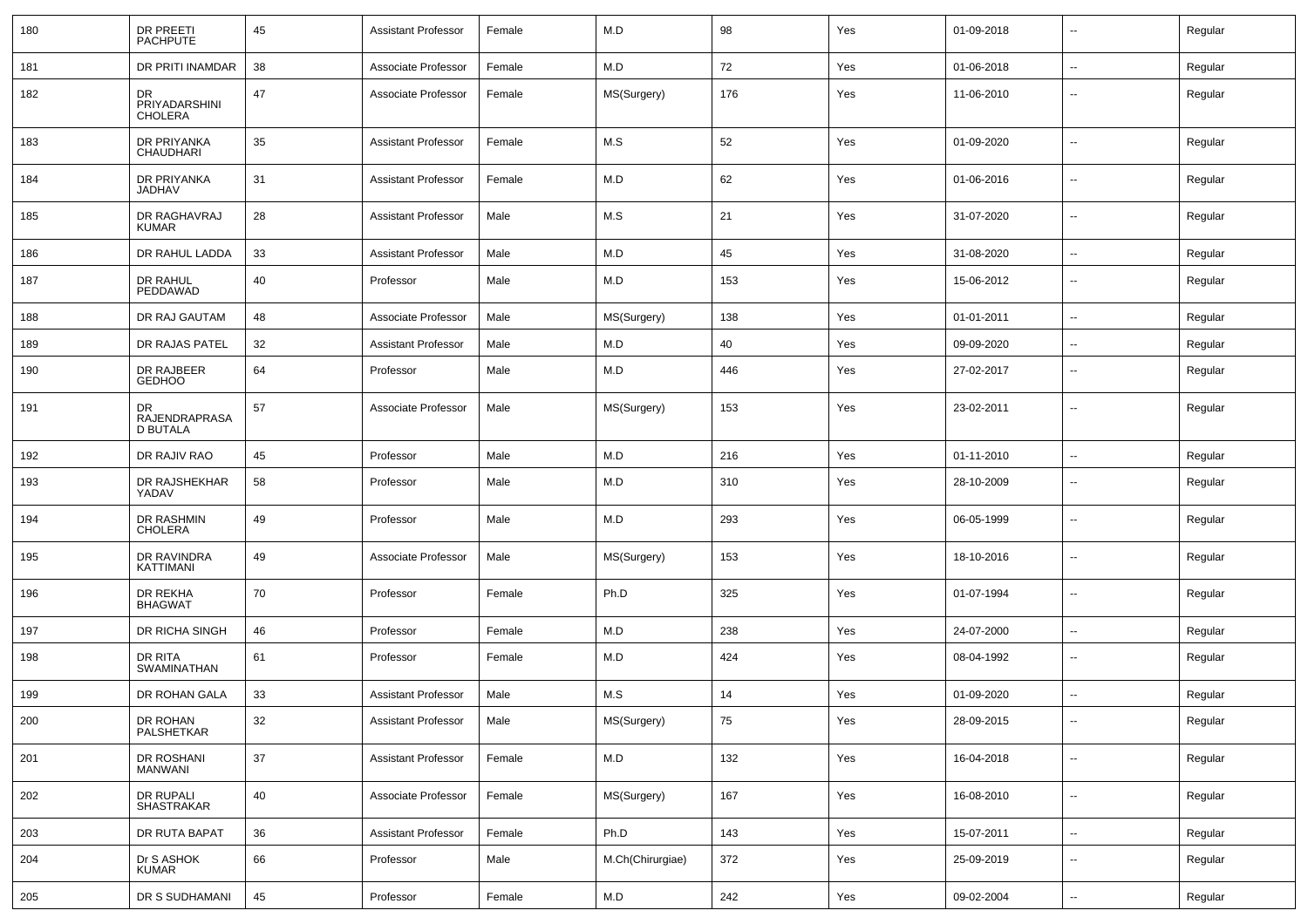| 206 | Dr SACHANA<br><b>SHEETY</b>       | 30 | <b>Assistant Professor</b> | Female | M.D              | 48  | Yes | 18-08-2019 | $\overline{\phantom{a}}$ | Regular |
|-----|-----------------------------------|----|----------------------------|--------|------------------|-----|-----|------------|--------------------------|---------|
| 207 | DR SACHIN KALE                    | 44 | Professor                  | Male   | MS(Surgery)      | 216 | Yes | 07-07-2007 | $\sim$                   | Regular |
| 208 | DR SADHANA S<br><b>MENDHURWAR</b> | 47 | Professor                  | Female | M.D              | 265 | Yes | 01-03-2008 | $\overline{\phantom{a}}$ | Regular |
| 209 | DR SAHEBRAO<br><b>JATKAR</b>      | 71 | Associate Professor        | Male   | M.D              | 432 | Yes | 11-03-2008 | $\overline{\phantom{a}}$ | Regular |
| 210 | Dr SAJAL<br>MAHAJAN               | 35 | <b>Assistant Professor</b> | Male   | M.D              | 48  | Yes | 22-06-2019 | $\overline{\phantom{a}}$ | Regular |
| 211 | Dr SAMEER KALE                    | 36 | <b>Assistant Professor</b> | Male   | M.Ch(Chirurgiae) | 72  | Yes | 15-06-2019 | ⊶.                       | Regular |
| 212 | DR SAMEER<br>VYAHALKAR            | 41 | <b>Assistant Professor</b> | Male   | M.D              | 176 | Yes | 01-01-2018 | $\overline{\phantom{a}}$ | Regular |
| 213 | DR SANDEEP<br><b>DEORE</b>        | 39 | Associate Professor        | Male   | MS(Surgery)      | 139 | Yes | 20-05-2013 | $\sim$                   | Regular |
| 214 | DR SANDEEP<br>KASABE              | 37 | Associate Professor        | Male   | M.D              | 65  | Yes | 28-03-2018 | $\overline{\phantom{a}}$ | Regular |
| 215 | DR SANDESH<br>DEOLEKAR            | 55 | Professor                  | Male   | MS(Surgery)      | 356 | Yes | 05-02-2004 | $\overline{\phantom{a}}$ | Regular |
| 216 | DR SANDHYA<br><b>JATHAR</b>       | 64 | Professor                  | Female | Ph.D             | 337 | Yes | 02-02-2009 | $\overline{\phantom{a}}$ | Regular |
| 217 | DR SANDHYA<br>KULKARNI            | 58 | Associate Professor        | Female | M.D              | 149 | Yes | 01-09-2018 | $\overline{\phantom{a}}$ | Regular |
| 218 | DR SANDIP<br>TAYADE               | 34 | <b>Assistant Professor</b> | Male   | M.S              | 31  | Yes | 01-09-2020 | $\overline{\phantom{a}}$ | Regular |
| 219 | DR SANJAY<br><b>AGARWAL</b>       | 41 | <b>Assistant Professor</b> | Male   | M.D              | 60  | Yes | 12-08-2016 | $\sim$                   | Regular |
| 220 | DR SANJAY DHAR                    | 60 | Professor                  | Male   | MS(Surgery)      | 378 | Yes | 19-07-2008 | $\overline{\phantom{a}}$ | Regular |
| 221 | DR SANJAY<br>PASORIA              | 36 | <b>Assistant Professor</b> | Male   | M.D              | 98  | Yes | 06-05-2015 | --                       | Regular |
| 222 | DR SANJEEV KALE                   | 63 | Professor                  | Male   | M.D              | 405 | Yes | 14-07-2014 | $\overline{\phantom{a}}$ | Regular |
| 223 | DR SANKALP<br><b>SURYA MOHAN</b>  | 35 | <b>Assistant Professor</b> | Male   | M.D              | 53  | Yes | 05-12-2018 | −−                       | Regular |
| 224 | DR SANTWANA<br>CHANAKAR           | 50 | Professor                  | Female | M.D              | 275 | Yes | 11-10-2007 | $\overline{\phantom{a}}$ | Regular |
| 225 | DR SAROJ KUMARI                   | 37 | <b>Assistant Professor</b> | Female | M.D              | 96  | Yes | 23-08-2018 | $\overline{\phantom{a}}$ | Regular |
| 226 | DR SATISH VAIDYA                  | 72 | Professor                  | Male   | DM(Medicine)     | 290 | Yes | 01-08-2007 | $\overline{\phantom{a}}$ | Regular |
| 227 | DR SAURABH<br>KOTHARI             | 33 | <b>Assistant Professor</b> | Male   | M.D              | 94  | Yes | 17-10-2016 | $\sim$                   | Regular |
| 228 | Dr SEEMA ALOK<br><b>GUPTA</b>     | 56 | Professor                  | Female | M.D              | 372 | Yes | 09-03-2019 | $\sim$                   | Regular |
| 229 | DR SEENA ANN<br><b>MAMMEN</b>     | 34 | <b>Assistant Professor</b> | Female | M.D              | 62  | Yes | 01-12-2018 | $\sim$                   | Regular |
| 230 | DR SHAHID PATEL                   | 33 | <b>Assistant Professor</b> | Male   | M.D              | 75  | Yes | 16-11-2015 | $\sim$                   | Regular |
| 231 | DR SHAILESH<br>BARPHE             | 35 | <b>Assistant Professor</b> | Male   | M.D              | 32  | Yes | 01-09-2020 | $\sim$                   | Regular |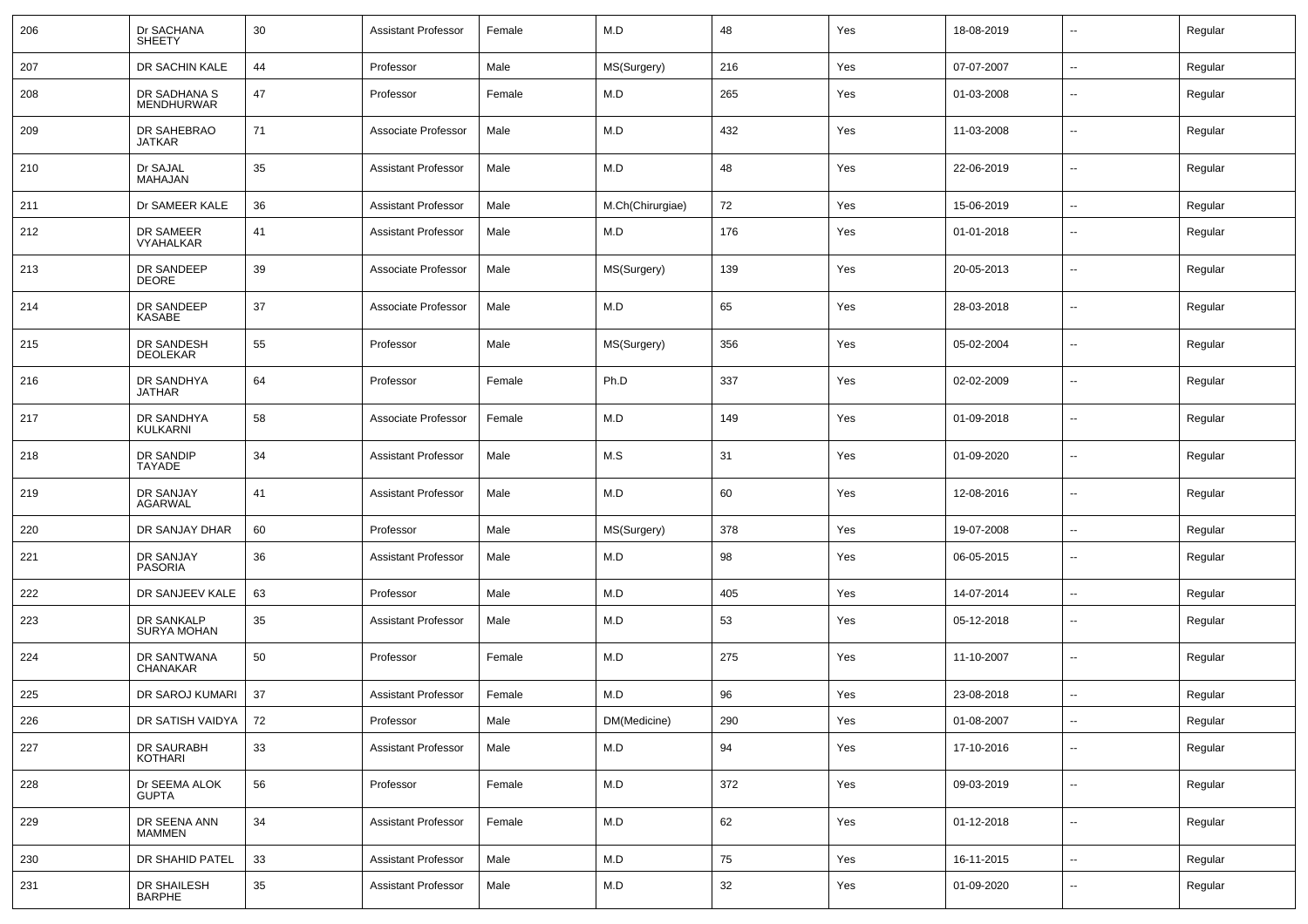| 232 | DR SHANTANU<br><b>DESHPANDE</b>   | 47 | Associate Professor                                 | Male   | DM(Medicine)     | 216 | Yes | 15-04-2008 | $\overline{\phantom{a}}$ | Regular |
|-----|-----------------------------------|----|-----------------------------------------------------|--------|------------------|-----|-----|------------|--------------------------|---------|
| 233 | DR SHARAD<br><b>SANCHETI</b>      | 52 | Professor                                           | Male   | M.D              | 164 | Yes | 20-06-2019 | $\overline{\phantom{a}}$ | Regular |
| 234 | DR SHARIQUI<br>ANSARI             | 33 | Assistant Professor                                 | Male   | M.S              | 29  | Yes | 01-09-2020 | $\overline{\phantom{a}}$ | Regular |
| 235 | DR SHARMILA<br><b>PATIL</b>       | 53 | Professor                                           | Female | M.D              | 347 | Yes | 01-07-2004 | $\overline{\phantom{a}}$ | Regular |
| 236 | DR SHASHANK<br><b>JAIN</b>        | 34 | Assistant Professor                                 | Male   | M.D              | 60  | Yes | 19-04-2018 | $\overline{\phantom{a}}$ | Regular |
| 237 | DR SHAUNAK<br><b>PATIL</b>        | 38 | <b>Assistant Professor</b>                          | Male   | MS(Surgery)      | 66  | Yes | 13-11-2017 | $\overline{\phantom{a}}$ | Regular |
| 238 | DR SHIKHAR<br><b>SINGH</b>        | 36 | Assistant Professor                                 | Male   | MS(Surgery)      | 127 | Yes | 02-01-2015 | $\overline{\phantom{a}}$ | Regular |
| 239 | Dr SHILPY SINGH                   | 33 | Assistant Professor                                 | Female | M.D              | 48  | Yes | 31-01-2020 | $\sim$                   | Regular |
| 240 | DR SHIRISH B<br><b>PATIL</b>      | 58 | Dean / Principal /<br>Director / Vice<br>Chancellor | Male   | M.D              | 395 | Yes | 12-03-1993 | $\overline{\phantom{a}}$ | Regular |
| 241 | DR SHIRISH<br><b>KHATU</b>        | 46 | Assistant Professor                                 | Male   | M.D              | 109 | Yes | 18-06-2015 | $\overline{\phantom{a}}$ | Regular |
| 242 | DR SHISHIR<br><b>SHETTY</b>       | 48 | Professor                                           | Male   | M.Ch(Chirurgiae) | 265 | Yes | 30-06-2004 | $\overline{\phantom{a}}$ | Regular |
| 243 | DR SHITAL KOLHE                   | 39 | Associate Professor                                 | Female | M.D              | 155 | Yes | 01-10-2014 | $\sim$                   | Regular |
| 244 | DR SHRADDHA<br><b>PATIL</b>       | 30 | Assistant Professor                                 | Female | M.D              | 21  | Yes | 09-09-2020 | $\overline{\phantom{a}}$ | Regular |
| 245 | DR SHREYAS<br>SOMNATH             | 37 | <b>Assistant Professor</b>                          | Male   | M.Ch(Chirurgiae) | 66  | Yes | 03-02-2016 | $\overline{\phantom{a}}$ | Regular |
| 246 | DR SHRIKRISHNA<br>A JOSHI         | 45 | Associate Professor                                 | Male   | M.D              | 173 | Yes | 19-02-2007 | $\overline{\phantom{a}}$ | Regular |
| 247 | DR SHRIRAM<br><b>GOPAL</b>        | 50 | Professor                                           | Male   | M.D              | 296 | Yes | 22-03-2004 | $\overline{\phantom{a}}$ | Regular |
| 248 | DR SHRUTI<br>MALLAPPA UGRAN       | 34 | Assistant Professor                                 | Female | M.S              | 15  | Yes | 10-08-2020 | $\sim$                   | Regular |
| 249 | <b>DR SHUBHA</b><br><b>MOHITE</b> | 69 | Professor                                           | Female | M.D              | 514 | Yes | 10-12-2009 | $\overline{\phantom{a}}$ | Regular |
| 250 | DR SHWETA<br>GANORKAR             | 33 | Assistant Professor                                 | Female | M.D              | 65  | Yes | 01-10-2018 | $\overline{\phantom{a}}$ | Regular |
| 251 | DR SHYAM SOBATI                   | 64 | Professor                                           | Male   | M.D              | 175 | Yes | 19-07-2019 | $\overline{\phantom{a}}$ | Regular |
| 252 | DR SHYAMRAO C<br><b>MORE</b>      | 50 | <b>Assistant Professor</b>                          | Male   | M.D              | 287 | Yes | 18-08-1997 | $\overline{\phantom{a}}$ | Regular |
| 253 | DR SIDDHARTH<br><b>VERMA</b>      | 35 | <b>Assistant Professor</b>                          | Male   | M.D              | 144 | Yes | 01-06-2018 | $\overline{\phantom{a}}$ | Regular |
| 254 | Dr SIMMI MEHRA                    | 54 | Professor                                           | Female | M.D              | 254 | Yes | 24-09-2019 | $\overline{\phantom{a}}$ | Regular |
| 255 | DR SMITA PATIL                    | 59 | Professor                                           | Female | M.D              | 271 | Yes | 20-07-2000 | $\overline{\phantom{a}}$ | Regular |
| 256 | DR SNEHA<br>CHAVARKAR             | 35 | <b>Assistant Professor</b>                          | Female | M.D              | 25  | Yes | 01-08-2020 | $\overline{\phantom{a}}$ | Regular |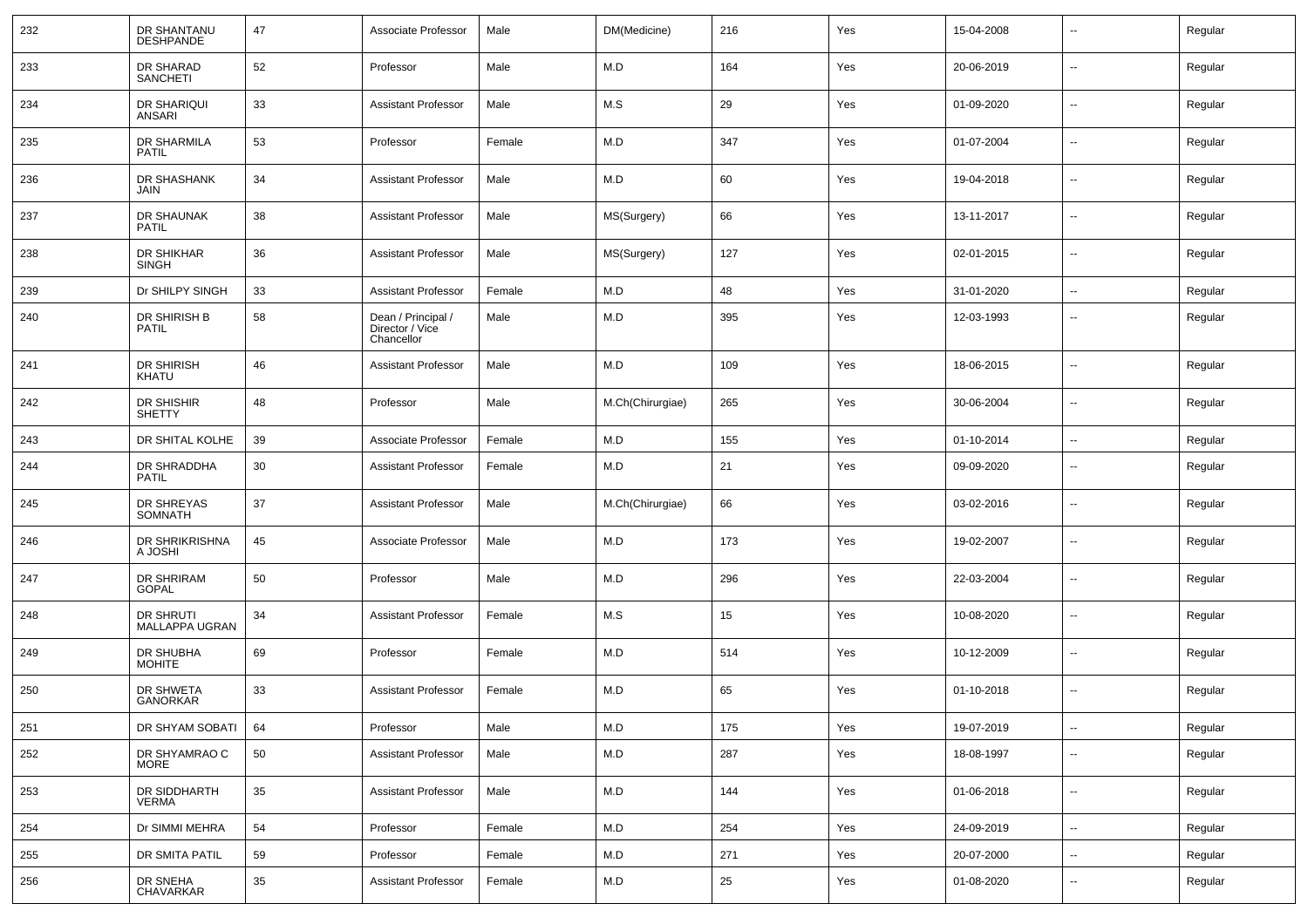| 257 | DR SNEHA JOHN                            | 25 | <b>Assistant Professor</b>                          | Female | M.D              | 39  | Yes | 01-08-2018 | Ξ.                       | Regular |
|-----|------------------------------------------|----|-----------------------------------------------------|--------|------------------|-----|-----|------------|--------------------------|---------|
| 258 | DR SNEHA<br>WADALKAR                     | 33 | <b>Assistant Professor</b>                          | Female | M.D              | 107 | Yes | 03-05-2017 | --                       | Regular |
| 259 | Dr SNEHLATA<br><b>TAVRI</b>              | 69 | Professor                                           | Female | DA               | 312 | Yes | 17-12-2019 | $\overline{a}$           | Regular |
| 260 | DR SNIGDHA<br><b>MUKHARJI</b>            | 36 | Assistant Professor                                 | Female | M.D              | 109 | Yes | 18-06-2015 | $\overline{a}$           | Regular |
| 261 | DR SOMNATH<br>MALLAKAMIR                 | 46 | Associate Professor                                 | Male   | Ph.D             | 192 | Yes | 02-07-2005 | Ξ.                       | Regular |
| 262 | DR SOMSHEKHAR<br><b>SHARMA</b>           | 35 | <b>Assistant Professor</b>                          | Male   | M.D              | 64  | Yes | 27-12-2018 | $\overline{a}$           | Regular |
| 263 | DR SONALI KORE                           | 35 | <b>Assistant Professor</b>                          | Female | M.D              | 144 | Yes | 18-12-2017 | $\overline{a}$           | Regular |
| 264 | DR SOUMYAN DEY                           | 43 | Associate Professor                                 | Male   | M.S              | 132 | Yes | 30-01-2019 | ۰.                       | Regular |
| 265 | DR SRIVIDYA<br>SREENIVASAN               | 36 | <b>Assistant Professor</b>                          | Female | M.D              | 122 | Yes | 05-08-2014 | ۰.                       | Regular |
| 266 | DR SUBHASH<br>RAMANI                     | 65 | Professor                                           | Male   | M.D              | 468 | Yes | 08-12-2017 | --                       | Regular |
| 267 | DR SUBIMAN SAHA                          | 65 | Professor                                           | Male   | M.D              | 264 | Yes | 01-06-2018 | --                       | Regular |
| 268 | DR SUDHA RANI G                          | 44 | Associate Professor                                 | Female | MS(Surgery)      | 155 | Yes | 08-02-2010 | $\overline{a}$           | Regular |
| 269 | DR SUHAS<br>ABHYANKAR                    | 56 | Professor                                           | Male   | M.Ch(Chirurgiae) | 291 | Yes | 28-07-2004 | ⊷.                       | Regular |
| 270 | Dr SUHAS<br>CHANDRAKANT<br><b>BENDRE</b> | 59 | Professor                                           | Male   | M.Ch(Chirurgiae) | 242 | Yes | 01-11-2019 | ۰.                       | Regular |
| 271 | DR SUMEDHA<br><b>JOSHI</b>               | 53 | Professor                                           | Female | M.D              | 359 | Yes | 01-08-1992 | $\overline{\phantom{a}}$ | Regular |
| 272 | DR SUMEDHA<br><b>SHINDE</b>              | 37 | <b>Assistant Professor</b>                          | Female | M.D              | 93  | Yes | 13-10-2016 | $\overline{\phantom{a}}$ | Regular |
| 273 | DR SUMIT WASNIK                          | 36 | <b>Assistant Professor</b>                          | Male   | M.D              | 104 | Yes | 28-09-2015 | $\overline{\phantom{a}}$ | Regular |
| 274 | <b>DR SUMITA</b><br><b>KARANDIKAR</b>    | 45 | Associate Professor                                 | Female | MS(Surgery)      | 166 | Yes | 01-09-2010 | ۰.                       | Regular |
| 275 | DR SUNDARAM<br>PILLAI                    | 40 | <b>Assistant Professor</b>                          | Male   | M.Ch(Chirurgiae) | 64  | Yes | 28-03-2016 | $\sim$                   | Regular |
| 276 | DR SUNIL SHETTY                          | 53 | Professor                                           | Male   | MS(Surgery)      | 254 | Yes | 01-02-2011 | ۰.                       | Regular |
| 277 | DR SUNITA<br><b>BHARATI</b>              | 42 | Assistant Professor                                 | Female | M.D              | 72  | Yes | 01-08-2018 | $\overline{\phantom{a}}$ | Regular |
| 278 | Dr SURAJ<br><b>AGARWAL</b>               | 31 | <b>Assistant Professor</b>                          | Male   | M.D              | 48  | Yes | 09-01-2020 | щ.                       | Regular |
| 279 | DR SUREKHA<br><b>BHALEKAR</b>            | 44 | Associate Professor                                 | Female | M.D              | 143 | Yes | 13-01-2015 | ⊷.                       | Regular |
| 280 | DR SUREKHA<br><b>PATIL</b>               | 56 | Dean / Principal /<br>Director / Vice<br>Chancellor | Female | M.D              | 334 | Yes | 06-09-1993 | ⊷.                       | Regular |
| 281 | DR SURESH ADE                            | 46 | <b>Assistant Professor</b>                          | Male   | M.D              | 264 | Yes | 01-01-2018 | щ.                       | Regular |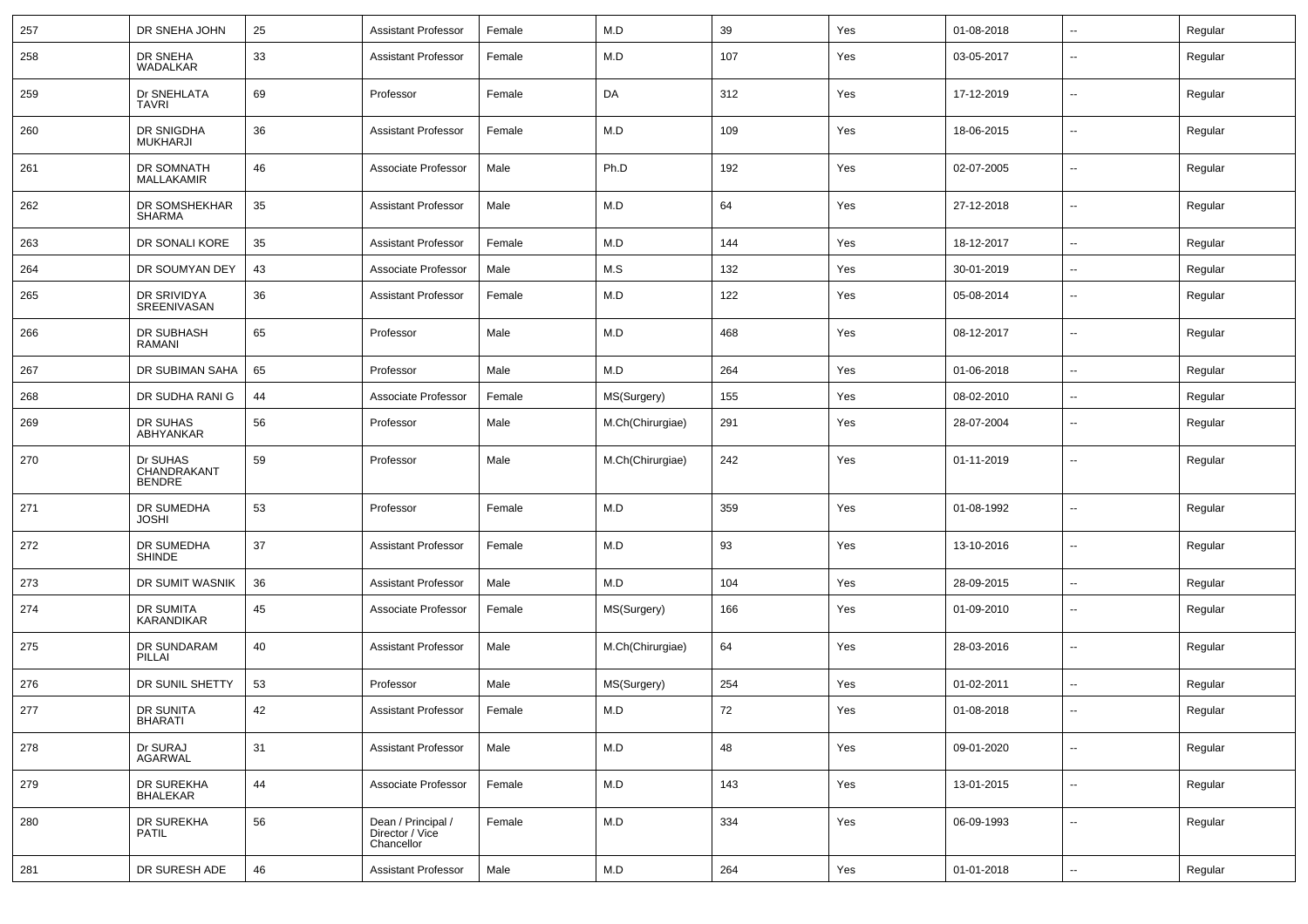| 282 | DR SWAPNIL<br><b>SUNIL KADAM</b>       | 34 | <b>Assistant Professor</b> | Male   | M.S                 | 48  | Yes | 02-12-2019 | --                       | Regular |
|-----|----------------------------------------|----|----------------------------|--------|---------------------|-----|-----|------------|--------------------------|---------|
| 283 | DR SWATI<br>SONAWANE                   | 38 | Associate Professor        | Female | M.D                 | 120 | Yes | 07-07-2015 | $\overline{\phantom{a}}$ | Regular |
| 284 | DR SWEETY<br>PURUSHOTHAM<br>NALLAKANDY | 36 | <b>Assistant Professor</b> | Female | M.D                 | 48  | Yes | 11-05-2019 | --                       | Regular |
| 285 | Dr SWETABH ROY                         | 34 | <b>Assistant Professor</b> | Male   | M.D                 | 79  | Yes | 20-08-2019 | ⊷.                       | Regular |
| 286 | DR TEJINDER<br>SINGH                   | 46 | <b>Assistant Professor</b> | Male   | DM(Medicine)        | 111 | Yes | 16-04-2012 | --                       | Regular |
| 287 | <b>DR TULSI MANEK</b>                  | 68 | Professor                  | Male   | M.D                 | 176 | Yes | 01-06-2016 | --                       | Regular |
| 288 | DR TUSHAR<br><b>SINGHI</b>             | 46 | Associate Professor        | Male   | MS(Surgery)         | 152 | Yes | 04-03-2013 | $\overline{\phantom{a}}$ | Regular |
| 289 | DR VAIBHAV KOLI                        | 31 | <b>Assistant Professor</b> | Male   | M.S                 | 35  | Yes | 31-08-2020 | $\overline{a}$           | Regular |
| 290 | DR VAISHALI<br><b>THAKARE</b>          | 49 | <b>Assistant Professor</b> | Female | M.D                 | 258 | Yes | 20-12-1999 | --                       | Regular |
| 291 | DR VARSHA VYAS                         | 59 | Professor                  | Female | M.D                 | 164 | Yes | 29-01-2010 | --                       | Regular |
| 292 | DR VARUN<br><b>SHETTY</b>              | 39 | Associate Professor        | Male   | M.D                 | 144 | Yes | 24-11-2014 | --                       | Regular |
| 293 | DR VIJAY<br>SONAWANE                   | 42 | <b>Assistant Professor</b> | Male   | M.D                 | 153 | Yes | 01-01-2011 | --                       | Regular |
| 294 | DR VIJAYA<br><b>HALDANKAR</b>          | 70 | Professor                  | Female | Ph.D                | 567 | Yes | 04-09-2014 |                          | Regular |
| 295 | Dr VIKRAM<br>VARDHAN                   | 56 | Professor                  | Male   | M.D                 | 292 | Yes | 24-07-2019 | --                       | Regular |
| 296 | DR VIOLET DSA                          | 44 | Professor                  | Female | M.D                 | 240 | Yes | 01-07-2004 | --                       | Regular |
| 297 | DR VIVEK<br>NALGIRKAR                  | 50 | Professor                  | Male   | M.D                 | 315 | Yes | 16-08-2002 | $\overline{\phantom{a}}$ | Regular |
| 298 | DR YEESSUKRINA<br><b>SHETTY</b>        | 36 | <b>Assistant Professor</b> | Male   | <b>DNB</b>          | 125 | Yes | 20-02-2015 | $\overline{\phantom{a}}$ | Regular |
| 299 | DR YOGESH<br><b>DABHOLKAR</b>          | 46 | Professor                  | Male   | Ph.D                | 237 | Yes | 01-06-2006 | $\overline{\phantom{a}}$ | Regular |
| 300 | DR YOGESH<br>NANDANWAR                 | 66 | Professor                  | Male   | M.D                 | 467 | Yes | 27-02-2017 | $\overline{\phantom{a}}$ | Regular |
| 301 | DR YOGITA<br>NALANG                    | 34 | Lecturer                   | Female | <b>DNB</b>          | 48  | Yes | 20-08-2018 | $\overline{\phantom{a}}$ | Regular |
| 302 | KAVITA<br><b>DONGERKERY</b>            | 32 | <b>Assistant Professor</b> | Female | M.D                 | 96  | Yes | 01-09-2017 | $\sim$                   | Regular |
| 303 | MR NITIN BHAROS                        | 54 | Associate Professor        | Male   | M.Sc.(Microbiology) | 168 | Yes | 01-08-2020 | Ξ.                       | Regular |
| 304 | PALLAVI<br>GAHLOWT                     | 36 | <b>Assistant Professor</b> | Female | M.D                 | 84  | Yes | 10-08-2017 | Щ,                       | Regular |
| 305 | PRASHANT<br>PURKAR                     | 41 | Associate Professor        | Male   | M.D                 | 167 | Yes | 02-05-2011 | $\sim$                   | Regular |
| 306 | PUNIT JAIN                             | 42 | <b>Assistant Professor</b> | Male   | DM(Medicine)        | 176 | Yes | 23-04-2018 | Щ,                       | Regular |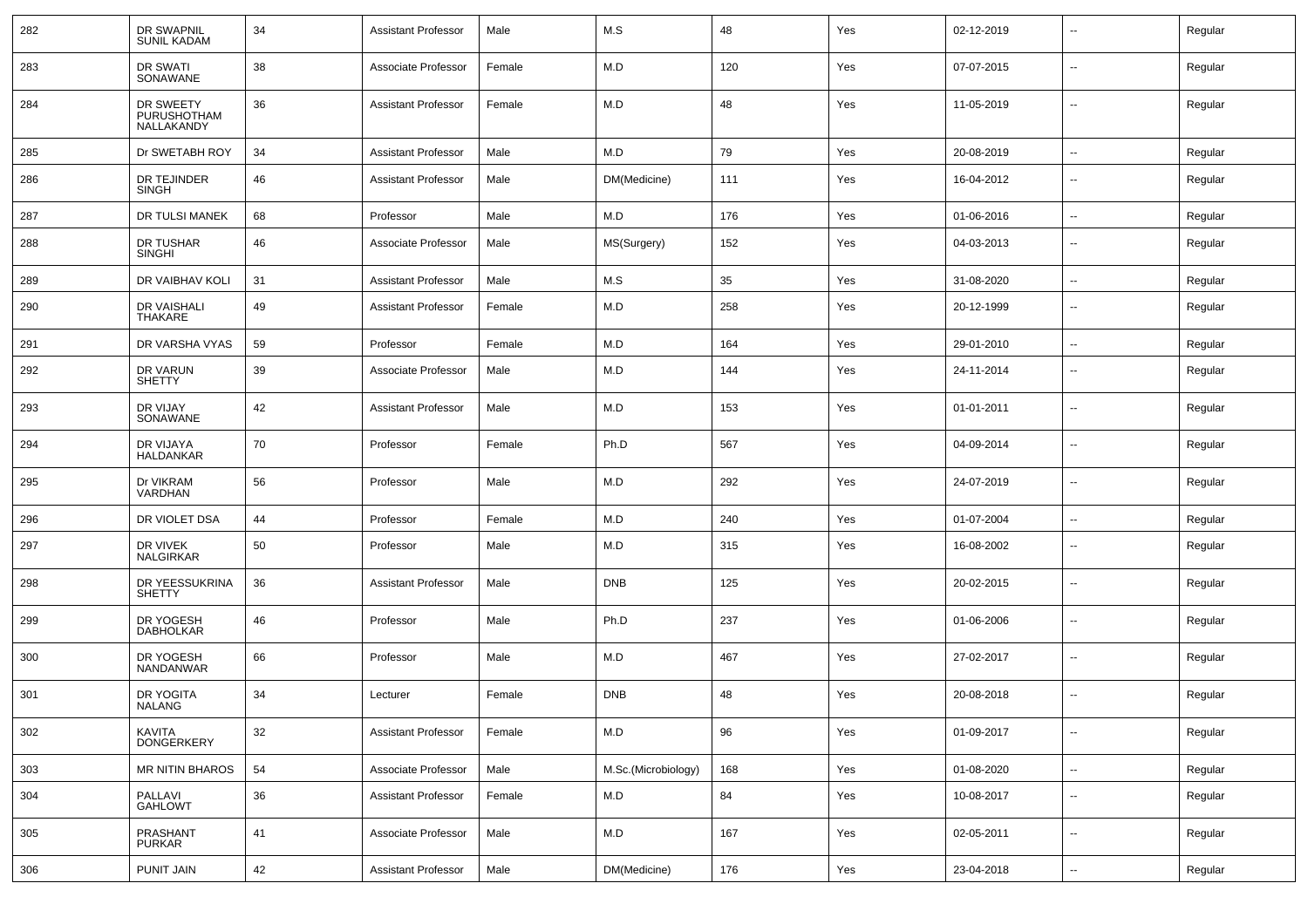| 307 | DR OMKAR<br><b>SHETTY</b>                      | 48 | Dean / Principal /<br>Director / Vice<br>Chancellor | Male   | <b>MDS</b> | 289 | Yes | 10-06-2002 | --                       | Regular |
|-----|------------------------------------------------|----|-----------------------------------------------------|--------|------------|-----|-----|------------|--------------------------|---------|
| 308 | DR SAMEER<br>NARKHEDE                          | 45 | Professor                                           | Male   | <b>MDS</b> | 222 | Yes | 01-03-2006 | $\overline{\phantom{a}}$ | Regular |
| 309 | Dr MITHALI<br><b>MADHAV AMIN</b>               | 32 | <b>Assistant Professor</b>                          | Male   | <b>MDS</b> | 30  | Yes | 05-02-2019 | $\overline{\phantom{a}}$ | Regular |
| 310 | DR ABHISHEK<br>JADHAV                          | 36 | Lecturer                                            | Male   | <b>MDS</b> | 108 | Yes | 13-07-2012 | ⊷.                       | Regular |
| 311 | DR AISHWARYA<br>NAIR                           | 35 | Lecturer                                            | Female | <b>MDS</b> | 75  | Yes | 05-05-2015 | $\overline{\phantom{a}}$ | Regular |
| 312 | DR AKANSHA<br>ARUN SONAWANE                    | 33 | Lecturer                                            | Female | <b>MDS</b> | 51  | Yes | 02-05-2017 | $\overline{\phantom{a}}$ | Regular |
| 313 | DR AKSHATA<br>ABHAY PRABHU                     | 37 | Associate Professor                                 | Female | <b>MDS</b> | 120 | Yes | 01-08-2011 | ⊷.                       | Regular |
| 314 | DR AMIL JOSHI                                  | 29 | Lecturer                                            | Female | <b>MDS</b> | 19  | Yes | 01-08-2020 | $\overline{\phantom{a}}$ | Regular |
| 315 | DR AMIT DATE                                   | 45 | Professor                                           | Male   | <b>MDS</b> | 216 | Yes | 18-10-2007 | --                       | Regular |
| 316 | DR APARNA<br>KHAMATKAR                         | 42 | Associate Professor                                 | Female | <b>MDS</b> | 133 | Yes | 01-07-2010 | $\overline{\phantom{a}}$ | Regular |
| 317 | DR ARVIND<br><b>KRISHNA SHETTY</b>             | 51 | Professor                                           | Male   | <b>MDS</b> | 292 | Yes | 09-03-2005 | $\overline{\phantom{a}}$ | Regular |
| 318 | DR ASHA<br><b>MOHANSINGH</b><br>RATHOD         | 46 | Professor                                           | Female | <b>MDS</b> | 222 | Yes | 18-01-2008 | $\overline{\phantom{a}}$ | Regular |
| 319 | DR ASHOK VISHNU<br><b>DABIR</b>                | 76 | Professor                                           | Male   | <b>MDS</b> | 169 | Yes | 11-06-2007 | --                       | Regular |
| 320 | DR ASHVEETA<br><b>JAGDISH SHETTY</b>           | 30 | Lecturer                                            | Female | <b>MDS</b> | 48  | Yes | 08-09-2017 | $\overline{\phantom{a}}$ | Regular |
| 321 | DR ASHWINI KINI                                | 42 | Associate Professor                                 | Female | <b>MDS</b> | 133 | Yes | 01-02-2012 | $\overline{\phantom{a}}$ | Regular |
| 322 | DR AVINASH<br>TAMGADGE                         | 55 | Professor                                           | Male   | <b>MDS</b> | 351 | Yes | 01-05-1992 | $\overline{\phantom{a}}$ | Regular |
| 323 | DR BHAVIKA<br><b>SACHIN VHATKAR</b>            | 32 | Lecturer                                            | Female | <b>MDS</b> | 45  | Yes | 01-11-2017 | $\overline{\phantom{a}}$ | Regular |
| 324 | DR CHANCHL<br><b>SURESH</b><br><b>BHERWANI</b> | 38 | Associate Professor                                 | Female | <b>MDS</b> | 133 | Yes | 01-07-2010 | $\overline{\phantom{a}}$ | Regular |
| 325 | DR CHARU<br><b>GIROTRA</b>                     | 43 | Professor                                           | Female | <b>MDS</b> | 198 | Yes | 16-03-2007 |                          | Regular |
| 326 | DR CHARUSHILA<br>SARDAR                        | 55 | Professor                                           | Female | <b>MDS</b> | 349 | Yes | 01-10-2009 | $\sim$                   | Regular |
| 327 | DR DEEPAK<br>KHANNA                            | 40 | <b>Assistant Professor</b>                          | Male   | <b>MDS</b> | 72  | Yes | 01-01-2016 | $\sim$                   | Regular |
| 328 | DR DEVANAND<br><b>SHETTY</b>                   | 59 | Professor                                           | Male   | <b>MDS</b> | 233 | Yes | 01-01-2011 | $\sim$                   | Regular |
| 329 | DR EKTA KESWANI                                | 39 | Associate Professor                                 | Female | <b>MDS</b> | 144 | Yes | 27-07-2009 | $\sim$                   | Regular |
| 330 | DR FRANK MEHTA                                 | 36 | Associate Professor                                 | Male   | <b>MDS</b> | 96  | Yes | 01-03-2013 | $\sim$                   | Regular |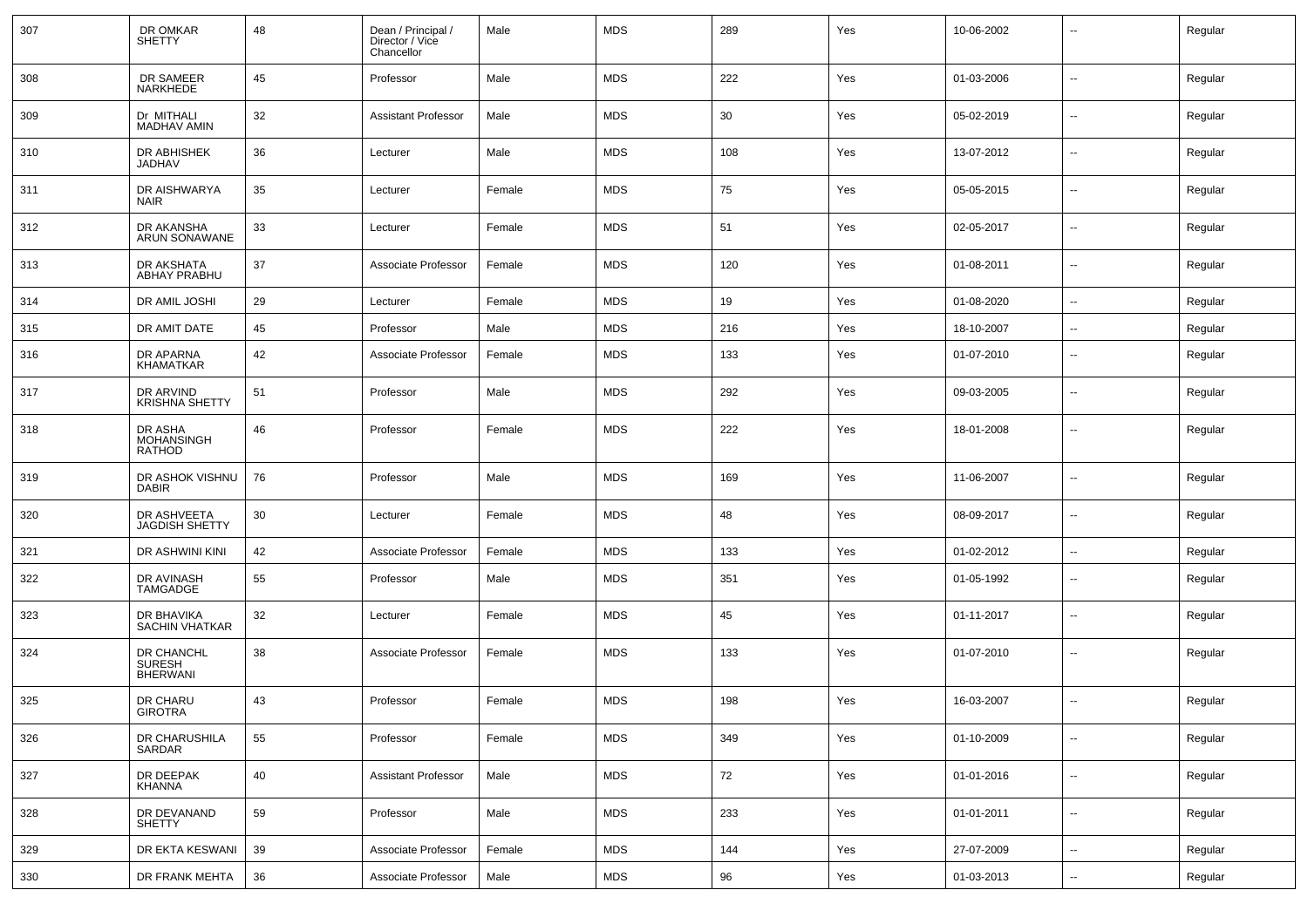| 331 | DR GAURANG<br><b>MISTRY</b>                      | 49 | Professor                  | Male   | <b>MDS</b> | 186 | Yes | 25-01-2006 | $\overline{\phantom{a}}$ | Regular |
|-----|--------------------------------------------------|----|----------------------------|--------|------------|-----|-----|------------|--------------------------|---------|
| 332 | DR GAYATRI<br><b>SUVARNA</b>                     | 37 | Associate Professor        | Female | <b>MDS</b> | 133 | Yes | 01-07-2010 | $\sim$                   | Regular |
| 333 | DR GAYTRI<br><b>MANISH PANDSE</b>                | 34 | Lecturer                   | Female | <b>MDS</b> | 97  | Yes | 06-07-2013 | $\sim$                   | Regular |
| 334 | DR GEETANJALI<br><b>MANDLIK</b>                  | 57 | Professor                  | Female | <b>MDS</b> | 384 | Yes | 21-06-2006 | $\sim$                   | Regular |
| 335 | DR GOKUL<br><b>VENKATESHWAR</b>                  | 47 | Professor                  | Male   | <b>MDS</b> | 220 | Yes | 21-04-2003 | $\sim$                   | Regular |
| 336 | DR HEMANT<br><b>ASHOK BHUTANI</b>                | 42 | Lecturer                   | Male   | <b>MDS</b> | 127 | Yes | 01-10-2011 | $\sim$                   | Regular |
| 337 | DR HITESH ULHAS<br><b>PAWAR</b>                  | 36 | Lecturer                   | Male   | <b>MDS</b> | 101 | Yes | 03-07-2013 | $\sim$                   | Regular |
| 338 | DR INDU MIRIAM<br><b>VARKEY</b>                  | 36 | Lecturer                   | Female | <b>MDS</b> | 99  | Yes | 01-12-2014 | $\sim$                   | Regular |
| 339 | DR JASMIN<br><b>WINNIER</b>                      | 42 | Associate Professor        | Female | <b>MDS</b> | 175 | Yes | 01-08-2008 | $\sim$                   | Regular |
| 340 | DR JUHI<br><b>GUNDAVDA</b>                       | 27 | Lecturer                   | Female | <b>MDS</b> | 13  | Yes | 01-08-2020 | $\sim$                   | Regular |
| 341 | DR JYOTI KAUR<br>BHUPINDERSINGH<br><b>OBEROI</b> | 34 | Lecturer                   | Female | <b>MDS</b> | 79  | Yes | 01-08-2015 | $\sim$                   | Regular |
| 342 | DR KAPIL SHARAD<br>GAVAND                        | 43 | Lecturer                   | Male   | <b>MDS</b> | 79  | Yes | 08-07-2015 | $\overline{\phantom{a}}$ | Regular |
| 343 | DR KARTHICK<br><b>SHETTY</b>                     | 44 | Professor                  | Male   | <b>MDS</b> | 188 | Yes | 04-06-2007 | $\mathbf{u}$             | Regular |
| 344 | DR KHUSHBOO<br>MEHRA                             | 31 | Lecturer                   | Female | <b>MDS</b> | 24  | Yes | 01-08-2020 | $\mathbf{u}$             | Regular |
| 345 | DR KIRAN<br>DATTATRAY<br>GHULE                   | 31 | Lecturer                   | Male   | <b>MDS</b> | 48  | Yes | 01-08-2017 | $\sim$                   | Regular |
| 346 | DR<br>KRISHNAPRASAD<br>R SHETTY                  | 35 | Lecturer                   | Female | <b>MDS</b> | 83  | Yes | 01-06-2013 | $\mathbf{u}$             | Regular |
| 347 | DR KUNAL MEHTA                                   | 38 | Associate Professor        | Male   | <b>MDS</b> | 133 | Yes | 01-07-2010 | $\sim$                   | Regular |
| 348 | DR LALITAGAURI<br>PRASHANT<br>MANDKE             | 52 | Professor                  | Female | <b>MDS</b> | 327 | Yes | 11-01-2006 | $\mathbf{u}$             | Regular |
| 349 | DR MALINI<br><b>THOMAS</b>                       | 31 | <b>Assistant Professor</b> | Female | <b>MDS</b> | 31  | Yes | 10-01-2019 | $\sim$                   | Regular |
| 350 | DR MANALI MEHTA                                  | 38 | Associate Professor        | Female | <b>MDS</b> | 133 | Yes | 01-07-2010 | $\sim$                   | Regular |
| 351 | DR MANCY<br>RAMKRISHNAN<br><b>MODI</b>           | 39 | Associate Professor        | Female | <b>MDS</b> | 146 | Yes | 09-07-2009 | $\overline{\phantom{a}}$ | Regular |
| 352 | DR MANDAVI<br>SHILESH<br>WAGMARE                 | 43 | Professor                  | Female | <b>MDS</b> | 202 | Yes | 27-12-2007 | $\overline{\phantom{a}}$ | Regular |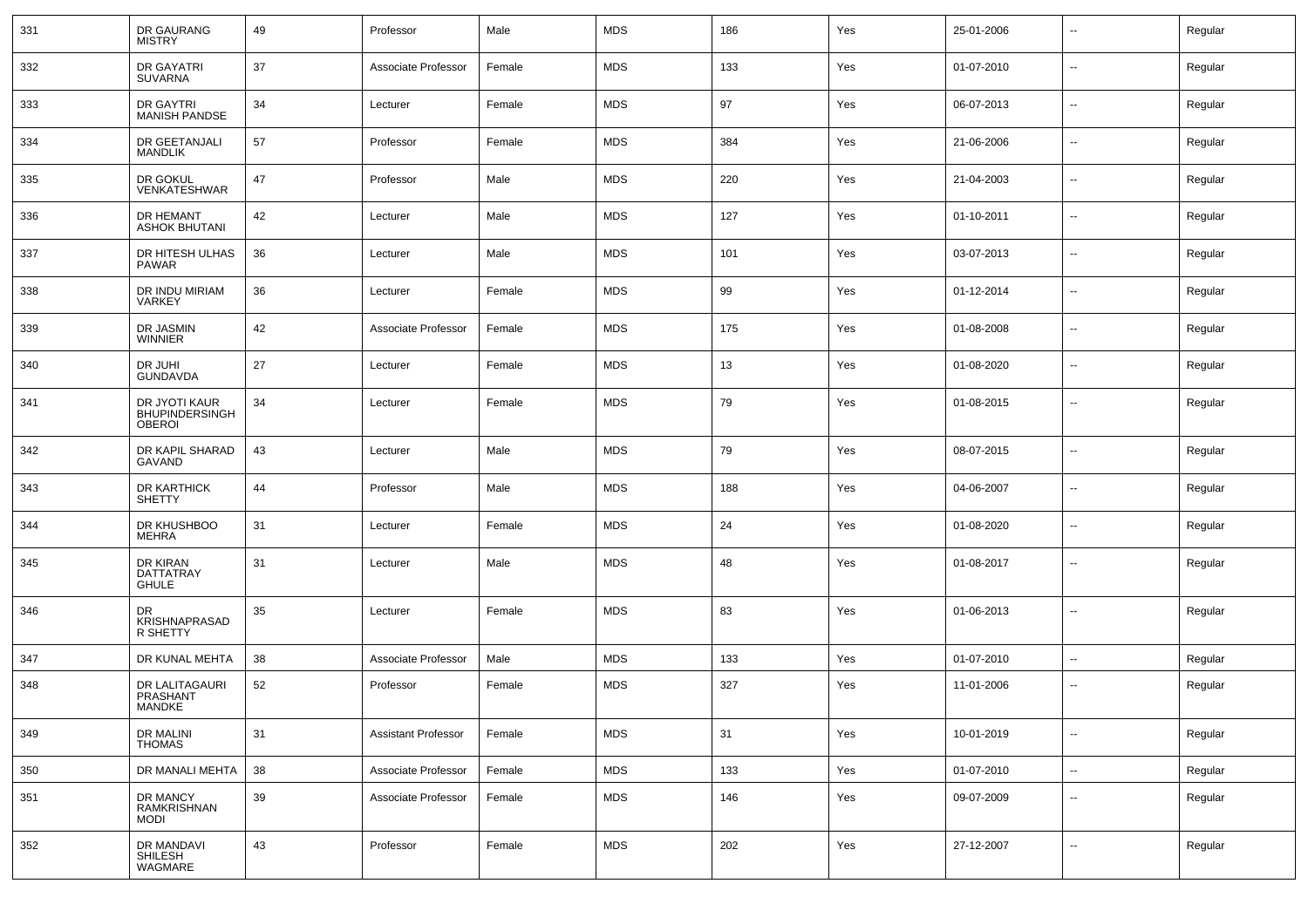| 353 | DR MANSI JAYANT<br>VANDEKAR                    | 37 | Associate Professor        | Female | <b>MDS</b> | 139 | Yes | 01-07-2010 | $\overline{\phantom{a}}$ | Regular |
|-----|------------------------------------------------|----|----------------------------|--------|------------|-----|-----|------------|--------------------------|---------|
| 354 | DR MAYURA<br><b>CHANDE</b>                     | 38 | Associate Professor        | Female | MDS        | 114 | Yes | 19-01-2012 | $\sim$                   | Regular |
| 355 | DR MAYURI<br><b>BACHHAV</b>                    | 33 | Lecturer                   | Female | <b>MDS</b> | 63  | Yes | 12-05-2016 | $\sim$                   | Regular |
| 356 | <b>DR MEETALI</b><br><b>SHARMA</b>             | 33 | Lecturer                   | Female | <b>MDS</b> | 73  | Yes | 01-07-2015 | $\sim$                   | Regular |
| 357 | DR MISHAL<br><b>DESOUZA</b>                    | 45 | Associate Professor        | Male   | <b>MDS</b> | 133 | Yes | 01-06-2011 | $\sim$                   | Regular |
| 358 | DR MUKUL<br>PADHYE                             | 51 | Professor                  | Male   | <b>MDS</b> | 302 | Yes | 23-11-2005 | $\sim$                   | Regular |
| 359 | DR N VIMLA                                     | 48 | Professor                  | Female | MDS        | 253 | Yes | 28-02-2005 | ⊷.                       | Regular |
| 360 | DR NAVEEN<br>VITTHAL SHETTY                    | 46 | Professor                  | Male   | <b>MDS</b> | 198 | Yes | 01-02-2007 | --                       | Regular |
| 361 | DR NIKITA<br><b>NARENDRA</b><br><b>TOPRANI</b> | 37 | Lecturer                   | Female | MDS        | 126 | Yes | 01-10-2011 | --                       | Regular |
| 362 | DR NIKITA SUNIL<br><b>SANKHE</b>               | 31 | <b>Assistant Professor</b> | Female | <b>MDS</b> | 31  | Yes | 10-01-2019 | $\overline{\phantom{a}}$ | Regular |
| 363 | DR NITIN GADHIYA                               | 42 | Professor                  | Male   | <b>MDS</b> | 187 | Yes | 01-07-2007 | $\sim$                   | Regular |
| 364 | DR NITISH<br><b>PODDAR</b>                     | 28 | Lecturer                   | Male   | MDS        | 18  | Yes | 01-08-2020 | $\overline{\phantom{a}}$ | Regular |
| 365 | DR ONKAR KHOT                                  | 33 | Lecturer                   | Male   | <b>MDS</b> | 83  | Yes | 05-09-2014 | $\sim$                   | Regular |
| 366 | DR PADMAPRIYA<br>SINGH                         | 45 | Associate Professor        | Female | <b>MDS</b> | 176 | Yes | 21-11-2006 | $\overline{\phantom{a}}$ | Regular |
| 367 | DR POOJA<br>KAMATH                             | 38 | Associate Professor        | Female | <b>MDS</b> | 143 | Yes | 25-02-2011 | $\overline{\phantom{a}}$ | Regular |
| 368 | DR POOJA<br>PRABODH<br><b>WADKAR</b>           | 32 | Lecturer                   | Female | <b>MDS</b> | 72  | Yes | 01-08-2015 | $\overline{\phantom{a}}$ | Regular |
| 369 | DR POONAM<br>MANOJKUMAR<br><b>SINGH</b>        | 49 | Professor                  | Female | MDS        | 264 | Yes | 01-12-2004 | --                       | Regular |
| 370 | DR PRIYANKA<br><b>PATIL</b>                    | 30 | <b>Assistant Professor</b> | Female | <b>MDS</b> | 30  | Yes | 14-01-2020 | $\overline{\phantom{a}}$ | Regular |
| 371 | DR PRIYANKA<br>SAWANT                          | 31 | Lecturer                   | Female | <b>MDS</b> | 26  | Yes | 01-08-2020 | -−                       | Regular |
| 372 | DR RADHIKA OM<br>KULKARNI                      | 40 | Associate Professor        | Female | <b>MDS</b> | 147 | Yes | 01-07-2008 | $\sim$                   | Regular |
| 373 | DR RAJEEV SINGH                                | 46 | Professor                  | Male   | <b>MDS</b> | 217 | Yes | 20-01-2011 | $\sim$                   | Regular |
| 374 | DR RAKESH SINGH                                | 41 | Associate Professor        | Male   | MDS        | 144 | Yes | 01-08-2009 | $\sim$                   | Regular |
| 375 | DR RASHMI<br>KAILASH SHARMA                    | 38 | Associate Professor        | Female | <b>MDS</b> | 139 | Yes | 01-07-2010 | Ξ.                       | Regular |
| 376 | DR RATNADEEP<br><b>PATIL</b>                   | 53 | Professor                  | Male   | MDS+Ph.D   | 277 | Yes | 01-10-2016 | $\overline{\phantom{a}}$ | Regular |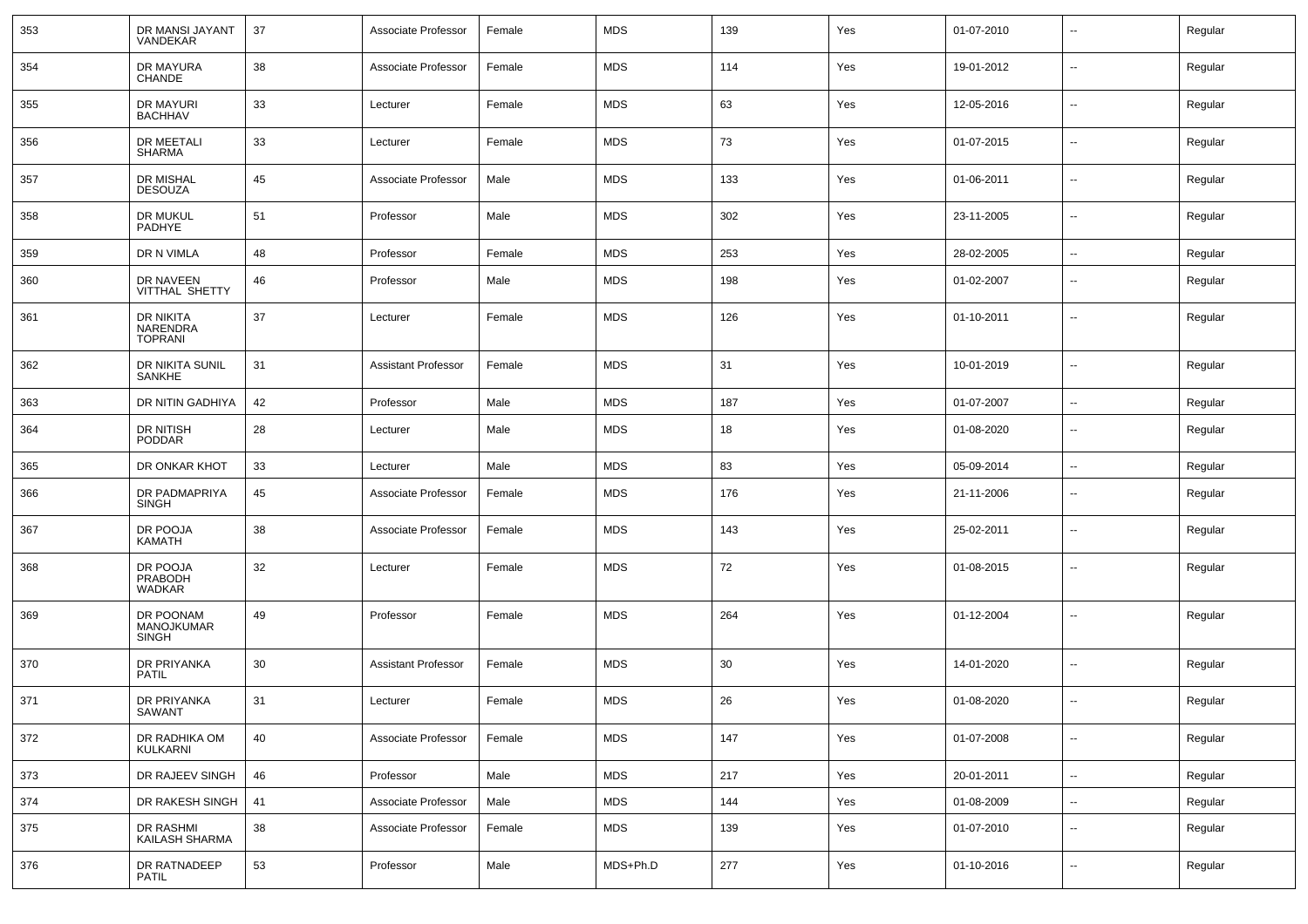| 377 | DR REEMA MANOJ                              | 41 | Associate Professor | Female | <b>MDS</b> | 157 | Yes | 07-04-2008 | $\sim$                   | Regular |
|-----|---------------------------------------------|----|---------------------|--------|------------|-----|-----|------------|--------------------------|---------|
| 378 | DR REENA<br><b>EKNATH DUDHE</b>             | 32 | Assistant Professor | Female | <b>MDS</b> | 35  | Yes | 27-08-2018 | $\overline{a}$           | Regular |
| 379 | DR RUBINA<br><b>TABASSUM</b>                | 48 | Professor           | Female | <b>MDS</b> | 234 | Yes | 01-06-2007 | --                       | Regular |
| 380 | DR RUCHA<br>SHIVAJIRAO PATIL                | 33 | Lecturer            | Female | <b>MDS</b> | 58  | Yes | 23-09-2016 | $\overline{a}$           | Regular |
| 381 | DR SAMRUDDHI<br><b>DILIP POL</b>            | 38 | Associate Professor | Female | <b>MDS</b> | 133 | Yes | 01-07-2010 | --                       | Regular |
| 382 | DR SANDEEP<br>SHREEKAR<br>PAGARE            | 52 | Professor           | Male   | <b>MDS</b> | 315 | Yes | 27-06-1996 | $\overline{a}$           | Regular |
| 383 | DR SANDHYA<br>TAMGADGE                      | 48 | Professor           | Female | <b>MDS</b> | 264 | Yes | 21-07-1999 | $\sim$                   | Regular |
| 384 | DR SHAGUN NIRAJ<br>GARG                     | 32 | Lecturer            | Female | <b>MDS</b> | 79  | Yes | 01-08-2015 | $\sim$                   | Regular |
| 385 | DR SHEETAL<br>PARAB                         | 41 | Associate Professor | Female | <b>MDS</b> | 133 | Yes | 01-07-2010 | $\sim$                   | Regular |
| 386 | DR SHEIBA<br><b>RONALD GOMES</b>            | 56 | Professor           | Female | <b>MDS</b> | 193 | Yes | 10-02-2009 | $\sim$                   | Regular |
| 387 | DR SHILPA<br>SIDDHARTH NAIK                 | 46 | Professor           | Female | <b>MDS</b> | 200 | Yes | 17-10-2011 | $\sim$                   | Regular |
| 388 | DR SIDDHARTH<br>SATTHI ACHARYA              | 36 | Lecturer            | Male   | <b>MDS</b> | 72  | Yes | 27-07-2015 | $\sim$                   | Regular |
| 389 | DR SNEHA<br>CHANDRASHEKHA<br>R KHANAPURE    | 32 | Lecturer            | Female | <b>MDS</b> | 68  | Yes | 07-08-2017 | $\mathbf{u}$             | Regular |
| 390 | DR SNEHAL<br><b>THAKKER</b>                 | 39 | Associate Professor | Female | <b>MDS</b> | 132 | Yes | 27-07-2009 | $\mathbf{u}$             | Regular |
| 391 | <b>DR</b><br>SNEHALCHANDRA<br>KANT AMBERKAR | 40 | Associate Professor | Female | <b>MDS</b> | 146 | Yes | 27-07-2009 | $\mathbf{u}$             | Regular |
| 392 | DR SONAL<br>PRATAPSINGH<br>VAHANWALA        | 46 | Professor           | Female | MDS+Ph.D   | 232 | Yes | 03-04-2002 | $\overline{\phantom{a}}$ | Regular |
| 393 | DR SOURAB<br><b>KUMAR</b>                   | 38 | Associate Professor | Male   | <b>MDS</b> | 98  | Yes | 10-07-2013 | $\overline{\phantom{a}}$ | Regular |
| 394 | DR SUBRAJ<br><b>SHETTY</b>                  | 42 | Associate Professor | Male   | <b>MDS</b> | 172 | Yes | 16-08-2011 | --                       | Regular |
| 395 | DR SUMITA<br><b>BHAGWAT</b>                 | 48 | Professor           | Female | <b>MDS</b> | 259 | Yes | 24-11-2005 | $\mathbf{u}$             | Regular |
| 396 | DR SUSHMA<br>SONAWANE                       | 44 | Professor           | Female | <b>MDS</b> | 174 | Yes | 01-11-2007 | $\sim$                   | Regular |
| 397 | DR SUYOG<br>DHARMADHIKARI                   | 40 | Associate Professor | Male   | <b>MDS</b> | 143 | Yes | 01-10-2011 | $\sim$                   | Regular |
| 398 | DR SWAPNA<br>NAYAN                          | 44 | Professor           | Female | <b>MDS</b> | 214 | Yes | 05-06-2007 | $\sim$                   | Regular |
| 399 | DR SWAPNITA<br>VAITY                        | 29 | Lecturer            | Female | <b>MDS</b> | 15  | Yes | 01-08-2020 | $\mathbf{u}$             | Regular |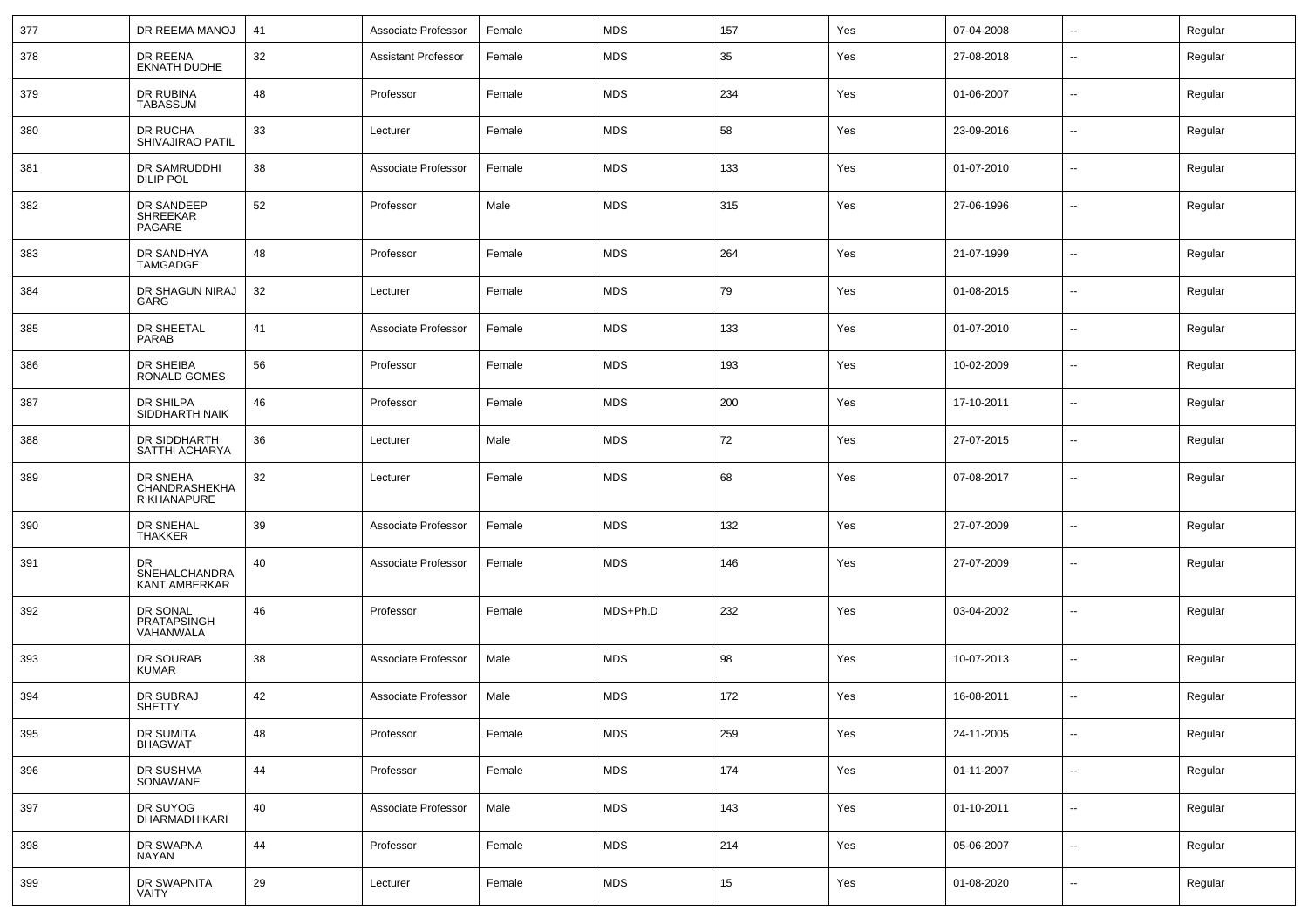| 400 | DR SWATHI KUNTA                        | 31 | Lecturer                   | Female | <b>MDS</b>                               | 46  | Yes | 03-10-2016 | -−                       | Regular |
|-----|----------------------------------------|----|----------------------------|--------|------------------------------------------|-----|-----|------------|--------------------------|---------|
| 401 | DR SWATI<br><b>GOTMARE</b>             | 45 | Professor                  | Female | <b>MDS</b>                               | 186 | Yes | 31-01-2006 | $\overline{\phantom{a}}$ | Regular |
| 402 | DR TEJAS<br><b>JAISWAL</b>             | 32 | <b>Assistant Professor</b> | Male   | <b>MDS</b>                               | 57  | Yes | 19-10-2016 | $\overline{\phantom{a}}$ | Regular |
| 403 | <b>DR TREVILLE</b><br><b>PEREIRA</b>   | 50 | Professor                  | Male   | <b>MDS</b>                               | 275 | Yes | 04-08-2000 | ⊷.                       | Regular |
| 404 | DR UNMESH<br><b>KANVILKAR</b>          | 41 | Professor                  | Male   | <b>MDS</b>                               | 174 | Yes | 01-02-2007 | $\overline{\phantom{a}}$ | Regular |
| 405 | DR VASAVI<br><b>SANTOSH</b>            | 49 | Professor                  | Female | <b>MDS</b>                               | 263 | Yes | 23-07-1999 | -−                       | Regular |
| 406 | DR VEERA<br>SAWANT                     | 30 | Lecturer                   | Female | <b>MDS</b>                               | 25  | Yes | 01-07-2019 | ⊷.                       | Regular |
| 407 | DR VIVEK SONI                          | 57 | Professor                  | Male   | MDS+Ph.D                                 | 371 | Yes | 23-08-1990 | н.                       | Regular |
| 408 | DR YASHASHREE<br><b>CHANDE</b>         | 31 | Lecturer                   | Female | <b>MDS</b>                               | 21  | Yes | 01-08-2020 | $\overline{\phantom{a}}$ | Regular |
| 409 | DR YOGESH KINI                         | 44 | Professor                  | Male   | <b>MDS</b>                               | 223 | Yes | 01-02-2012 | ⊷                        | Regular |
| 410 | <b>VRUSHALI VASANT</b><br><b>BHOIR</b> | 31 | <b>Assistant Professor</b> | Female | <b>MDS</b>                               | 46  | Yes | 11-09-2017 | --                       | Regular |
| 411 | SANTOSH JAGTAP                         | 50 | Associate Professor        | Male   | M.D                                      | 260 | Yes | 20-08-2007 |                          | Regular |
| 412 | <b>DR SHRUTI</b><br><b>PHATAK</b>      | 52 | Associate Professor        | Female | M.D                                      | 201 | Yes | 20-10-2004 | $\overline{\phantom{a}}$ | Regular |
| 413 | SHAMA KAREKAR<br><b>BHOIR</b>          | 34 | <b>Assistant Professor</b> | Female | M.D                                      | 72  | Yes | 01-07-2016 | $\overline{\phantom{a}}$ | Regular |
| 414 | <b>VISHAL KULKARNI</b>                 | 36 | <b>Assistant Professor</b> | Male   | M.D                                      | 90  | Yes | 22-01-2015 | ⊷.                       | Regular |
| 415 | <b>NAMRATA PATIL</b>                   | 41 | Associate Professor        | Female | M.D                                      | 157 | Yes | 13-02-2017 | ⊷.                       | Regular |
| 416 | <b>MANISH R BHAT</b>                   | 40 | <b>Assistant Professor</b> | Male   | Ph.D                                     | 214 | Yes | 20-02-2006 | Ξ.                       | Regular |
| 417 | <b>RESHMA POL</b>                      | 41 | <b>Assistant Professor</b> | Female | Ph.D                                     | 238 | Yes | 01-01-2007 | ⊷.                       | Regular |
| 418 | SHANOOBA P M                           | 32 | <b>Assistant Professor</b> | Female | Ph.D                                     | 76  | Yes | 10-07-2017 | --                       | Regular |
| 419 | <b>KIRAN KHAIRNAR</b>                  | 45 | <b>Assistant Professor</b> | Male   | Ph.D                                     | 244 | Yes | 28-08-2007 |                          | Regular |
| 420 | SHITAL NAIKWADE                        | 37 | Associate Professor        | Female | Ph.D                                     | 123 | Yes | 01-07-2011 | ⊷.                       | Regular |
| 421 | <b>KISHOR MHASKE</b>                   | 51 | <b>Assistant Professor</b> | Male   | MTM (Master of<br>Tourism<br>Management) | 363 | Yes | 28-07-2014 | −−                       | Regular |
| 422 | SYED GOUS                              | 43 | Associate Professor        | Male   | Ph.D                                     | 228 | Yes | 14-02-2008 | Щ,                       | Regular |
| 423 | NILIMA SHIVALE                         | 40 | <b>Assistant Professor</b> | Female | $M.Sc + Ph.D$                            | 190 | Yes | 15-02-2007 | Щ,                       | Regular |
| 424 | SHEETAL Y<br>SONAWDEKAR                | 39 | <b>Assistant Professor</b> | Female | Ph.D                                     | 197 | Yes | 13-09-2004 | $\overline{\phantom{a}}$ | Regular |
| 425 | ROJI WAGHARE                           | 36 | <b>Assistant Professor</b> | Female | Ph.D                                     | 94  | Yes | 01-08-2016 | Щ,                       | Regular |
| 426 | SELVAA KUMAR C                         | 49 | Associate Professor        | Male   | Ph.D                                     | 245 | Yes | 08-08-2003 | Щ,                       | Regular |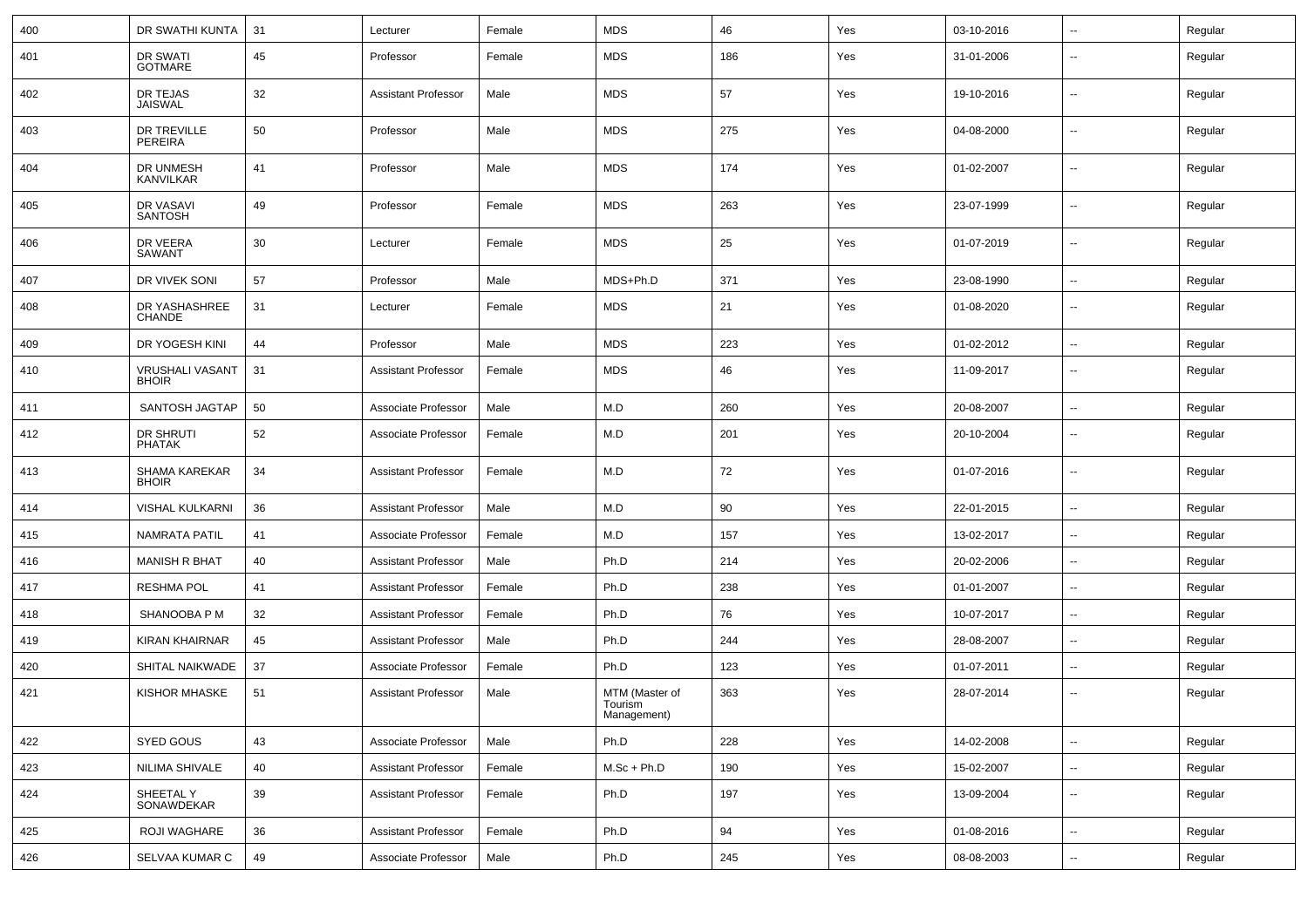| 427 | <b>KUDALE</b><br><b>SUBHASH</b><br><b>SUKHADEO</b> | 36 | <b>Assistant Professor</b> | Male   | Ph.D    | 170 | Yes | 16-05-2008 |                          | Regular |
|-----|----------------------------------------------------|----|----------------------------|--------|---------|-----|-----|------------|--------------------------|---------|
| 428 | <b>MUSTANSIR</b><br><b>BHORI</b>                   | 35 | Associate Professor        | Male   | M.Tech  | 137 | Yes | 07-08-2009 | $\overline{\phantom{a}}$ | Regular |
| 429 | <b>MADHAVI R</b><br><b>VERNEKAR</b>                | 42 | <b>Assistant Professor</b> | Female | Ph.D    | 179 | Yes | 06-08-2007 | $\sim$                   | Regular |
| 430 | <b>SUNITA SINGH</b>                                | 47 | Associate Professor        | Female | Ph.D    | 214 | Yes | 11-08-2003 | $\sim$                   | Regular |
| 431 | <b>MALA PARAB</b>                                  | 39 | <b>Assistant Professor</b> | Female | Ph.D    | 178 | Yes | 12-06-2006 | $\overline{\phantom{a}}$ | Regular |
| 432 | LIJI THAYIL                                        | 43 | Associate Professor        | Female | Ph.D    | 262 | Yes | 16-06-2003 | $\overline{\phantom{a}}$ | Regular |
| 433 | SNEHA DOKHALE                                      | 33 | <b>Assistant Professor</b> | Female | M. Phil | 125 | Yes | 27-09-2010 | $\sim$                   | Regular |
| 434 | <b>MUGDHA</b><br><b>HARMALKAR</b>                  | 46 | <b>Assistant Professor</b> | Female | Ph.D    | 202 | Yes | 25-07-2008 | --                       | Regular |
| 435 | SIMRAN LILWANI                                     | 40 | <b>Assistant Professor</b> | Female | M.Sc.   | 197 | Yes | 01-01-2007 | $\overline{\phantom{a}}$ | Regular |
| 436 | Dr Vibha Gajbe                                     | 44 | <b>Assistant Professor</b> | Female | Ph.D    | 221 | Yes | 27-07-2009 | $\sim$                   | Regular |
| 437 | <b>MONALI PISUDDE</b>                              | 37 | <b>Assistant Professor</b> | Female | M.Tech  | 130 | Yes | 02-08-2010 | $\sim$                   | Regular |
| 438 | <b>ARPITA GUPTE</b>                                | 49 | <b>Assistant Professor</b> | Female | Ph.D    | 269 | Yes | 15-07-2005 | $\overline{\phantom{a}}$ | Regular |
| 439 | <b>NAVEEN</b><br><b>PADMADAS</b>                   | 39 | <b>Assistant Professor</b> | Male   | Ph.D    | 200 | Yes | 02-07-2004 | $\overline{\phantom{a}}$ | Regular |
| 440 | SHREEDEVI<br><b>AVINASH</b><br><b>KULKARNI</b>     | 37 | <b>Assistant Professor</b> | Female | M.Tech  | 142 | Yes | 08-01-2013 | $\sim$                   | Regular |
| 441 | NEELU JOSHI                                        | 43 | <b>Assistant Professor</b> | Female | Ph.D    | 173 | Yes | 11-02-2008 | -−                       | Regular |
| 442 | <b>GANESH DHAMAL</b>                               | 33 | <b>Assistant Professor</b> | Male   | M.Sc.   | 125 | Yes | 01-04-2017 | $\sim$                   | Regular |
| 443 | <b>MARY DAVID</b>                                  | 51 | <b>Assistant Professor</b> | Female | M.Sc.   | 149 | Yes | 27-07-2009 | $\overline{\phantom{a}}$ | Regular |
| 444 | Dr Kanchanlata<br>Tungare                          | 35 | <b>Assistant Professor</b> | Female | Ph.D    | 137 | Yes | 01-09-2008 | $\overline{\phantom{a}}$ | Regular |
| 445 | PRAMODKUMAR P<br><b>GUPTA</b>                      | 34 | <b>Assistant Professor</b> | Male   | Ph.D    | 149 | Yes | 01-08-2008 | --                       | Regular |
| 446 | THANKAMANI<br>MARAR                                | 56 | Professor                  | Female | Ph.D    | 322 | Yes | 26-05-2008 | -−                       | Regular |
| 447 | <b>DIVYA</b><br>SUBRAMANIAN                        | 30 | <b>Assistant Professor</b> | Female | M.E.    | 101 | Yes | 01-02-2016 | $\overline{\phantom{a}}$ | Regular |
| 448 | ASHISH DABADE                                      | 35 | Assistant Professor        | Male   | M.E.    | 161 | Yes | 19-08-2014 |                          | Regular |
| 449 | Dr Shine Devaraj                                   | 39 | Assistant Professor        | Male   | Ph.D    | 175 | Yes | 15-02-2006 | $\sim$                   | Regular |
| 450 | LAVANYA<br>VISHNUVARDHAN<br><b>JOSHI</b>           | 40 | <b>Assistant Professor</b> | Female | B.E     | 137 | Yes | 08-01-2013 | $\sim$                   | Regular |
| 451 | <b>BHAKTI MHATRE</b>                               | 39 | Assistant Professor        | Female | Ph.D    | 172 | Yes | 28-07-2009 | $\sim$                   | Regular |
| 452 | <b>JYOTI PATKI</b>                                 | 44 | <b>Assistant Professor</b> | Female | Ph.D    | 197 | Yes | 09-08-2004 | $\overline{\phantom{a}}$ | Regular |
| 453 | NIDHI SHARMA                                       | 37 | <b>Assistant Professor</b> | Female | M.Tech  | 142 | Yes | 03-08-2010 | $\sim$                   | Regular |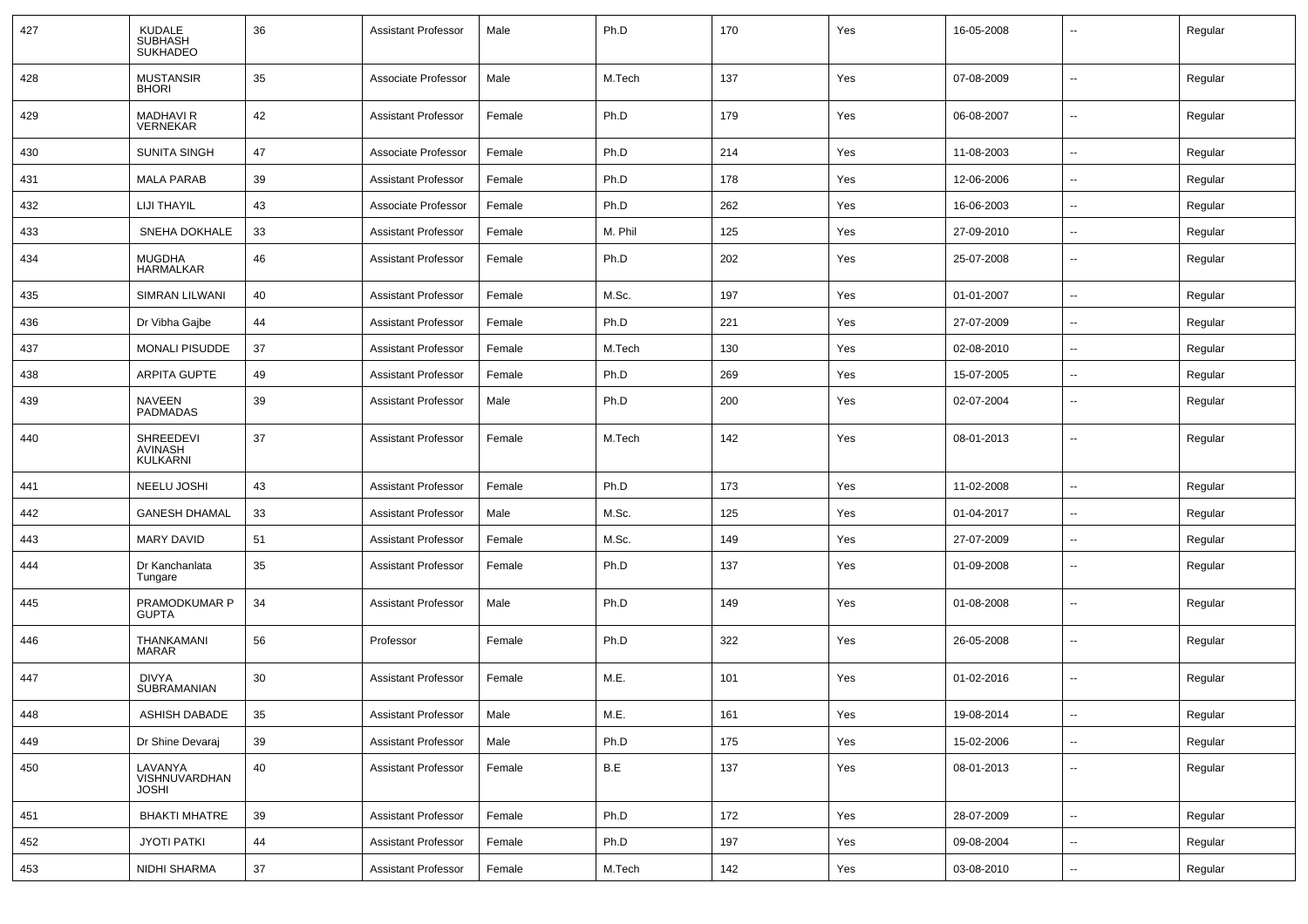| 454 | YADNYA<br><b>PARVATE</b>                    | 44 | <b>Assistant Professor</b>                          | Female | M.Sc.        | 221 | Yes | 15-07-2005 | --                       | Regular |
|-----|---------------------------------------------|----|-----------------------------------------------------|--------|--------------|-----|-----|------------|--------------------------|---------|
| 455 | VUTUKURI<br>SURESH GUPTA                    | 43 | <b>Assistant Professor</b>                          | Male   | Ph.D         | 184 | Yes | 08-08-2008 | $\overline{\phantom{a}}$ | Regular |
| 456 | PRITI<br><b>UCHGAONKAR</b>                  | 39 | <b>Assistant Professor</b>                          | Female | M.Sc.        | 197 | Yes | 01-01-2007 | $\overline{\phantom{a}}$ | Regular |
| 457 | NAMITA<br>MUKHERJEE                         | 57 | <b>Assistant Professor</b>                          | Female | Ph.D         | 116 | Yes | 16-01-2017 | $\sim$                   | Regular |
| 458 | SHALAKA<br>GHAISAS                          | 37 | <b>Assistant Professor</b>                          | Female | M.Tech       | 113 | Yes | 27-11-2010 | $\overline{\phantom{a}}$ | Regular |
| 459 | <b>SAGAR NAGARE</b>                         | 39 | <b>Assistant Professor</b>                          | Male   | M.Tech       | 142 | Yes | 08-01-2010 | $\sim$                   | Regular |
| 460 | <b>DEBJANI</b><br><b>DASGUPTA</b>           | 62 | Dean / Principal /<br>Director / Vice<br>Chancellor | Female | Ph.D         | 418 | Yes | 27-01-2012 | --                       | Regular |
| 461 | <b>JYOTIRMOI AICH</b>                       | 38 | <b>Assistant Professor</b>                          | Female | Ph.D         | 118 | Yes | 20-01-2015 | $\overline{\phantom{a}}$ | Regular |
| 462 | <b>NAMDEV</b><br>PANDURANG<br><b>JAGTAP</b> | 48 | <b>Assistant Professor</b>                          | Male   | Ph.D         | 245 | Yes | 02-08-2010 | --                       | Regular |
| 463 | <b>NADEEM</b><br><b>WADIWALA</b>            | 36 | <b>Assistant Professor</b>                          | Male   | M.Tech       | 145 | Yes | 25-01-2017 | $\overline{\phantom{a}}$ | Regular |
| 464 | MUGDHA SAWLE                                | 35 | <b>Assistant Professor</b>                          | Female | MS(Surgery)  | 72  | Yes | 01-07-2016 | $\overline{\phantom{a}}$ | Regular |
| 465 | AMOL KHEDKAR                                | 44 | <b>Assistant Professor</b>                          | Male   | M.D          | 72  | Yes | 01-07-2016 | --                       | Regular |
| 466 | <b>DYANESHWAR</b><br><b>PADVI</b>           | 52 | Professor                                           | Male   | M.D          | 277 | Yes | 20-10-2004 | $\overline{\phantom{a}}$ | Regular |
| 467 | <b>CHARUSHILA GIRI</b>                      | 47 | Professor                                           | Female | M.D          | 234 | Yes | 04-03-2006 | $\overline{\phantom{a}}$ | Regular |
| 468 | <b>TITIKSHA POL</b>                         | 30 | <b>Assistant Professor</b>                          | Female | MPT(Physio)  | 59  | Yes | 15-11-2016 | $\overline{\phantom{a}}$ | Regular |
| 469 | <b>ASHWINI KADAM</b>                        | 44 | <b>Assistant Professor</b>                          | Female | Ph.D         | 234 | Yes | 01-01-2009 | $\overline{a}$           | Regular |
| 470 | <b>SARIKA PUNEKAR</b>                       | 35 | <b>Assistant Professor</b>                          | Female | Ph.D         | 150 | Yes | 15-07-2009 | $\sim$                   | Regular |
| 471 | PALLAVI<br>HITENDRA BHIRUD                  | 40 | Associate Professor                                 | Female | M.D          | 135 | Yes | 15-01-2014 | $\overline{\phantom{a}}$ | Regular |
| 472 | <b>KALPANA</b><br><b>SATPUTE</b>            | 50 | Associate Professor                                 | Female | MD(Ayurveda) | 248 | Yes | 21-07-2008 | $\overline{\phantom{a}}$ | Regular |
| 473 | DR ANIRUDDHA<br><b>NIRKHI</b>               | 40 | <b>Assistant Professor</b>                          | Male   | M.D          | 192 | Yes | 22-01-2018 | --                       | Regular |
| 474 | <b>ADVETA GHARAT</b>                        | 32 | <b>Assistant Professor</b>                          | Female | Ph.D         | 123 | Yes | 15-07-2013 | $\sim$                   | Regular |
| 475 | RASHMI MISHRA                               | 42 | <b>Assistant Professor</b>                          | Female | Ph.D         | 218 | Yes | 02-06-2008 | ш,                       | Regular |
| 476 | Rahamatullah<br>Shaikh                      | 70 | <b>Assistant Professor</b>                          | Male   | M.COM        | 228 | Yes | 30-07-2018 | $\overline{\phantom{a}}$ | Regular |
| 477 | Poonam Bajaj                                | 38 | <b>Assistant Professor</b>                          | Female | M.Sc.        | 98  | Yes | 24-07-2017 | $\sim$                   | Regular |
| 478 | Chaitali Gosavi                             | 34 | <b>Assistant Professor</b>                          | Female | <b>MBA</b>   | 40  | Yes | 08-01-2018 | $\sim$                   | Regular |
| 479 | Dr Gopal<br>Ramamritham                     | 67 | Dean / Principal /<br>Director / Vice<br>Chancellor | Male   | Ph.D         | 552 | Yes | 25-05-2006 | $\overline{\phantom{a}}$ | Regular |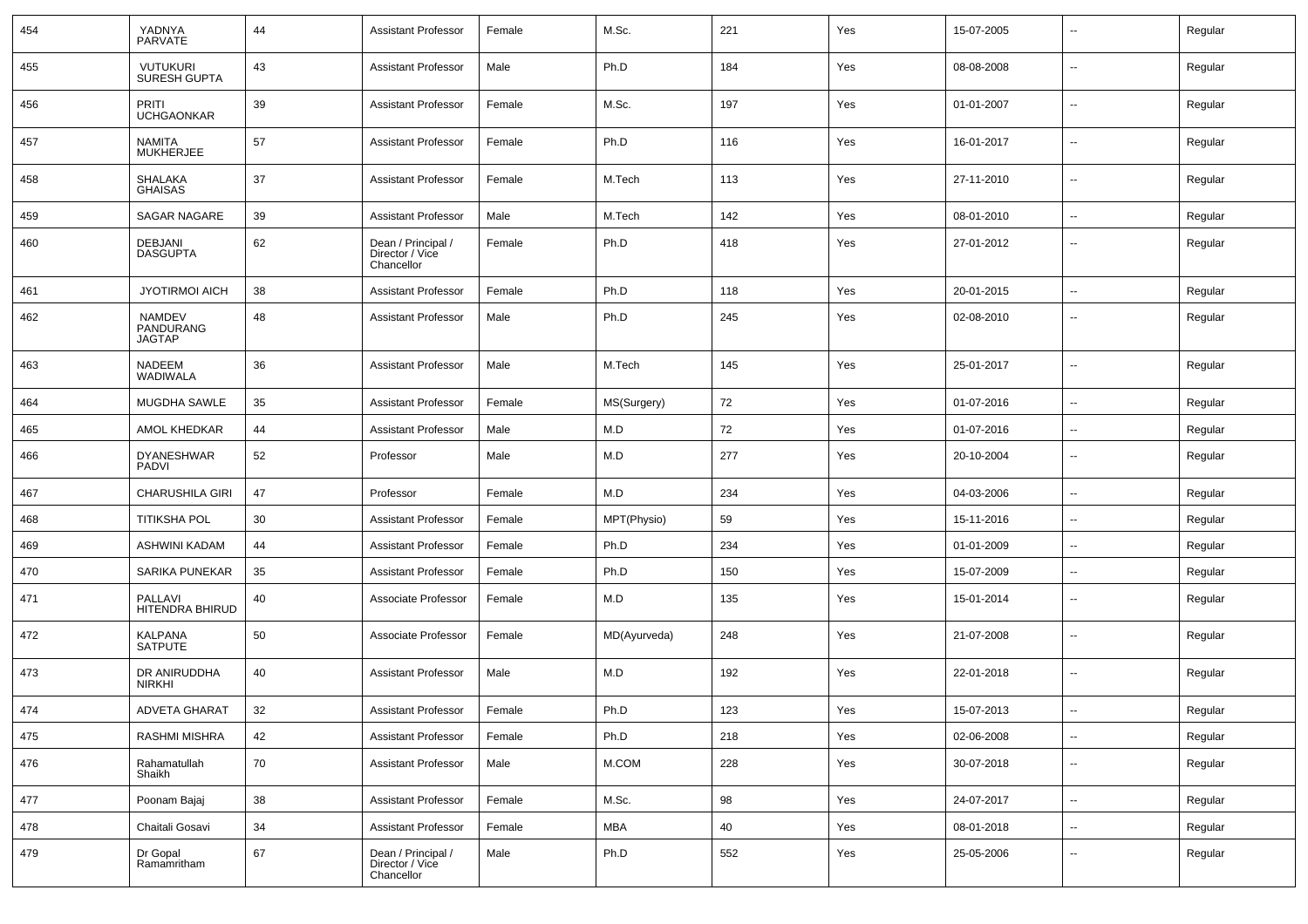| 480 | Ms Sushma Nichani           | 37 | <b>Assistant Professor</b>                          | Male   | MBA                         | 132 | Yes | 04-07-2011 | $\overline{\phantom{a}}$ | Regular |
|-----|-----------------------------|----|-----------------------------------------------------|--------|-----------------------------|-----|-----|------------|--------------------------|---------|
| 481 | Sanjay Chaudhari            | 58 | Professor                                           | Male   | M.Arch.                     | 324 | Yes | 01-06-2019 | --                       | Regular |
| 482 | Sanjiv Dongre               | 59 | Professor                                           | Male   | M.Arch.                     | 436 | Yes | 01-06-2019 | $\overline{\phantom{a}}$ | Regular |
| 483 | Dinesh Zope                 | 38 | Associate Professor                                 | Male   | M.Arch.                     | 180 | Yes | 01-06-2019 | $\overline{\phantom{a}}$ | Regular |
| 484 | Vandana Chawla              | 48 | Associate Professor                                 | Female | M.Arch.                     | 276 | Yes | 01-06-2019 | $\overline{\phantom{a}}$ | Regular |
| 485 | Vinay Surve                 | 41 | Associate Professor                                 | Male   | M.Arch.                     | 252 | Yes | 01-06-2019 | $\overline{\phantom{a}}$ | Regular |
| 486 | Priyanka Mirdha             | 34 | <b>Assistant Professor</b>                          | Female | M.Sc.                       | 56  | Yes | 08-05-2019 | $\sim$                   | Regular |
| 487 | Reni Jos                    | 48 | Associate Professor                                 | Female | M. Phil                     | 252 | Yes | 17-06-2019 | --                       | Regular |
| 488 | Suvarna Sanas               | 46 | <b>Assistant Professor</b>                          | Female | M.Sc.                       | 262 | Yes | 17-06-2019 | $\overline{\phantom{a}}$ | Regular |
| 489 | Yogita Shinde               | 39 | <b>Assistant Professor</b>                          | Female | M.Sc.                       | 53  | Yes | 19-07-2019 | $\overline{\phantom{a}}$ | Regular |
| 490 | <b>Yashwant Patil</b>       | 42 | <b>Assistant Professor</b>                          | Male   | M.E.                        | 184 | Yes | 17-06-2019 | $\overline{\phantom{a}}$ | Regular |
| 491 | Aparna Sagare               | 36 | <b>Assistant Professor</b>                          | Female | M.Sc.                       | 46  | Yes | 08-05-2019 | $\overline{\phantom{a}}$ | Regular |
| 492 | Aruna Kademani              | 53 | Associate Professor                                 | Female | M. Phil                     | 210 | Yes | 17-06-2019 | $\overline{\phantom{a}}$ | Regular |
| 493 | <b>Betsy Andrews</b>        | 28 | <b>Assistant Professor</b>                          | Female | M.Sc.                       | 49  | Yes | 01-07-2019 | -−                       | Regular |
| 494 | Insha Irfan                 | 31 | <b>Assistant Professor</b>                          | Female | M.Sc.                       | 49  | Yes | 01-07-2019 | $\overline{\phantom{a}}$ | Regular |
| 495 | Seema Dhoble                | 39 | <b>Assistant Professor</b>                          | Female | Ph.D                        | 192 | Yes | 17-06-2019 | $\overline{\phantom{a}}$ | Regular |
| 496 | Neha Sharma                 | 28 | <b>Assistant Professor</b>                          | Female | M.A                         | 78  | Yes | 08-05-2016 | $\overline{\phantom{a}}$ | Regular |
| 497 | <b>RIDDHI SHROFF</b>        | 29 | <b>Assistant Professor</b>                          | Female | MPT(Physio)                 | 59  | Yes | 15-11-2016 | $\overline{\phantom{a}}$ | Regular |
| 498 | <b>MADHURI KADAM</b>        | 40 | <b>Assistant Professor</b>                          | Female | Ph.D                        | 216 | Yes | 11-02-2013 | $\sim$                   | Regular |
| 499 | SONIA JUSTIN                | 32 | <b>Assistant Professor</b>                          | Female | Ph.D                        | 132 | Yes | 08-03-2013 | --                       | Regular |
| 500 | Vd Mahesh Kumar<br>Harit    | 52 | Dean / Principal /<br>Director / Vice<br>Chancellor | Male   | M.D                         | 201 | Yes | 01-11-2004 | --                       | Regular |
| 501 | PRADNYA<br><b>CHAUGULE</b>  | 36 | <b>Assistant Professor</b>                          | Female | M.D                         | 64  | Yes | 07-02-2017 | --                       | Regular |
| 502 | <b>KAVITA THORAT</b>        | 46 | Associate Professor                                 | Female | MS (Ayurveda)               | 196 | Yes | 08-03-2005 |                          | Regular |
| 503 | RAJASHRI WARE               | 38 | Associate Professor                                 | Female | M.D                         | 142 | Yes | 05-02-2011 | -−                       | Regular |
| 504 | <b>MANASI DESAI</b>         | 33 | <b>Assistant Professor</b>                          | Female | MPT(Physio)                 | 59  | Yes | 15-11-2016 |                          | Regular |
| 505 | GAGANDEEP<br><b>NAGRA</b>   | 40 | Associate Professor                                 | Female | Ph.D                        | 184 | Yes | 05-06-2007 | $\overline{\phantom{a}}$ | Regular |
| 506 | Dr Shalaka Ayarekar         | 45 | <b>Assistant Professor</b>                          | Female | Ph.D                        | 163 | Yes | 09-06-2008 | ц.                       | Regular |
| 507 | PALLAVI<br><b>CHAUDHARI</b> | 43 | <b>Assistant Professor</b>                          | Female | M.A.(Tourism<br>Management) | 264 | Yes | 08-08-2014 | $\sim$                   | Regular |
| 508 | SUKHADA PRABHU              | 30 | <b>Assistant Professor</b>                          | Female | MPT(Physio)                 | 59  | Yes | 15-11-2016 | $\sim$                   | Regular |
| 509 | PRIYA VIJ                   | 41 | <b>Assistant Professor</b>                          | Female | Ph.D                        | 216 | Yes | 02-07-2008 | $\sim$                   | Regular |
| 510 | YOGITA MANDLE               | 37 | Assistant Professor                                 | Female | M.D                         | 66  | Yes | 01-10-2016 | н.                       | Regular |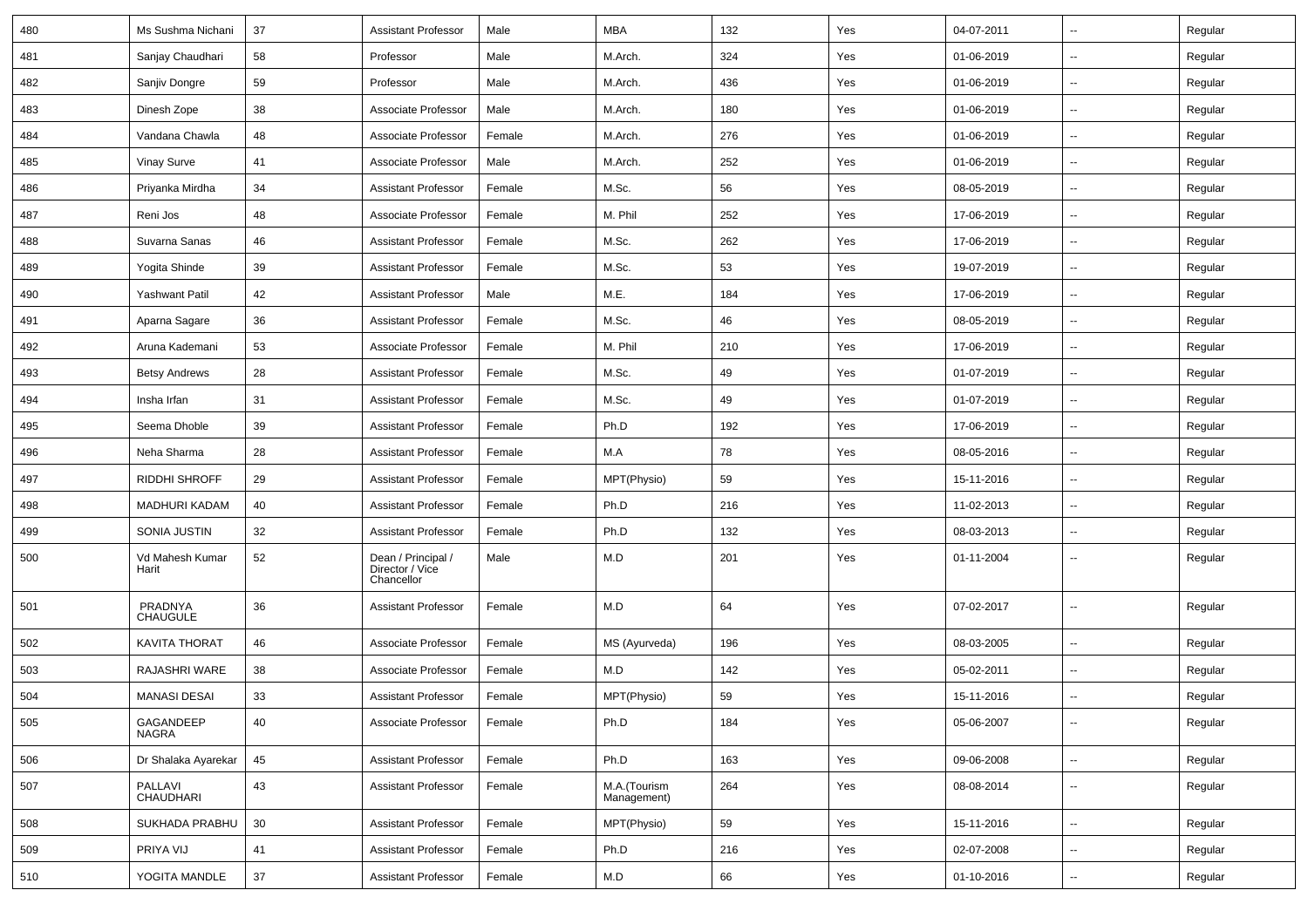| 511 | <b>JAYA GHORE</b>                    | 47 | Associate Professor        | Female | M.D                         | 175 | Yes | 26-03-2013 | $\overline{\phantom{a}}$ | Regular |
|-----|--------------------------------------|----|----------------------------|--------|-----------------------------|-----|-----|------------|--------------------------|---------|
| 512 | <b>ASHISH MHATRE</b>                 | 39 | Associate Professor        | Male   | M.D                         | 152 | Yes | 27-11-2009 | $\sim$                   | Regular |
| 513 | Vd Ekta Tomar                        | 39 | Associate Professor        | Female | M.D                         | 125 | Yes | 14-02-2011 | $\overline{\phantom{a}}$ | Regular |
| 514 | ARCHANA KASHID                       | 34 | <b>Assistant Professor</b> | Male   | M.D                         | 79  | Yes | 23-12-2014 | $\overline{\phantom{a}}$ | Regular |
| 515 | <b>DYNESHWAR</b><br><b>CHOTHAVE</b>  | 39 | Assistant Professor        | Male   | M.A                         | 180 | Yes | 20-07-2018 | --                       | Regular |
| 516 | RITU WADHAWA                         | 51 | Professor                  | Female | M.D                         | 227 | Yes | 02-07-2005 | $\overline{\phantom{a}}$ | Regular |
| 517 | <b>HEMANGINI</b><br>WAGHULADE        | 50 | Professor                  | Female | M.D                         | 254 | Yes | 20-10-2004 | $\overline{\phantom{a}}$ | Regular |
| 518 | <b>SUVARNA KAKDE</b>                 | 35 | <b>Assistant Professor</b> | Female | M.D                         | 92  | Yes | 12-11-2013 | $\overline{\phantom{a}}$ | Regular |
| 519 | <b>TEJASHREE</b><br><b>DABHOLKAR</b> | 39 | Associate Professor        | Female | Ph.D                        | 169 | Yes | 02-01-2008 | $\overline{\phantom{a}}$ | Regular |
| 520 | SHRADDHA NAYAK                       | 46 | Associate Professor        | Female | M.D                         | 236 | Yes | 03-01-2018 | $\overline{\phantom{a}}$ | Regular |
| 521 | APARAJITA<br>PRIYADARSHINI           | 38 | <b>Assistant Professor</b> | Female | Ph.D                        | 132 | Yes | 01-07-2011 | $\sim$                   | Regular |
| 522 | <b>ROSHNI SAWANT</b>                 | 38 | <b>Assistant Professor</b> | Female | Ph.D                        | 190 | Yes | 01-08-2007 | ⊷.                       | Regular |
| 523 | Vd Mangala Wange                     | 52 | Professor                  | Female | M.D                         | 182 | Yes | 19-05-2006 | $\overline{\phantom{a}}$ | Regular |
| 524 | Vd Archana Gharote                   | 49 | Professor                  | Female | M.D                         | 60  | Yes | 01-07-2016 |                          | Regular |
| 525 | SHREEVIDYA                           | 34 | <b>Assistant Professor</b> | Female | MPT(Physio)                 | 86  | Yes | 16-07-2014 | ⊷.                       | Regular |
| 526 | PRIYA PADAVE                         | 47 | <b>Assistant Professor</b> | Female | M.A.(Tourism<br>Management) | 228 | Yes | 21-02-2015 | $\overline{\phantom{a}}$ | Regular |
| 527 | <b>SMITA MEKHALE</b>                 | 35 | <b>Assistant Professor</b> | Female | M.D                         | 78  | Yes | 09-01-2015 |                          | Regular |
| 528 | <b>ASHWINI SHITRE</b>                | 53 | Professor                  | Female | MS(Surgery)                 | 276 | Yes | 04-05-2009 | $\sim$                   | Regular |
| 529 | ANU ARORA                            | 45 | Associate Professor        | Female | Ph.D                        | 197 | Yes | 05-02-2005 | $\sim$                   | Regular |
| 530 | <b>VIJAY GUPTA</b>                   | 40 | <b>Assistant Professor</b> | Male   | M.Sc.                       | 204 | Yes | 14-07-2004 | $\overline{\phantom{a}}$ | Regular |
| 531 | <b>ALWIN LISA</b><br><b>MATHEWS</b>  | 36 | <b>Assistant Professor</b> | Female | M.Sc.(Nursing)              | 136 | Yes | 16-12-2017 | --                       | Regular |
| 532 | DR SUSHMITA<br><b>BARUA</b>          | 43 | <b>Assistant Professor</b> | Female | M.D                         | 72  | Yes | 10-10-2016 | $\overline{\phantom{a}}$ | Regular |
| 533 | Dr Deepa Garg                        | 50 | Assistant Professor        | Female | Ph.D                        | 214 | Yes | 25-07-2008 | --                       | Regular |
| 534 | SWATI CHAVAN                         | 33 | Assistant Professor        | Female | M.Sc.(Nursing)              | 87  | Yes | 20-08-2018 |                          | Regular |
| 535 | AMIT MUJUMDAR                        | 36 | Assistant Professor        | Male   | M.D                         | 128 | Yes | 14-12-2011 | $\sim$                   | Regular |
| 536 | SUDARSHAN<br><b>HANDE</b>            | 36 | Associate Professor        | Male   | M.D                         | 115 | Yes | 13-12-2011 | $\sim$                   | Regular |
| 537 | NIKHIL JOGLEKAR                      | 35 | <b>Assistant Professor</b> | Female | MD(Ayurveda)                | 104 | Yes | 12-11-2013 | $\sim$                   | Regular |
| 538 | DIVYA RAMUGADE                       | 47 | Professor                  | Female | MS(Surgery)                 | 212 | Yes | 23-12-2015 | $\sim$                   | Regular |
| 539 | Vd Anju Hadke                        | 51 | Associate Professor        | Female | M.D                         | 99  | Yes | 08-04-2013 | $\sim$                   | Regular |
| 540 | AJIT DABHOLKAR                       | 42 | Professor                  | Male   | Ph.D                        | 213 | Yes | 28-08-2004 | $\sim$                   | Regular |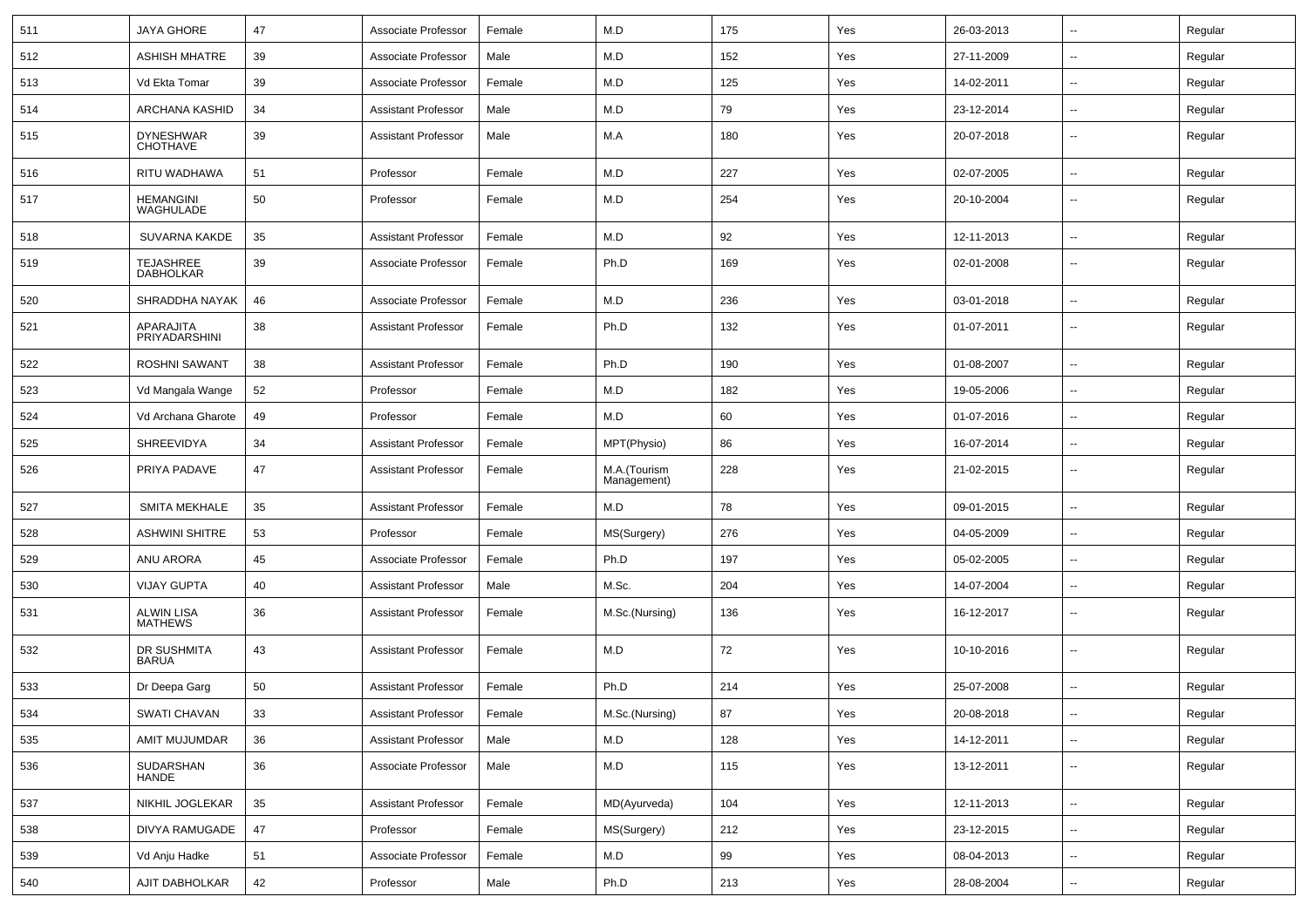| 541 | SHRADHA PAWAR                      | 30 | <b>Assistant Professor</b>                          | Female | MPT(Physio)    | 59  | Yes | 15-11-2016 | $\overline{\phantom{a}}$ | Regular |
|-----|------------------------------------|----|-----------------------------------------------------|--------|----------------|-----|-----|------------|--------------------------|---------|
| 542 | <b>NITIN SIPPY</b>                 | 37 | Associate Professor                                 | Male   | Ph.D           | 173 | Yes | 04-07-2011 | --                       | Regular |
| 543 | <b>VANI KAMATH</b>                 | 40 | Dean / Principal /<br>Director / Vice<br>Chancellor | Female | Ph.D           | 217 | Yes | 16-05-2006 | --                       | Regular |
| 544 | <b>MANKUMARI</b><br><b>MISTRY</b>  | 66 | Dean / Principal /<br>Director / Vice<br>Chancellor | Female | M.Sc.(Nursing) | 509 | Yes | 01-09-2012 | $\overline{\phantom{a}}$ | Regular |
| 545 | <b>SUJATA YARDI</b>                | 72 | Professor                                           | Female | MPT(Physio)    | 522 | Yes | 03-01-2003 | ⊷.                       | Regular |
| 546 | Vd Santosh Chavan                  | 42 | Professor                                           | Male   | M.D            | 171 | Yes | 02-04-2007 | --                       | Regular |
| 547 | MEGHNANDINI<br><b>KHANDARE</b>     | 55 | Associate Professor                                 | Female | M.D            | 181 | Yes | 01-07-2006 | --                       | Regular |
| 548 | <b>SHITAL</b><br><b>BOLKUNTWAR</b> | 34 | <b>Assistant Professor</b>                          | Female | MS(Surgery)    | 64  | Yes | 01-03-2017 | $\overline{\phantom{a}}$ | Regular |
| 549 | <b>SHIVANI</b><br><b>CHOWDHARY</b> | 42 | Professor                                           | Female | Ph.D           | 210 | Yes | 24-03-2004 | --                       | Regular |
| 550 | <b>SUMMAIYA</b><br><b>SHAIKH</b>   | 31 | <b>Assistant Professor</b>                          | Female | MPT(Physio)    | 59  | Yes | 15-11-2016 | $\overline{\phantom{a}}$ | Regular |
| 551 | PRAJAKTA<br><b>MONDKAR</b>         | 35 | <b>Assistant Professor</b>                          | Female | Ph.D           | 154 | Yes | 15-07-2009 | $\overline{\phantom{a}}$ | Regular |
| 552 | AMEYA CHAVAN                       | 35 | <b>Assistant Professor</b>                          | Male   | M.D            | 66  | Yes | 07-12-2015 | --                       | Regular |
| 553 | <b>SUMAN THOMAS</b>                | 35 | <b>Assistant Professor</b>                          | Female | M.Sc.(Nursing) | 128 | Yes | 08-07-2011 | --                       | Regular |
| 554 | <b>ANUPRITA</b><br><b>THAKUR</b>   | 45 | Professor                                           | Female | Ph.D           | 227 | Yes | 02-02-2002 | --                       | Regular |
| 555 | Dr Sachin<br>Sonawane              | 34 | <b>Assistant Professor</b>                          | Male   | Ph.D           | 25  | Yes | 04-06-2018 | ۵.                       | Regular |
| 556 | Dr Sarvesh Shirsat                 | 30 | <b>Assistant Professor</b>                          | Male   | M.Sc.          | 24  | Yes | 14-01-2020 | $\overline{\phantom{a}}$ | Regular |
| 557 | Dr Saurabh Sharma                  | 36 | <b>Assistant Professor</b>                          | Female | Ph.D           | 156 | Yes | 15-07-2009 | $\overline{\phantom{a}}$ | Regular |
| 558 | Dr Shamita Gupte                   | 32 | <b>Assistant Professor</b>                          | Female | M.Sc.          | 24  | Yes | 20-01-2020 | ⊷.                       | Regular |
| 559 | Dr Sourav Ghosh                    | 33 | <b>Assistant Professor</b>                          | Male   | Ph.D           | 77  | Yes | 20-07-2017 | --                       | Regular |
| 560 | Dr Tanvi Belvalkar                 | 39 | <b>Assistant Professor</b>                          | Female | M.Sc.          | 42  | Yes | 07-02-2018 | -−                       | Regular |
| 561 | Mahesh Sapakal                     | 28 | <b>Assistant Professor</b>                          | Male   | M.Sc.          | 60  | Yes | 06-12-2018 | $\overline{\phantom{a}}$ | Regular |
| 562 | Partha Padval                      | 38 | <b>Assistant Professor</b>                          | Male   | M.Sc.          | 156 | Yes | 08-07-2017 | --                       | Regular |
| 563 | Pooja Murkar                       | 28 | <b>Assistant Professor</b>                          | Female | M.Sc.          | 36  | Yes | 13-07-2018 | $\sim$                   | Regular |
| 564 | Prasad Kanawade                    | 27 | <b>Assistant Professor</b>                          | Male   | M.Sc.          | 28  | Yes | 03-09-2019 | $\overline{\phantom{a}}$ | Regular |
| 565 | Rakesh Shitole                     | 27 | <b>Assistant Professor</b>                          | Male   | M.Sc.          | 72  | Yes | 06-08-2019 | ⊷.                       | Regular |
| 566 | Rekha Ramu                         | 44 | <b>Assistant Professor</b>                          | Female | M.Sc.          | 107 | Yes | 14-01-2019 | $\overline{\phantom{a}}$ | Regular |
| 567 | Renuka Bhosle                      | 40 | <b>Assistant Professor</b>                          | Female | M.Sc.          | 167 | Yes | 13-06-2020 | $\sim$                   | Regular |
| 568 | Rita Lakhani                       | 56 | Professor                                           | Female | Ph.D           | 305 | Yes | 01-07-2019 | Щ,                       | Regular |
| 569 | Shalini Abraham                    | 37 | Associate Professor                                 | Female | M.Sc.          | 188 | Yes | 27-04-2009 | $\overline{\phantom{a}}$ | Regular |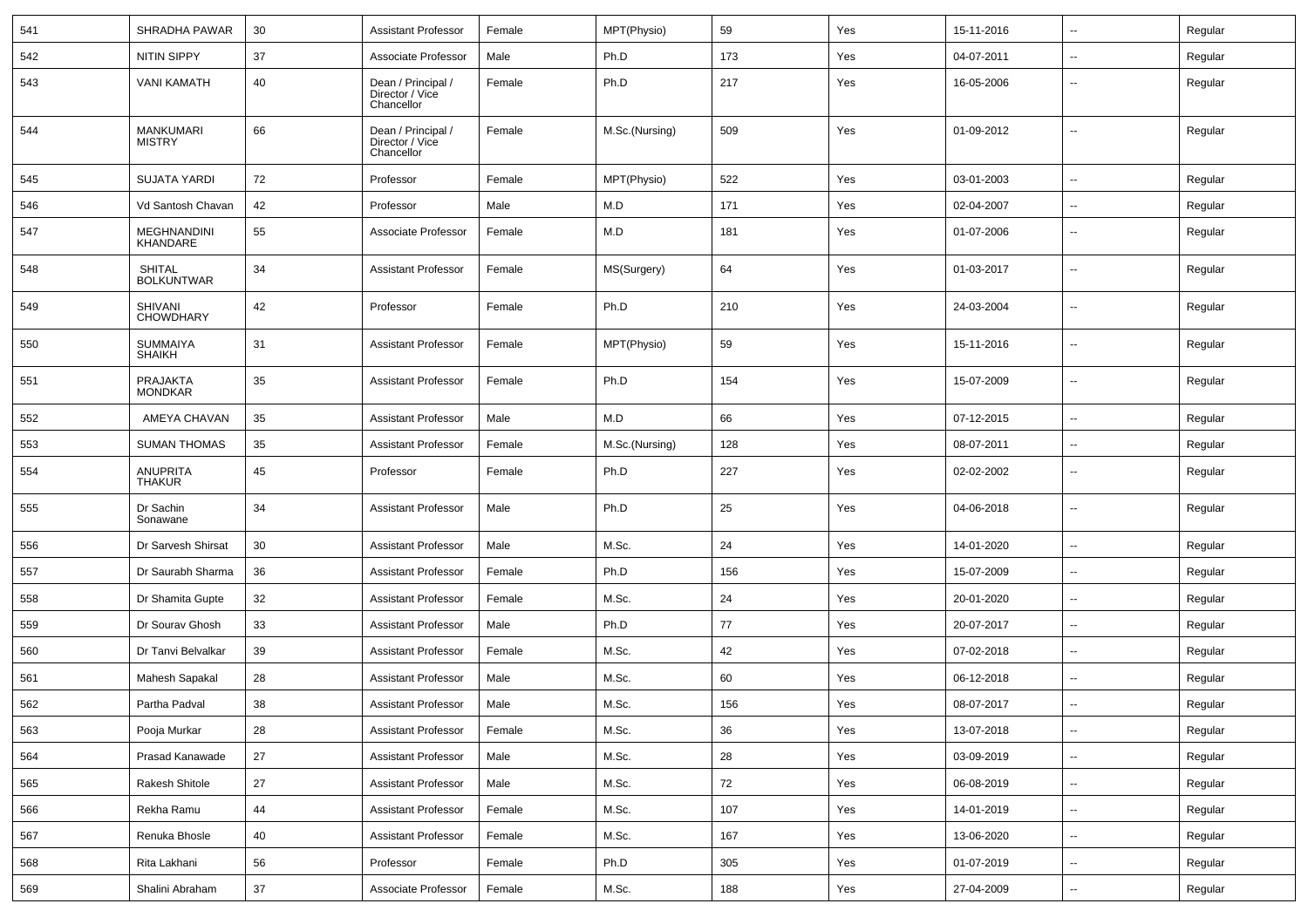| 570 | Shilpa Vanire               | 44 | <b>Assistant Professor</b> | Female | M.Sc.                | 174 | Yes | 12-02-2008 | $\overline{\phantom{a}}$ | Regular |
|-----|-----------------------------|----|----------------------------|--------|----------------------|-----|-----|------------|--------------------------|---------|
| 571 | Srishti Chourasia           | 30 | <b>Assistant Professor</b> | Female | M.Sc.                | 68  | Yes | 13-01-2020 | $\sim$                   | Regular |
| 572 | Vd Aarti Nangare            | 33 | <b>Assistant Professor</b> | Female | MD                   | 29  | Yes | 06-02-2019 |                          | Regular |
| 573 | Vd Aditi Lingayat           | 29 | <b>Assistant Professor</b> | Female | MD                   | 23  | Yes | 08-08-2019 | --                       | Regular |
| 574 | Vd Aniruddha Pawar          | 29 | <b>Assistant Professor</b> | Male   | MS                   | 19  | Yes | 27-12-2019 | $\sim$                   | Regular |
| 575 | Vd Anupama Awate            | 32 | <b>Assistant Professor</b> | Female | MD                   | 19  | Yes | 27-12-2019 | $\overline{\phantom{a}}$ | Regular |
| 576 | Vd Kalpana Denge            | 44 | Associate Professor        | Female | <b>MD</b>            | 92  | Yes | 30-11-2013 | $\overline{\phantom{a}}$ | Regular |
| 577 | Vd Kavita<br>Turambekar     | 34 | <b>Assistant Professor</b> | Female | MD                   | 67  | Yes | 22-12-2015 | $\sim$                   | Regular |
| 578 | Vd Mayur Pawaskar           | 38 | Associate Professor        | Male   | MS                   | 107 | Yes | 06-08-2012 | $\sim$                   | Regular |
| 579 | Vd Pratik Patil             | 37 | Assistant Professor        | Male   | MD                   | 115 | Yes | 13-12-2011 | --                       | Regular |
| 580 | Vd Rasika Suryarao          | 31 | <b>Assistant Professor</b> | Female | MD                   | 30  | Yes | 17-01-2019 |                          | Regular |
| 581 | Vd Savita Balkar            | 45 | Associate Professor        | Female | MD                   | 229 | Yes | 27-12-2019 | $\overline{\phantom{a}}$ | Regular |
| 582 | Vd Sheetal<br>Aggarwal      | 37 | <b>Assistant Professor</b> | Female | MD                   | 16  | Yes | 20-03-2020 | $\overline{\phantom{a}}$ | Regular |
| 583 | Vd Smita Patil              | 50 | Professor                  | Female | MD                   | 46  | Yes | 06-09-2017 | $\overline{\phantom{a}}$ | Regular |
| 584 | Vd Varsha Gaikwad           | 36 | Assistant Professor        | Female | $\mathsf{MS}\xspace$ | 100 | Yes | 26-03-2013 | $\overline{\phantom{a}}$ | Regular |
| 585 | Vd Vedika Bhoir             | 36 | <b>Assistant Professor</b> | Female | MS                   | 67  | Yes | 23-12-2015 | $\sim$                   | Regular |
| 586 | Vd Vinay Pawar              | 38 | Associate Professor        | Male   | $\sf MD$             | 135 | Yes | 19-04-2010 | --                       | Regular |
| 587 | Vd Vishalakshi<br>Vichurkar | 38 | Associate Professor        | Female | MD                   | 21  | Yes | 16-10-2019 | $\overline{\phantom{a}}$ | Regular |
| 588 | Yamini Patil                | 37 | Assistant Professor        | Female | M.Sc.                | 156 | Yes | 01-10-2019 | --                       | Regular |
| 589 | Aishwarya<br>Swaminathan    | 33 | Associate Professor        | Female | Ph.D                 | 84  | Yes | 13-05-2015 | ⊷.                       | Regular |
| 590 | Aditi Kulkarni              | 43 | Associate Professor        | Female | M.Sc.                | 207 | Yes | 13-05-2015 | $\overline{\phantom{a}}$ | Regular |
| 591 | Deepa Reddy                 | 40 | <b>Assistant Professor</b> | Female | M.Sc.(Nursing)       | 176 | Yes | 04-09-2019 | $\overline{\phantom{a}}$ | Regular |
| 592 | Ramakant Gaikwad            | 38 | Professor                  | Male   | M.Sc.(Nursing)       | 166 | Yes | 01-10-2020 | $\overline{\phantom{a}}$ | Regular |
| 593 | Shilpa Samudre              | 38 | <b>Assistant Professor</b> | Female | M.Sc.(Nursing)       | 84  | Yes | 15-10-2020 | Ξ.                       | Regular |
| 594 | Naeem Pathan                | 38 | Assistant Professor        | Male   | M.Sc.                | 168 | Yes | 01-10-2014 | $\overline{\phantom{a}}$ | Regular |
| 595 | Swapnil Salvi               | 44 | Assistant Professor        | Male   | M.Sc.                | 288 | Yes | 22-08-2016 | --                       | Regular |
| 596 | Milind Kilpadi              | 35 | <b>Assistant Professor</b> | Male   | M.Sc.                | 168 | Yes | 18-08-2016 | $\overline{\phantom{a}}$ | Regular |
| 597 | Iftekhar Shaikh             | 46 | <b>Assistant Professor</b> | Male   | <b>MBBS</b>          | 240 | Yes | 23-08-2016 | $\overline{\phantom{a}}$ | Regular |
| 598 | Sneha Gawas                 | 32 | Assistant Professor        | Female | <b>MCA</b>           | 120 | Yes | 09-08-2016 | $\sim$                   | Regular |
| 599 | JAYANT<br><b>HARTALKAR</b>  | 37 | Associate Professor        | Male   | M.D                  | 130 | Yes | 15-02-2011 | $\sim$                   | Regular |
| 600 | SNEHALATA<br><b>BAGAL</b>   | 50 | <b>Assistant Professor</b> | Female | M.D                  | 79  | Yes | 23-12-2014 | $\sim$                   | Regular |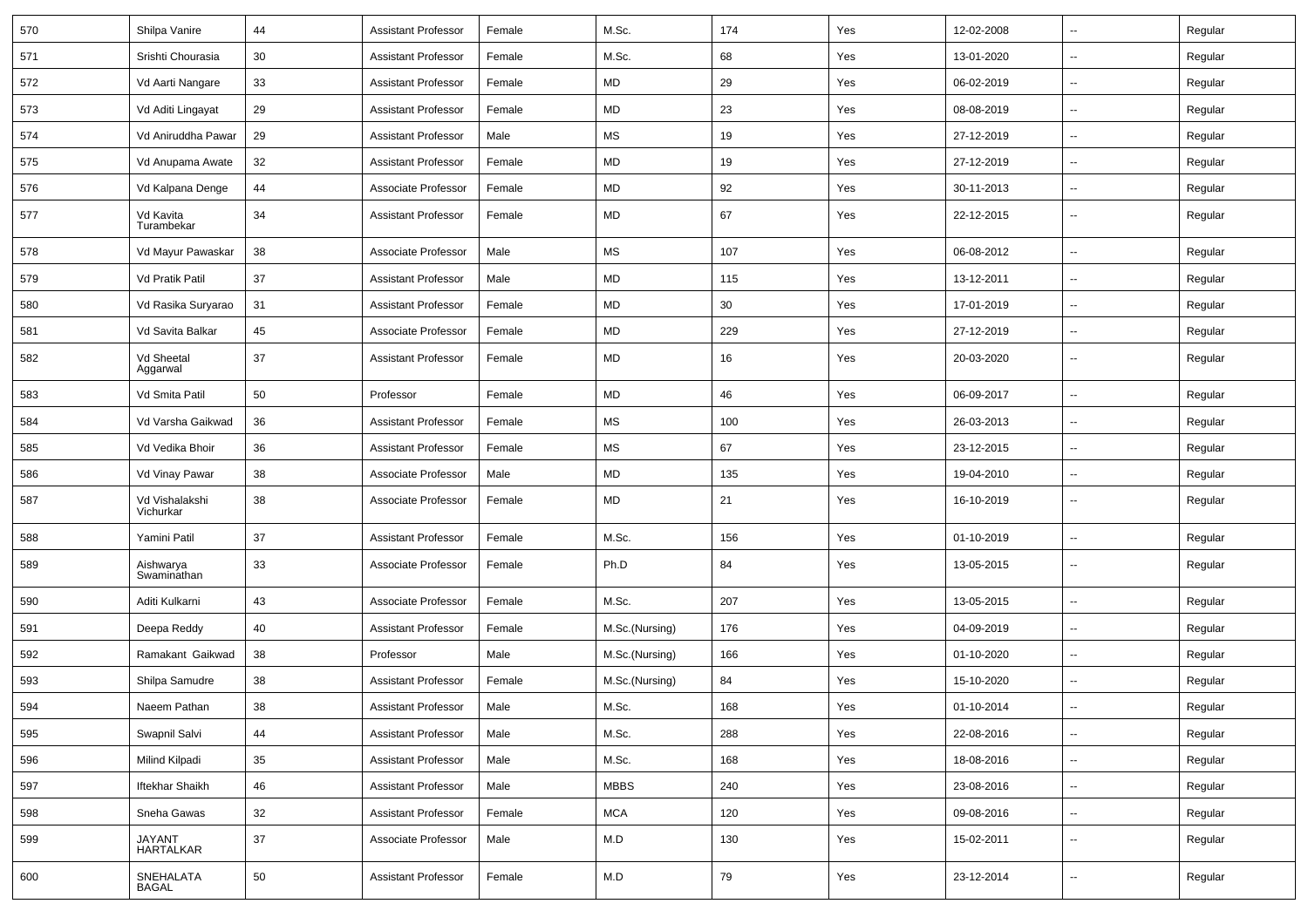| 601 | <b>KRITI SINGH</b>                  | 34     | <b>Assistant Professor</b>                          | Female | MPT(Physio)                 | 58  | Yes | 12-01-2016 | $\sim$                   | Regular |
|-----|-------------------------------------|--------|-----------------------------------------------------|--------|-----------------------------|-----|-----|------------|--------------------------|---------|
| 602 | ALPHA LOKHANDE                      | 37     | <b>Assistant Professor</b>                          | Female | Ph.D                        | 131 | Yes | 11-02-2013 | --                       | Regular |
| 603 | ROOPALI PATIL                       | 41     | <b>Assistant Professor</b>                          | Female | Ph.D                        | 204 | Yes | 01-09-2008 | $\overline{\phantom{a}}$ | Regular |
| 604 | Vd Vedvati Bhapkar                  | 37     | <b>Assistant Professor</b>                          | Female | M.D                         | 124 | Yes | 17-03-2011 | $\overline{\phantom{a}}$ | Regular |
| 605 | SHREYA SAWANT                       | 42     | Associate Professor                                 | Female | M.D                         | 175 | Yes | 28-12-2010 | $\overline{\phantom{a}}$ | Regular |
| 606 | PRADEEP PATIL                       | 39     | <b>Assistant Professor</b>                          | Male   | M.D                         | 65  | Yes | 17-02-2017 | $\sim$                   | Regular |
| 607 | <b>DNYANESH PATIL</b>               | 34     | Associate Professor                                 | Male   | MPT(Physio)                 | 70  | Yes | 08-08-2012 | $\sim$                   | Regular |
| 608 | ASHISH CHAVAN                       | 35     | <b>Assistant Professor</b>                          | Male   | Ph.D                        | 117 | Yes | 11-02-2013 | $\mathbf{u}$             | Regular |
| 609 | <b>SAPNA SURI</b>                   | 39     | Associate Professor                                 | Female | Ph.D                        | 170 | Yes | 01-08-2007 | $\overline{a}$           | Regular |
| 610 | VANDANA MISHRA<br><b>CHATURVEDI</b> | 42     | Dean / Principal /<br>Director / Vice<br>Chancellor | Female | M.A.(Tourism<br>Management) | 180 | Yes | 18-11-2010 | --                       | Regular |
| 611 | AMAR DWIVEDI                        | 46     | Professor                                           | Male   | M.D                         | 214 | Yes | 01-02-2005 | $\overline{a}$           | Regular |
| 612 | RUPALI GATFANE                      | 40     | Associate Professor                                 | Female | M.D                         | 193 | Yes | 21-06-2006 | $\overline{\phantom{a}}$ | Regular |
| 613 | <b>ASHOK LONDHE</b>                 | 63     | Professor                                           | Male   | M.D                         | 405 | Yes | 12-02-2008 | --                       | Regular |
| 614 | PRANITA GANJAVE                     | 30     | <b>Assistant Professor</b>                          | Female | MPT(Physio)                 | 59  | Yes | 15-11-2016 | $\sim$                   | Regular |
| 615 | MANGESH JADHAV                      | 43     | <b>Assistant Professor</b>                          | Male   | Ph.D                        | 133 | Yes | 01-12-2010 | $\overline{\phantom{a}}$ | Regular |
| 616 | AMRUTA<br><b>NERURKAR</b>           | 38     | Associate Professor                                 | Female | MPT(Physio)                 | 161 | Yes | 05-02-2008 | $\overline{\phantom{a}}$ | Regular |
| 617 | <b>PRADIP</b><br><b>MANJREKAR</b>   | 65     | Professor                                           | Male   | Ph.D                        | 516 | Yes | 23-05-2006 | --                       | Regular |
| 618 | Dr Vinod Dumbre                     | 36     | Associate Professor                                 | Male   | Ph.D                        | 131 | Yes | 01-07-2011 | $\mathbf{u}$             | Regular |
| 619 | <b>TWINKLE</b><br><b>DABHOLKAR</b>  | 44     | Professor                                           | Female | Ph.D                        | 227 | Yes | 02-11-2002 | $\overline{\phantom{a}}$ | Regular |
| 620 | AMAR RATHOD                         | 40     | Associate Professor                                 | Male   | M.D                         | 140 | Yes | 03-01-2009 |                          | Regular |
| 621 | Vd Nilesh<br>Suryawanshi            | 41     | Associate Professor                                 | Male   | M.D                         | 132 | Yes | 24-07-2010 | $\overline{\phantom{a}}$ | Regular |
| 622 | <b>KOMAL GAWALI</b>                 | 34     | <b>Assistant Professor</b>                          | Female | M.D                         | 51  | Yes | 13-04-2017 | $\overline{\phantom{a}}$ | Regular |
| 623 | PARAG SALVI                         | 30     | <b>Assistant Professor</b>                          | Male   | M.D                         | 54  | Yes | 03-01-2018 | --                       | Regular |
| 624 | <b>BHAKTI NAIK</b>                  | 37     | <b>Assistant Professor</b>                          | Female | <b>MBA</b>                  | 189 | Yes | 24-04-2015 |                          | Regular |
| 625 | <b>GANDHALI</b><br><b>ACHAREKAR</b> | 34     | <b>Assistant Professor</b>                          | Female | M.D                         | 79  | Yes | 22-12-2015 | $\sim$                   | Regular |
| 626 | LOMESH GEDAM                        | $35\,$ | <b>Assistant Professor</b>                          | Male   | M.D                         | 91  | Yes | 01-07-2016 | $\sim$                   | Regular |
| 627 | <b>VISHNU BAWANE</b>                | 41     | Associate Professor                                 | Male   | M.D                         | 157 | Yes | 19-04-2010 | $\sim$                   | Regular |
| 628 | NEENA DAMLE                         | 47     | <b>Assistant Professor</b>                          | Female | M.D                         | 138 | Yes | 02-01-2010 | $\overline{\phantom{a}}$ | Regular |
| 629 | <b>SONALI PATIL</b>                 | 34     | <b>Assistant Professor</b>                          | Female | Master of Craftsman         | 45  | Yes | 02-01-2018 | $\overline{\phantom{a}}$ | Regular |
| 630 | SATHYA P                            | 45     | Associate Professor                                 | Female | Ph.D                        | 233 | Yes | 07-08-2014 | $\sim$                   | Regular |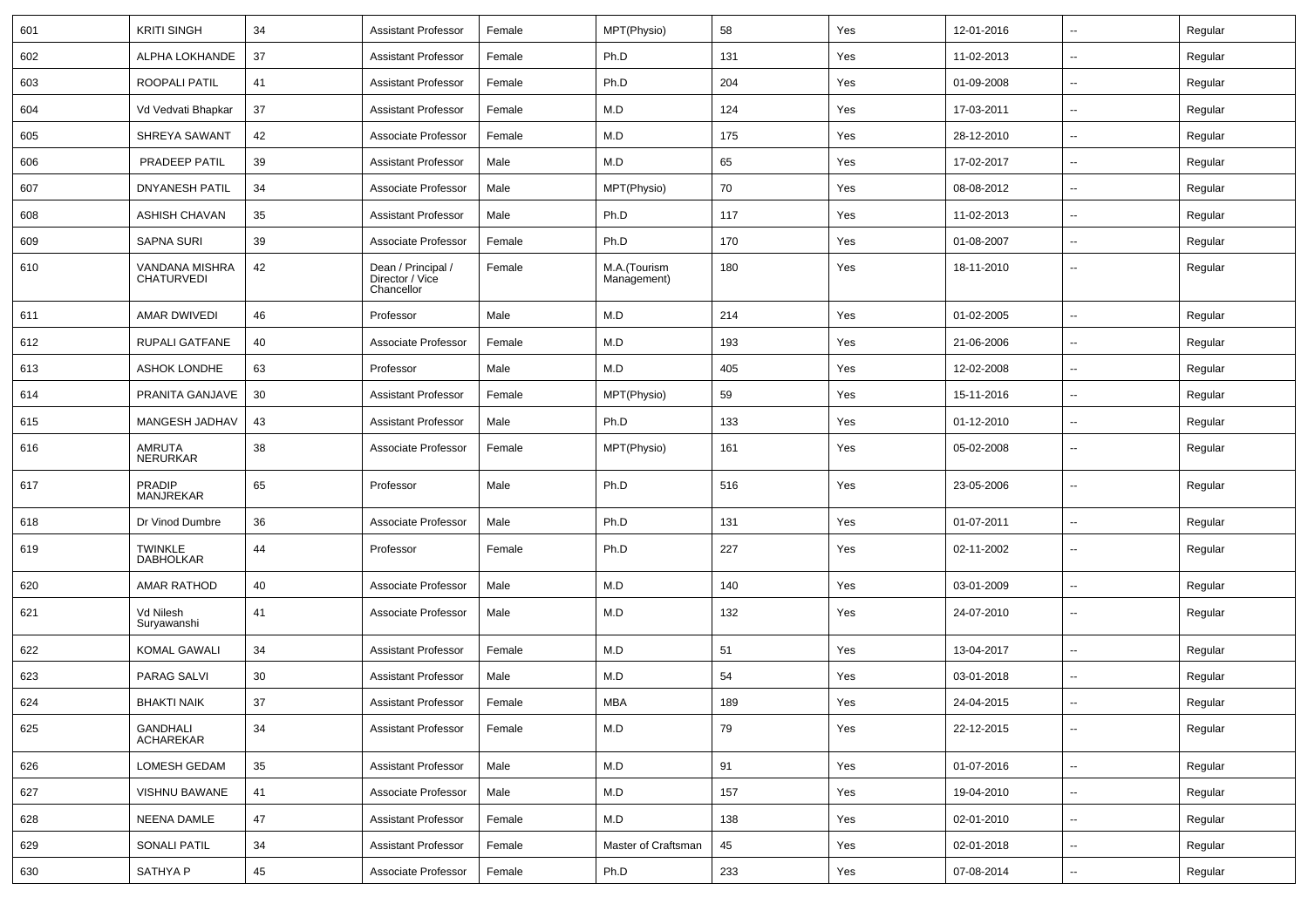| 631 | POOJA GOEL                         | 38 | Assistant Professor                                 | Female | Ph.D               | 173 | Yes | 15-07-2009 | $\sim$                   | Regular |
|-----|------------------------------------|----|-----------------------------------------------------|--------|--------------------|-----|-----|------------|--------------------------|---------|
| 632 | <b>VIDHYA</b><br><b>KSHIRSAGAR</b> | 34 | <b>Assistant Professor</b>                          | Female | Ph.D               | 147 | Yes | 15-07-2009 | --                       | Regular |
| 633 | PRIYADARSINI<br><b>JOHN</b>        | 48 | Associate Professor                                 | Female | M.Sc.(Nursing)     | 210 | Yes | 09-01-2009 | --                       | Regular |
| 634 | <b>UNNATI PANDIT</b>               | 44 | Dean / Principal /<br>Director / Vice<br>Chancellor | Female | Ph.D               | 242 | Yes | 02-06-2003 | --                       | Regular |
| 635 | Vd Mrudul Chitrakar                | 46 | Associate Professor                                 | Female | M.D                | 124 | Yes | 01-03-2011 | $\sim$                   | Regular |
| 636 | <b>SACHIN NAIK</b>                 | 46 | Associate Professor                                 | Male   | M.D                | 153 | Yes | 03-11-2016 | --                       | Regular |
| 637 | Dr Rakesh Somani                   | 42 | Dean / Principal /<br>Director / Vice<br>Chancellor | Male   | Ph.D               | 252 | Yes | 14-08-2019 | $\overline{\phantom{a}}$ | Regular |
| 638 | Vishwas Shantideo<br>Gupta         | 58 | Dean / Principal /<br>Director / Vice<br>Chancellor | Male   | M.Arch.            | 420 | Yes | 12-06-2019 | --                       | Regular |
| 639 | Pratip Chaskar                     | 35 | Assistant Professor                                 | Male   | Master of Pharmacy | 114 | Yes | 01-07-2019 | $\sim$                   | Regular |
| 640 | Manohar<br>Balasubramaniam         | 60 | Associate Professor                                 | Male   | M.Arch.            | 396 | Yes | 15-07-2019 | --                       | Regular |
| 641 | Pravin Pandurang<br>Naik           | 35 | <b>Assistant Professor</b>                          | Male   | Master of Pharmacy | 133 | Yes | 01-08-2019 | --                       | Regular |
| 642 | Anil Gulabrao<br>Pawade            | 53 | Associate Professor                                 | Male   | M.E.               | 304 | Yes | 15-07-2019 | --                       | Regular |
| 643 | Pravin Suresh<br>Jagtap            | 35 | <b>Assistant Professor</b>                          | Male   | Master of Pharmacy | 143 | Yes | 01-08-2019 | --                       | Regular |
| 644 | DR Sushma Dilip<br>Patil           | 33 | Assistant Professor                                 | Female | Ph.D               | 117 | Yes | 29-08-2019 | --                       | Regular |
| 645 | Shefali Khanvilkar                 | 35 | Associate Professor                                 | Female | M.Arch.            | 156 | Yes | 15-07-2019 | $\mathbf{u}$             | Regular |
| 646 | Suchita Karale                     | 35 | <b>Assistant Professor</b>                          | Female | M.Arch.            | 108 | Yes | 15-07-2019 | $\overline{\phantom{a}}$ | Regular |
| 647 | Suchita Vishnu<br>Ghumare          | 28 | <b>Assistant Professor</b>                          | Female | Master of Pharmacy | 28  | Yes | 06-09-2019 | $\overline{\phantom{a}}$ | Regular |
| 648 | Aditya Diliprao<br>Ghuge           | 30 | <b>Assistant Professor</b>                          | Male   | Master of Pharmacy | 56  | Yes | 11-09-2019 | $\overline{\phantom{a}}$ | Regular |
| 649 | Jyoti Ajit Katkar                  | 42 | <b>Assistant Professor</b>                          | Female | M.Sc.              | 192 | Yes | 01-08-2019 | $\overline{\phantom{a}}$ | Regular |
| 650 | Srimoyee Banerjee                  | 32 | <b>Assistant Professor</b>                          | Female | Ph.D               | 79  | Yes | 09-07-2018 |                          | Regular |
| 651 | Samiksha Garse                     | 31 | <b>Assistant Professor</b>                          | Female | M.S                | 84  | Yes | 03-08-2017 | $\sim$                   | Regular |
| 652 | Mayur Tamhane                      | 45 | <b>Assistant Professor</b>                          | Male   | Ph.D               | 47  | Yes | 01-06-2018 | $\sim$                   | Regular |
| 653 | Sayali Shintre                     | 29 | <b>Assistant Professor</b>                          | Female | MD(Ayurveda)       | 29  | Yes | 06-02-2018 | $\sim$                   | Regular |
| 654 | Aarti Pandirkar                    | 33 | <b>Assistant Professor</b>                          | Female | M.Sc.              | 138 | Yes | 01-04-2016 | $\sim$                   | Regular |
| 655 | Aditya Waje                        | 28 | <b>Assistant Professor</b>                          | Male   | M.Sc.              | 72  | Yes | 07-08-2019 | $\sim$                   | Regular |
| 656 | Ajinkya Pandirkar                  | 33 | <b>Assistant Professor</b>                          | Male   | M.Sc.              | 138 | Yes | 02-01-2016 | $\sim$                   | Regular |
| 657 | Dr Aishwarya Vaidya                | 29 | <b>Assistant Professor</b>                          | Female | M.Sc.              | 33  | Yes | 06-10-2020 | $\sim$                   | Regular |